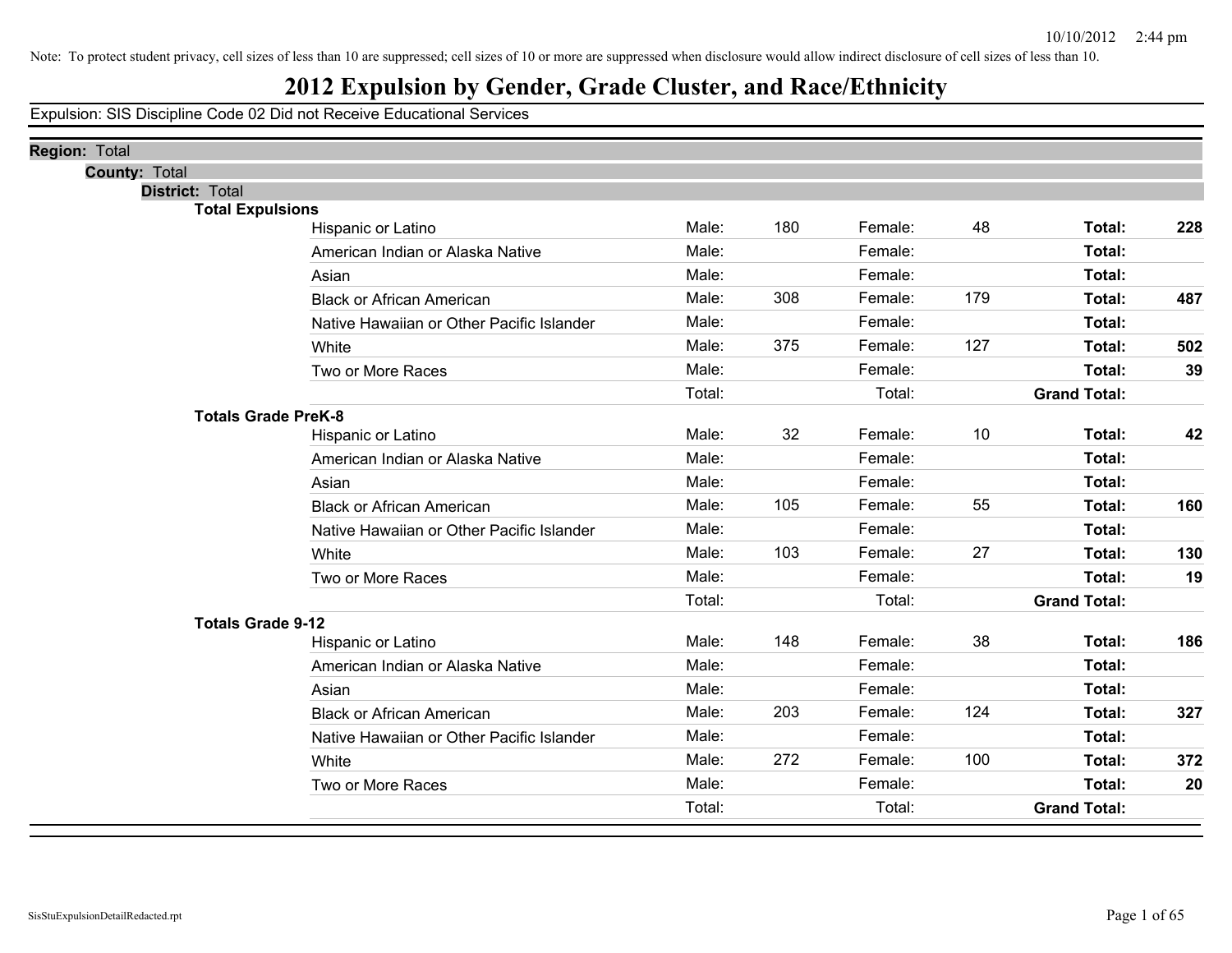#### **2012 Expulsion by Gender, Grade Cluster, and Race/Ethnicity**

Expulsion: SIS Discipline Code 02 Did not Receive Educational Services

| Region: Adams/Pike ROE (01)                     |                                           |        |         |                     |
|-------------------------------------------------|-------------------------------------------|--------|---------|---------------------|
| County: Adams (001)                             |                                           |        |         |                     |
| District: Liberty CUSD 2 (002026)<br>Grade 9-12 |                                           |        |         |                     |
|                                                 | Hispanic or Latino                        | Male:  | Female: | Total:              |
|                                                 | American Indian or Alaska Native          | Male:  | Female: | Total:              |
|                                                 | Asian                                     | Male:  | Female: | Total:              |
|                                                 | <b>Black or African American</b>          | Male:  | Female: | Total:              |
|                                                 | Native Hawaiian or Other Pacific Islander | Male:  | Female: | Total:              |
|                                                 | White                                     | Male:  | Female: | Total:              |
|                                                 | Two or More Races                         | Male:  | Female: | Total:              |
|                                                 |                                           | Total: | Total:  | <b>Grand Total:</b> |
|                                                 |                                           |        |         |                     |
| District: Payson CUSD 1 (001026)<br>Grade 9-12  |                                           |        |         |                     |
|                                                 | Hispanic or Latino                        | Male:  | Female: | Total:              |
|                                                 | American Indian or Alaska Native          | Male:  | Female: | Total:              |
|                                                 | Asian                                     | Male:  | Female: | Total:              |
|                                                 | <b>Black or African American</b>          | Male:  | Female: | Total:              |
|                                                 | Native Hawaiian or Other Pacific Islander | Male:  | Female: | Total:              |
|                                                 | White                                     | Male:  | Female: | Total:              |
|                                                 | Two or More Races                         | Male:  | Female: | Total:              |
|                                                 |                                           | Total: | Total:  | <b>Grand Total:</b> |
| <b>District: Quincy SD 172 (172022)</b>         |                                           |        |         |                     |
| <b>Grade PreK-8</b>                             |                                           |        |         |                     |
|                                                 | Hispanic or Latino                        | Male:  | Female: | Total:              |
|                                                 | American Indian or Alaska Native          | Male:  | Female: | Total:              |
|                                                 | Asian                                     | Male:  | Female: | Total:              |
|                                                 | <b>Black or African American</b>          | Male:  | Female: | Total:              |
|                                                 | Native Hawaiian or Other Pacific Islander | Male:  | Female: | Total:              |
|                                                 | White                                     | Male:  | Female: | Total:              |
|                                                 | Two or More Races                         | Male:  | Female: | Total:              |
|                                                 |                                           | Total: | Total:  | <b>Grand Total:</b> |
|                                                 |                                           |        |         |                     |

#### **County:** Pike (075)

**District:** Western CUSD 12 (012026)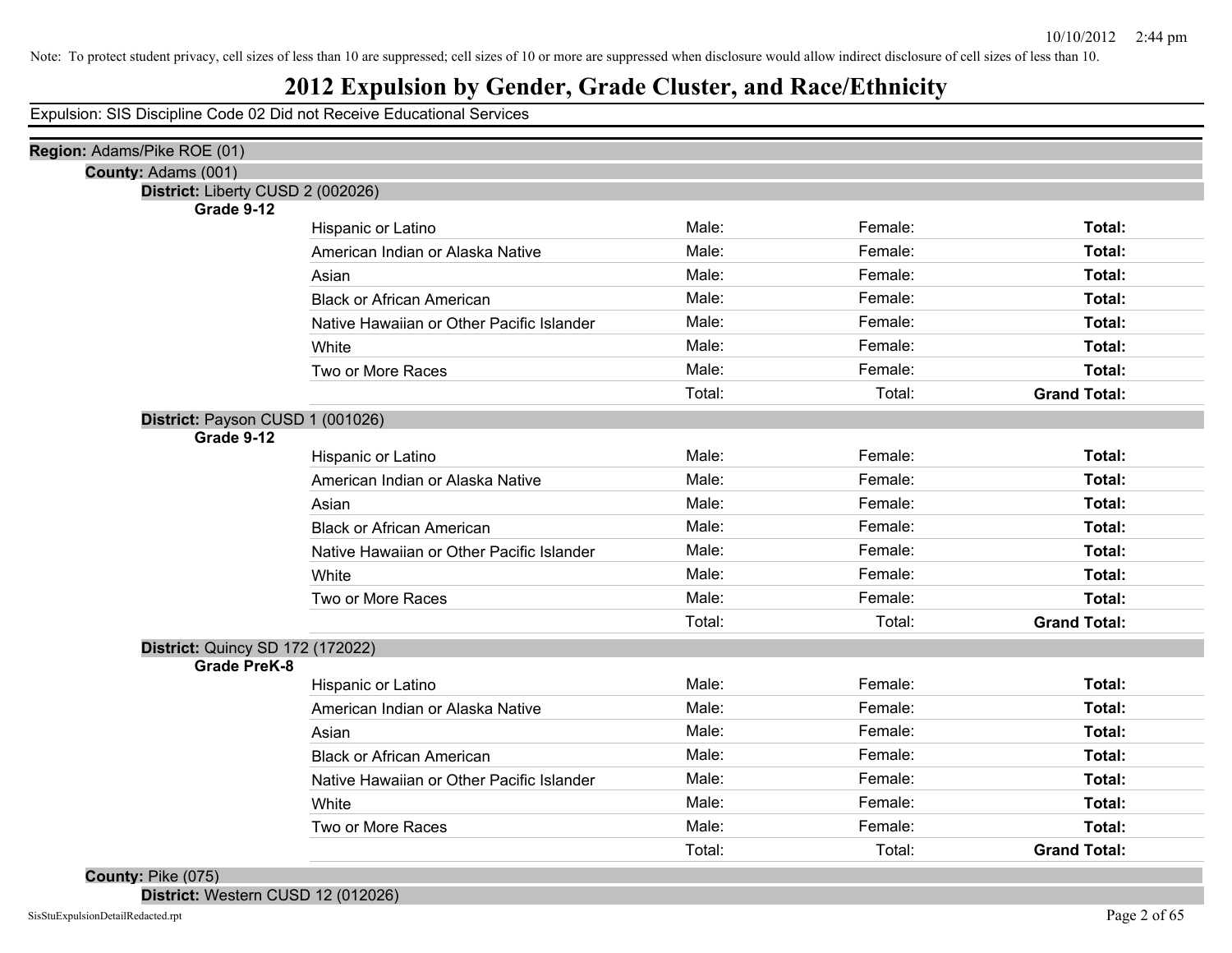#### **2012 Expulsion by Gender, Grade Cluster, and Race/Ethnicity**

| <b>Grade PreK-8</b>                                                |                                           |        |         |                     |
|--------------------------------------------------------------------|-------------------------------------------|--------|---------|---------------------|
|                                                                    | Hispanic or Latino                        | Male:  | Female: | Total:              |
|                                                                    | American Indian or Alaska Native          | Male:  | Female: | Total:              |
|                                                                    | Asian                                     | Male:  | Female: | Total:              |
|                                                                    | <b>Black or African American</b>          | Male:  | Female: | Total:              |
|                                                                    | Native Hawaiian or Other Pacific Islander | Male:  | Female: | Total:              |
|                                                                    | White                                     | Male:  | Female: | Total:              |
|                                                                    | Two or More Races                         | Male:  | Female: | Total:              |
|                                                                    |                                           | Total: | Total:  | <b>Grand Total:</b> |
|                                                                    |                                           |        |         |                     |
| Region: Bond/Effingham/Fayette ROE (03)<br>County: Effingham (025) |                                           |        |         |                     |
| District: Effingham CUSD 40 (040026)                               |                                           |        |         |                     |
| Grade 9-12                                                         |                                           |        |         |                     |
|                                                                    | Hispanic or Latino                        | Male:  | Female: | Total:              |
|                                                                    | American Indian or Alaska Native          | Male:  | Female: | Total:              |
|                                                                    | Asian                                     | Male:  | Female: | Total:              |
|                                                                    | <b>Black or African American</b>          | Male:  | Female: | Total:              |
|                                                                    | Native Hawaiian or Other Pacific Islander | Male:  | Female: | Total:              |
|                                                                    | White                                     | Male:  | Female: | Total:<br>16        |
|                                                                    | Two or More Races                         | Male:  | Female: | Total:              |
|                                                                    |                                           | Total: | Total:  | <b>Grand Total:</b> |
| <b>County: Fayette (026)</b>                                       |                                           |        |         |                     |
| District: Ramsey CUSD 204 (204026)<br><b>Grade PreK-8</b>          |                                           |        |         |                     |
|                                                                    | Hispanic or Latino                        | Male:  | Female: | Total:              |
|                                                                    | American Indian or Alaska Native          | Male:  | Female: | Total:              |
|                                                                    | Asian                                     | Male:  | Female: | Total:              |
|                                                                    | <b>Black or African American</b>          | Male:  | Female: | Total:              |
|                                                                    | Native Hawaiian or Other Pacific Islander | Male:  | Female: | Total:              |
|                                                                    | White                                     | Male:  | Female: | Total:              |
|                                                                    | Two or More Races                         | Male:  | Female: | Total:              |
|                                                                    |                                           | Total: | Total:  | <b>Grand Total:</b> |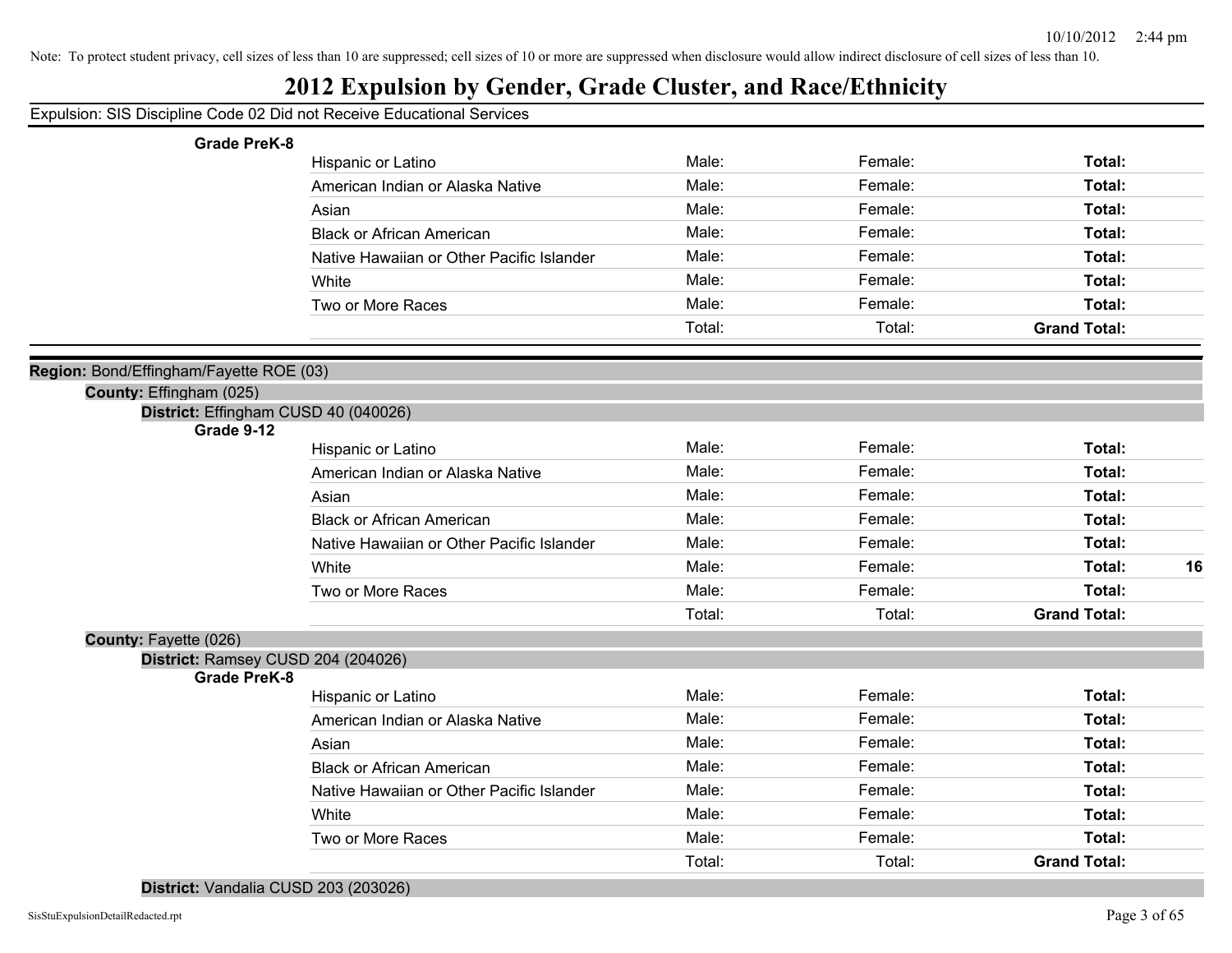#### **2012 Expulsion by Gender, Grade Cluster, and Race/Ethnicity**

Expulsion: SIS Discipline Code 02 Did not Receive Educational Services

| Grade 9-12                         |                                               |        |         |                     |
|------------------------------------|-----------------------------------------------|--------|---------|---------------------|
|                                    | Hispanic or Latino                            | Male:  | Female: | Total:              |
|                                    | American Indian or Alaska Native              | Male:  | Female: | Total:              |
|                                    | Asian                                         | Male:  | Female: | Total:              |
|                                    | <b>Black or African American</b>              | Male:  | Female: | Total:              |
|                                    | Native Hawaiian or Other Pacific Islander     | Male:  | Female: | Total:              |
|                                    | White                                         | Male:  | Female: | Total:              |
|                                    | Two or More Races                             | Male:  | Female: | Total:              |
|                                    |                                               | Total: | Total:  | <b>Grand Total:</b> |
|                                    |                                               |        |         |                     |
| Boone/Winnebago ROE (04)           |                                               |        |         |                     |
| County: Winnebago (101)            |                                               |        |         |                     |
| Grade 9-12                         | District: County of Winnebago SD 320 (320026) |        |         |                     |
|                                    | Hispanic or Latino                            | Male:  | Female: | Total:              |
|                                    | American Indian or Alaska Native              | Male:  | Female: | Total:              |
|                                    | Asian                                         | Male:  | Female: | Total:              |
|                                    | <b>Black or African American</b>              | Male:  | Female: | Total:              |
|                                    | Native Hawaiian or Other Pacific Islander     | Male:  | Female: | Total:              |
|                                    | White                                         | Male:  | Female: | Total:              |
|                                    | Two or More Races                             | Male:  | Female: | Total:              |
|                                    |                                               | Total: | Total:  | <b>Grand Total:</b> |
| District: Durand CUSD 322 (322026) |                                               |        |         |                     |
| Grade 9-12                         |                                               |        |         |                     |
|                                    | Hispanic or Latino                            | Male:  | Female: | Total:              |
|                                    | American Indian or Alaska Native              | Male:  | Female: | Total:              |
|                                    | Asian                                         | Male:  | Female: | Total:              |
|                                    | <b>Black or African American</b>              | Male:  | Female: | Total:              |
|                                    | Native Hawaiian or Other Pacific Islander     | Male:  | Female: | Total:              |
|                                    | White                                         | Male:  | Female: | Total:              |
|                                    | Two or More Races                             | Male:  | Female: | Total:              |

**Region: Boone/Winnebago** 

Total: Total: **Grand Total:**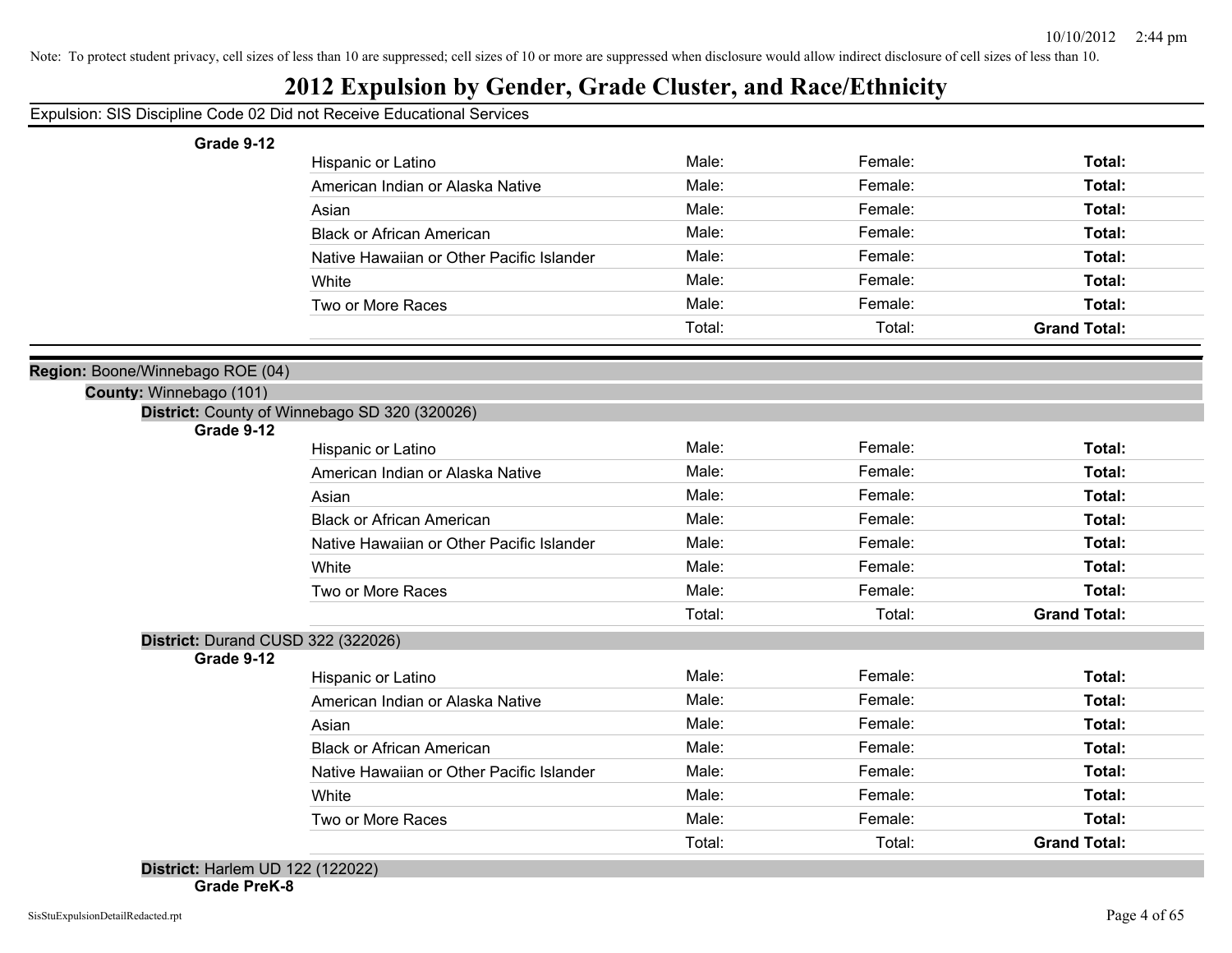## **2012 Expulsion by Gender, Grade Cluster, and Race/Ethnicity**

|                                    | Hispanic or Latino                        | Male:  | Female: | Total:              |    |
|------------------------------------|-------------------------------------------|--------|---------|---------------------|----|
|                                    | American Indian or Alaska Native          | Male:  | Female: | <b>Total:</b>       |    |
|                                    | Asian                                     | Male:  | Female: | <b>Total:</b>       |    |
|                                    | <b>Black or African American</b>          | Male:  | Female: | <b>Total:</b>       |    |
|                                    | Native Hawaiian or Other Pacific Islander | Male:  | Female: | Total:              |    |
|                                    | White                                     | Male:  | Female: | <b>Total:</b>       |    |
|                                    | Two or More Races                         | Male:  | Female: | <b>Total:</b>       |    |
|                                    |                                           | Total: | Total:  | <b>Grand Total:</b> |    |
| Grade 9-12                         |                                           |        |         |                     |    |
|                                    | Hispanic or Latino                        | Male:  | Female: | Total:              |    |
|                                    | American Indian or Alaska Native          | Male:  | Female: | Total:              |    |
|                                    | Asian                                     | Male:  | Female: | <b>Total:</b>       |    |
|                                    | <b>Black or African American</b>          | Male:  | Female: | <b>Total:</b>       |    |
|                                    | Native Hawaiian or Other Pacific Islander | Male:  | Female: | <b>Total:</b>       |    |
|                                    | White                                     | Male:  | Female: | <b>Total:</b>       |    |
|                                    | Two or More Races                         | Male:  | Female: | Total:              |    |
|                                    |                                           | Total: | Total:  | <b>Grand Total:</b> |    |
|                                    | District: Hononegah CHD 207 (207016)      |        |         |                     |    |
| Grade 9-12                         |                                           |        |         |                     |    |
|                                    | Hispanic or Latino                        | Male:  | Female: | Total:              |    |
|                                    | American Indian or Alaska Native          | Male:  | Female: | Total:              |    |
|                                    | Asian                                     | Male:  | Female: | Total:              |    |
|                                    | <b>Black or African American</b>          | Male:  | Female: | <b>Total:</b>       |    |
|                                    | Native Hawaiian or Other Pacific Islander | Male:  | Female: | <b>Total:</b>       |    |
|                                    | White                                     | Male:  | Female: | Total:              | 10 |
|                                    | Two or More Races                         | Male:  | Female: | <b>Total:</b>       |    |
|                                    |                                           | Total: | Total:  | <b>Grand Total:</b> |    |
| District: Rockford SD 205 (205025) |                                           |        |         |                     |    |
| <b>Grade PreK-8</b>                | Hispanic or Latino                        | Male:  | Female: | Total:              |    |
|                                    | American Indian or Alaska Native          | Male:  | Female: | <b>Total:</b>       |    |
|                                    | Asian                                     | Male:  | Female: | <b>Total:</b>       |    |
|                                    | <b>Black or African American</b>          | Male:  | Female: | Total:              | 13 |
|                                    |                                           |        |         |                     |    |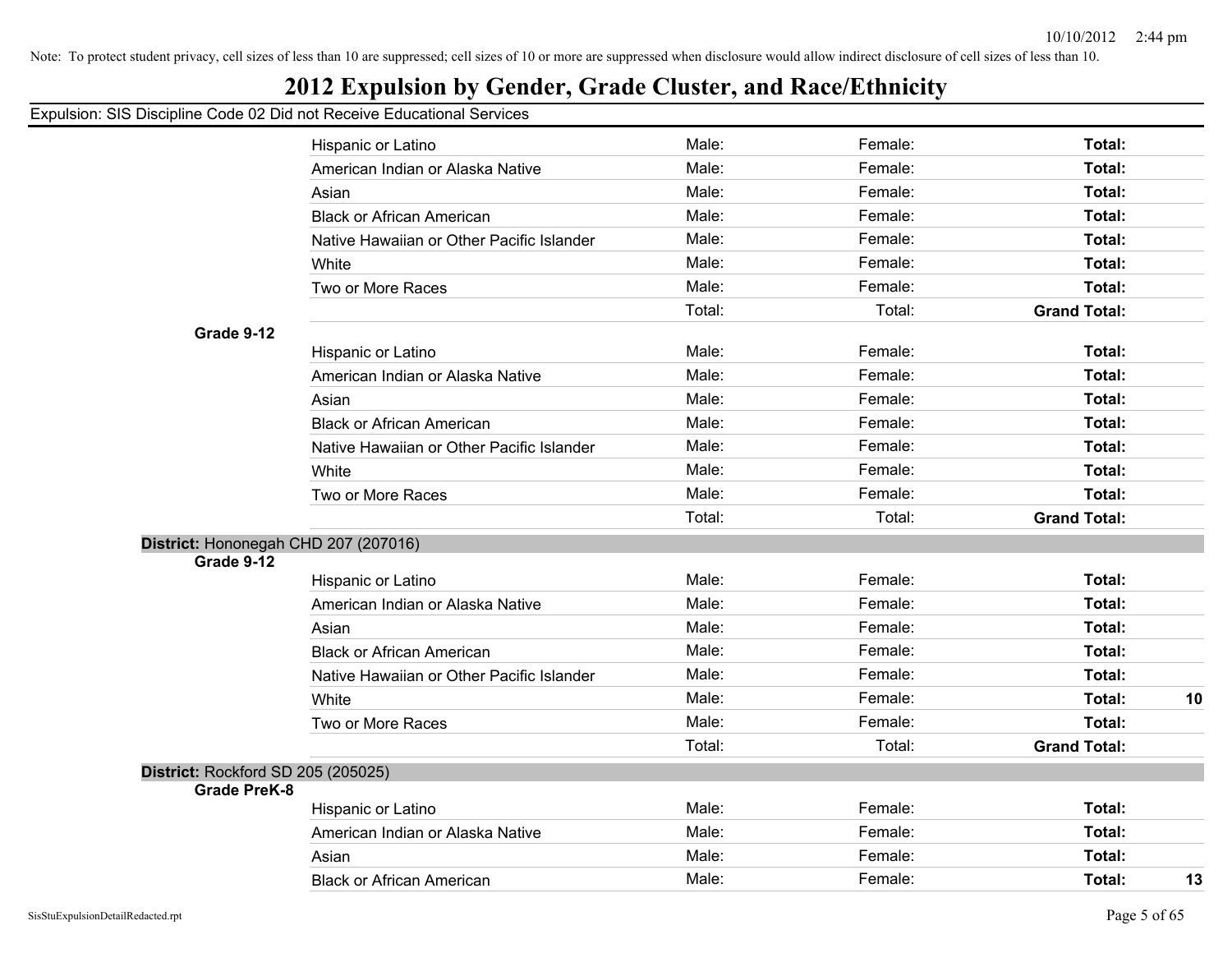#### Expulsion: SIS Discipline Code 02 Did not Receive Educational Services Native Hawaiian or Other Pacific Islander **Male:** Female: Female: **Total:** Total: White **Total:** Male: Female: **Total:** Female: **Total:** Female: Total: Two or More Races **Total: Total: Male: Total: Total: Total: Total: Total: Total: Total: Total: Total: Total: Total: Total: Total: Total: Total: Total: Total: Total: Total: Total:** Total: Total: **Grand Total: 23 Grade 9-12** Hispanic or Latino **Male:** Male: **Female:** Female: **Total:** Total: American Indian or Alaska Native **Male:** Male: Total: Female: Total: Total: Asian **Male: Total: Propose Assume Male: Total: Total: Total: Total: Total: Total: Total: Total: Total: Total: Total: Total: Total: Total: Total: Total: Total: Total: Total: Tota** Black or African American Male: 17 Female: 18 **Total: 35** Native Hawaiian or Other Pacific Islander **Male:** Female: Female: Total: White **Male:** Male: **Female:** Female: **Total: 10** Two or More Races Male: Female: **Total:** Total: Total: **Grand Total: 56 Region:** Brown/Cass/Morgan/Scott ROE (46) **County:** Cass (009) **District:** Beardstown CUSD 15 (015026) **Grade PreK-8** Hispanic or Latino **Male:** Male: **Female:** Female: **Total:** Total: American Indian or Alaska Native **Male:** Male: Total: Female: Total: Total: Total: Asian **Male: Total: Propose Assume Male: Total: Total: Total: Total: Total: Total: Total: Total: Total: Total: Total: Total: Total: Total: Total: Total: Total: Total: Total: Tota** Black or African American Male: Female: **Total:** Native Hawaiian or Other Pacific Islander **Male:** Total: Female: Total: Total: White **Total:** Male: Female: **Total:** Female: **Total:** Female: Total: Two or More Races **Total: Male:** Female: **Female: Total: Total: Total: Total: Total: Total: Total: Total: Total: Total: Total: Total: Total: Total: Total: Total: Total: Total: Total:** Total: Total: **Grand Total: County:** Morgan (069) **District:** Jacksonville SD 117 (117022) **Grade 9-12** Hispanic or Latino **Male:** Male: **Female:** Female: **Total:** Total: American Indian or Alaska Native **Male:** Male: Total: Female: Total: Total: Total: Asian **Male: Total: Propose Assume Male: Total: Total: Total: Total: Total: Total: Total: Total: Total: Total: Total: Total: Total: Total: Total: Total: Total: Total: Total: Tota** Black or African American Male: Female: **Total:** Native Hawaiian or Other Pacific Islander **Male:** All Alle: Female: Total: Total: Total: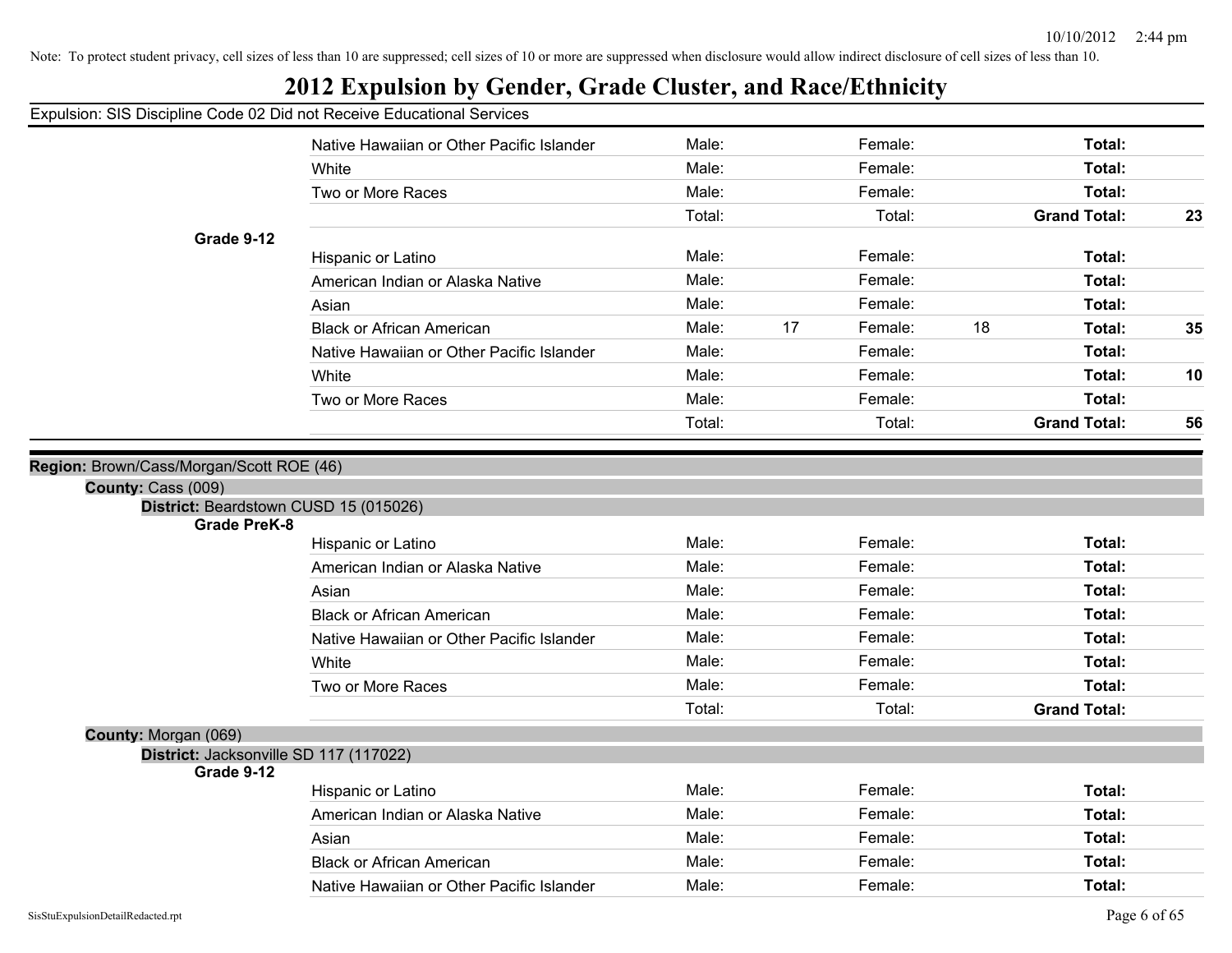|                                                         | Expulsion: SIS Discipline Code 02 Did not Receive Educational Services |        |         |                     |
|---------------------------------------------------------|------------------------------------------------------------------------|--------|---------|---------------------|
|                                                         | White                                                                  | Male:  | Female: | Total:              |
|                                                         | Two or More Races                                                      | Male:  | Female: | Total:              |
|                                                         |                                                                        | Total: | Total:  | <b>Grand Total:</b> |
|                                                         |                                                                        |        |         |                     |
| Region: Bureau/Henry/Stark ROE (28)                     |                                                                        |        |         |                     |
| County: Bureau (006)<br>District: Hall HSD 502 (502017) |                                                                        |        |         |                     |
| Grade 9-12                                              |                                                                        |        |         |                     |
|                                                         | Hispanic or Latino                                                     | Male:  | Female: | Total:              |
|                                                         | American Indian or Alaska Native                                       | Male:  | Female: | Total:              |
|                                                         | Asian                                                                  | Male:  | Female: | Total:              |
|                                                         | <b>Black or African American</b>                                       | Male:  | Female: | Total:              |
|                                                         | Native Hawaiian or Other Pacific Islander                              | Male:  | Female: | Total:              |
|                                                         | White                                                                  | Male:  | Female: | Total:              |
|                                                         | Two or More Races                                                      | Male:  | Female: | Total:              |
|                                                         |                                                                        | Total: | Total:  | <b>Grand Total:</b> |
| County: Henry (037)                                     |                                                                        |        |         |                     |
|                                                         | District: Kewanee CUSD 229 (229026)                                    |        |         |                     |
| <b>Grade PreK-8</b>                                     |                                                                        | Male:  | Female: |                     |
|                                                         | Hispanic or Latino                                                     |        |         | Total:              |
|                                                         | American Indian or Alaska Native                                       | Male:  | Female: | Total:              |
|                                                         | Asian                                                                  | Male:  | Female: | Total:              |
|                                                         | <b>Black or African American</b>                                       | Male:  | Female: | Total:              |
|                                                         | Native Hawaiian or Other Pacific Islander                              | Male:  | Female: | Total:              |
|                                                         | White                                                                  | Male:  | Female: | Total:              |
|                                                         | Two or More Races                                                      | Male:  | Female: | Total:              |
|                                                         |                                                                        | Total: | Total:  | <b>Grand Total:</b> |
|                                                         |                                                                        |        |         |                     |
| Region: Calhoun/Greene/Jersy/Macoupin ROE (40)          |                                                                        |        |         |                     |
| County: Greene (031)                                    |                                                                        |        |         |                     |
| Grade 9-12                                              | District: North Greene CUSD 3 (003026)                                 |        |         |                     |
|                                                         | Hispanic or Latino                                                     | Male:  | Female: | Total:              |
|                                                         | American Indian or Alaska Native                                       | Male:  | Female: | Total:              |
|                                                         |                                                                        |        |         |                     |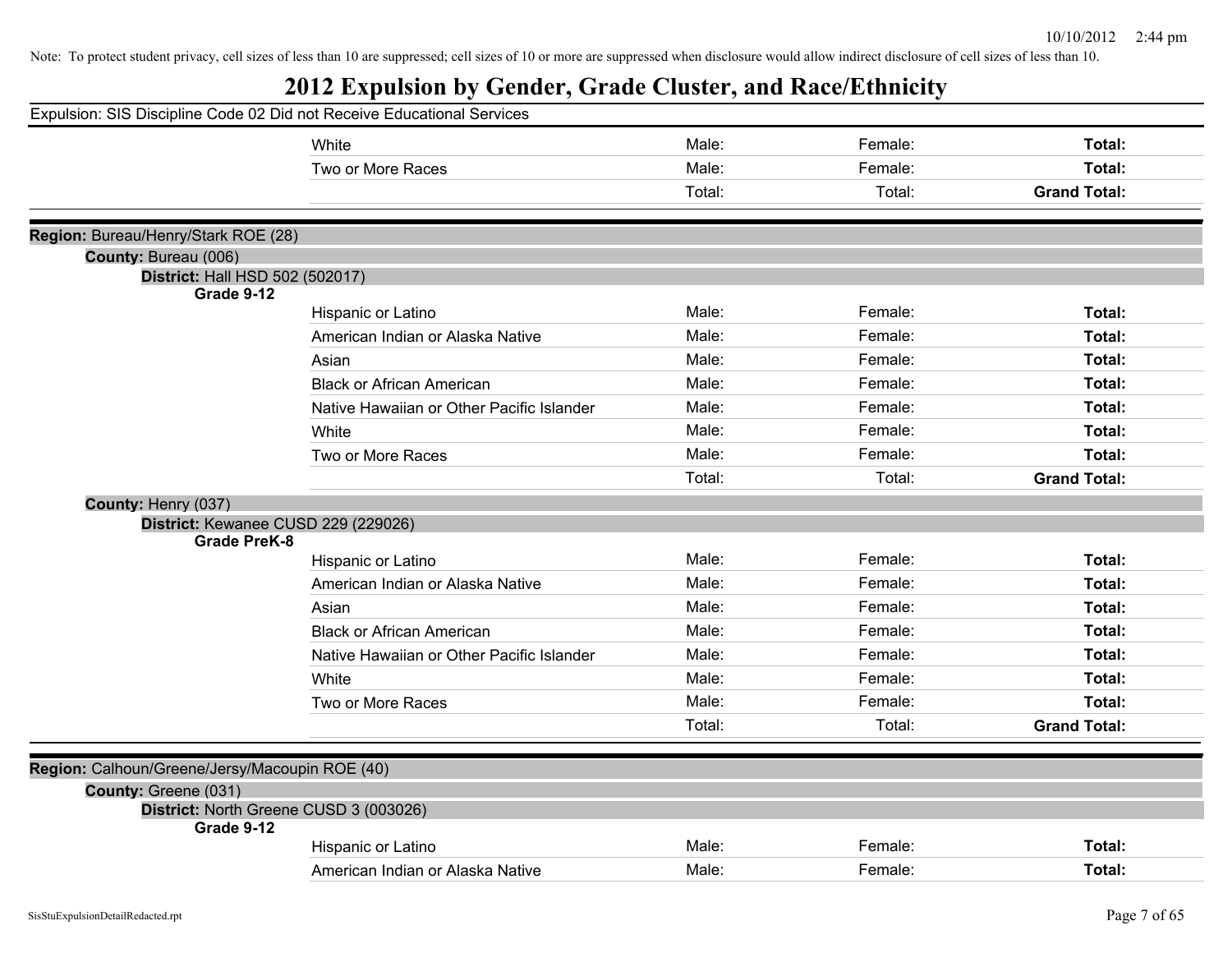## **2012 Expulsion by Gender, Grade Cluster, and Race/Ethnicity**

|                                                    | 0011. OIO DIOOIPIINO OOGO 02 DIGTIOLI (000170 LGGGGGGIONGI OOI 71000 |        |         |                     |
|----------------------------------------------------|----------------------------------------------------------------------|--------|---------|---------------------|
|                                                    | Asian                                                                | Male:  | Female: | Total:              |
|                                                    | <b>Black or African American</b>                                     | Male:  | Female: | Total:              |
|                                                    | Native Hawaiian or Other Pacific Islander                            | Male:  | Female: | Total:              |
|                                                    | White                                                                | Male:  | Female: | Total:              |
|                                                    | Two or More Races                                                    | Male:  | Female: | Total:              |
|                                                    |                                                                      | Total: | Total:  | <b>Grand Total:</b> |
| County: Jersey (042)                               |                                                                      |        |         |                     |
| District: Jersey CUSD 100 (100026)                 |                                                                      |        |         |                     |
| <b>Grade PreK-8</b>                                |                                                                      |        |         |                     |
|                                                    | Hispanic or Latino                                                   | Male:  | Female: | Total:              |
|                                                    | American Indian or Alaska Native                                     | Male:  | Female: | Total:              |
|                                                    | Asian                                                                | Male:  | Female: | Total:              |
|                                                    | <b>Black or African American</b>                                     | Male:  | Female: | Total:              |
|                                                    | Native Hawaiian or Other Pacific Islander                            | Male:  | Female: | Total:              |
|                                                    | White                                                                | Male:  | Female: | Total:              |
|                                                    | Two or More Races                                                    | Male:  | Female: | Total:              |
|                                                    |                                                                      | Total: | Total:  | <b>Grand Total:</b> |
| County: Macoupin (056)                             |                                                                      |        |         |                     |
| District: Carlinville CUSD 1 (001026)              |                                                                      |        |         |                     |
| Grade 9-12                                         |                                                                      |        |         |                     |
|                                                    | Hispanic or Latino                                                   | Male:  | Female: | Total:              |
|                                                    | American Indian or Alaska Native                                     | Male:  | Female: | Total:              |
|                                                    | Asian                                                                | Male:  | Female: | Total:              |
|                                                    | <b>Black or African American</b>                                     | Male:  | Female: | Total:              |
|                                                    | Native Hawaiian or Other Pacific Islander                            | Male:  | Female: | Total:              |
|                                                    | White                                                                | Male:  | Female: | Total:              |
|                                                    | Two or More Races                                                    | Male:  | Female: | Total:              |
|                                                    |                                                                      | Total: | Total:  | <b>Grand Total:</b> |
| District: North Mac CUSD 34 (034026)<br>Grade 9-12 |                                                                      |        |         |                     |
|                                                    | Hispanic or Latino                                                   | Male:  | Female: | Total:              |
|                                                    | American Indian or Alaska Native                                     | Male:  | Female: | Total:              |
|                                                    | Asian                                                                | Male:  | Female: | Total:              |
|                                                    | <b>Black or African American</b>                                     | Male:  | Female: | Total:              |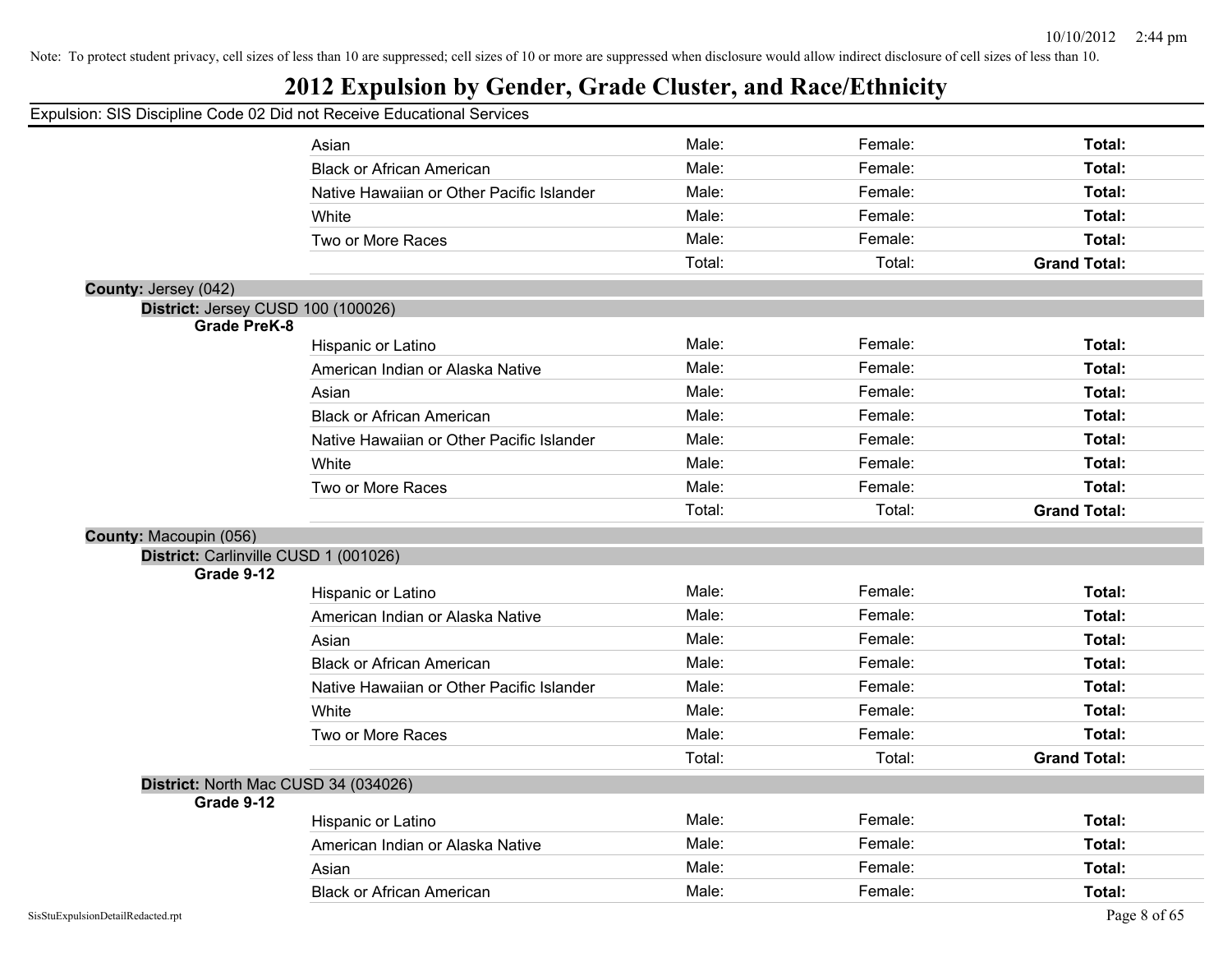| Expulsion: SIS Discipline Code 02 Did not Receive Educational Services |                                           |        |         |                     |
|------------------------------------------------------------------------|-------------------------------------------|--------|---------|---------------------|
|                                                                        | Native Hawaiian or Other Pacific Islander | Male:  | Female: | Total:              |
|                                                                        | White                                     | Male:  | Female: | Total:              |
|                                                                        | Two or More Races                         | Male:  | Female: | Total:              |
|                                                                        |                                           | Total: | Total:  | <b>Grand Total:</b> |
| Region: Carroll/Jo Daviess/Stephenson ROE (08)                         |                                           |        |         |                     |
| County: Stephenson (089)                                               |                                           |        |         |                     |
| District: Dakota CUSD 201 (201026)                                     |                                           |        |         |                     |
| <b>Grade PreK-8</b>                                                    | Hispanic or Latino                        | Male:  | Female: | Total:              |
|                                                                        | American Indian or Alaska Native          | Male:  | Female: | Total:              |
|                                                                        | Asian                                     | Male:  | Female: | Total:              |
|                                                                        | <b>Black or African American</b>          | Male:  | Female: | Total:              |
|                                                                        | Native Hawaiian or Other Pacific Islander | Male:  | Female: | Total:              |
|                                                                        | White                                     | Male:  | Female: | Total:              |
|                                                                        | Two or More Races                         | Male:  | Female: | Total:              |
|                                                                        |                                           | Total: | Total:  | <b>Grand Total:</b> |
| Grade 9-12                                                             |                                           |        |         |                     |
|                                                                        | Hispanic or Latino                        | Male:  | Female: | Total:              |
|                                                                        | American Indian or Alaska Native          | Male:  | Female: | Total:              |
|                                                                        | Asian                                     | Male:  | Female: | Total:              |
|                                                                        | <b>Black or African American</b>          | Male:  | Female: | Total:              |
|                                                                        | Native Hawaiian or Other Pacific Islander | Male:  | Female: | Total:              |
|                                                                        | White                                     | Male:  | Female: | Total:<br>10        |
|                                                                        | Two or More Races                         | Male:  | Female: | Total:              |
|                                                                        |                                           | Total: | Total:  | <b>Grand Total:</b> |
| District: Freeport SD 145 (145022)<br><b>Grade PreK-8</b>              |                                           |        |         |                     |
|                                                                        | Hispanic or Latino                        | Male:  | Female: | Total:              |
|                                                                        | American Indian or Alaska Native          | Male:  | Female: | Total:              |
|                                                                        | Asian                                     | Male:  | Female: | Total:              |
|                                                                        | <b>Black or African American</b>          | Male:  | Female: | Total:              |
|                                                                        | Native Hawaiian or Other Pacific Islander | Male:  | Female: | Total:              |
|                                                                        | White                                     | Male:  | Female: | Total:              |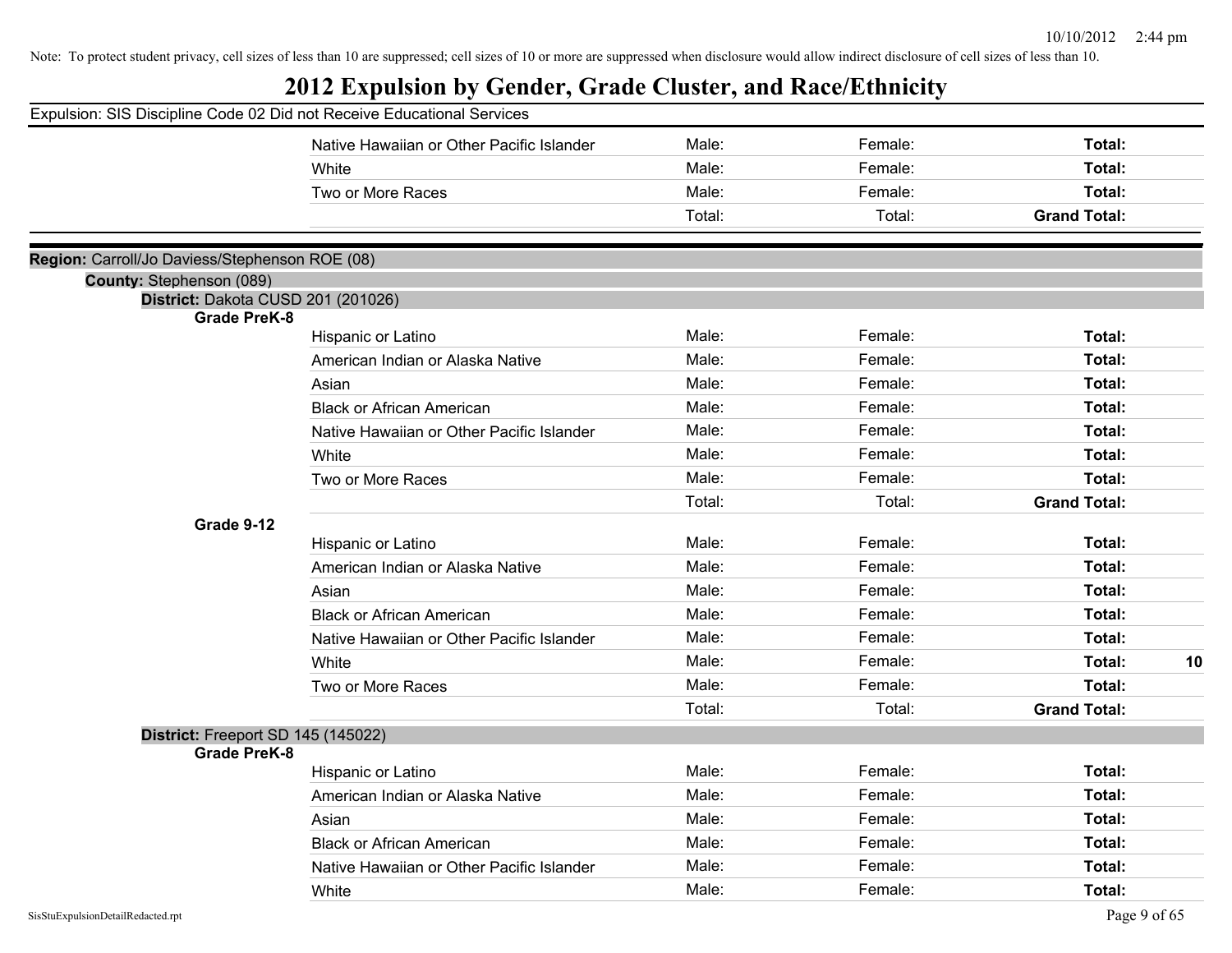# **2012 Expulsion by Gender, Grade Cluster, and Race/Ethnicity**

Expulsion: SIS Discipline Code 02 Did not Receive Educational Services

|                                                      | Two or More Races                           | Male:  | Female: | Total:              |
|------------------------------------------------------|---------------------------------------------|--------|---------|---------------------|
|                                                      |                                             | Total: | Total:  | <b>Grand Total:</b> |
| Grade 9-12                                           |                                             |        |         |                     |
|                                                      | Hispanic or Latino                          | Male:  | Female: | Total:              |
|                                                      | American Indian or Alaska Native            | Male:  | Female: | <b>Total:</b>       |
|                                                      | Asian                                       | Male:  | Female: | Total:              |
|                                                      | <b>Black or African American</b>            | Male:  | Female: | Total:              |
|                                                      | Native Hawaiian or Other Pacific Islander   | Male:  | Female: | Total:              |
|                                                      | White                                       | Male:  | Female: | Total:              |
|                                                      | Two or More Races                           | Male:  | Female: | Total:              |
|                                                      |                                             | Total: | Total:  | <b>Grand Total:</b> |
| District: Pearl City CUSD 200 (200026)<br>Grade 9-12 |                                             |        |         |                     |
|                                                      | Hispanic or Latino                          | Male:  | Female: | Total:              |
|                                                      | American Indian or Alaska Native            | Male:  | Female: | Total:              |
|                                                      | Asian                                       | Male:  | Female: | Total:              |
|                                                      | <b>Black or African American</b>            | Male:  | Female: | Total:              |
|                                                      | Native Hawaiian or Other Pacific Islander   | Male:  | Female: | Total:              |
|                                                      | White                                       | Male:  | Female: | Total:              |
|                                                      | Two or More Races                           | Male:  | Female: | Total:              |
|                                                      |                                             | Total: | Total:  | <b>Grand Total:</b> |
| Champaign/Ford ROE (09)                              |                                             |        |         |                     |
| County: Champaign (010)                              |                                             |        |         |                     |
| Grade 9-12                                           | District: Rantoul Township HSD 193 (193017) |        |         |                     |
|                                                      | Hispanic or Latino                          | Male:  | Female: | Total:              |
|                                                      | American Indian or Alaska Native            | Male:  | Female: | Total:              |
|                                                      | Asian                                       | Male:  | Female: | Total:              |
|                                                      | <b>Black or African American</b>            | Male:  | Female: | Total:              |
|                                                      | Native Hawaiian or Other Pacific Islander   | Male:  | Female: | Total:              |
|                                                      | White                                       | Male:  | Female: | Total:              |
|                                                      | Two or More Races                           | Male:  | Female: | Total:              |
|                                                      |                                             | Total: | Total:  | <b>Grand Total:</b> |

**Region: C**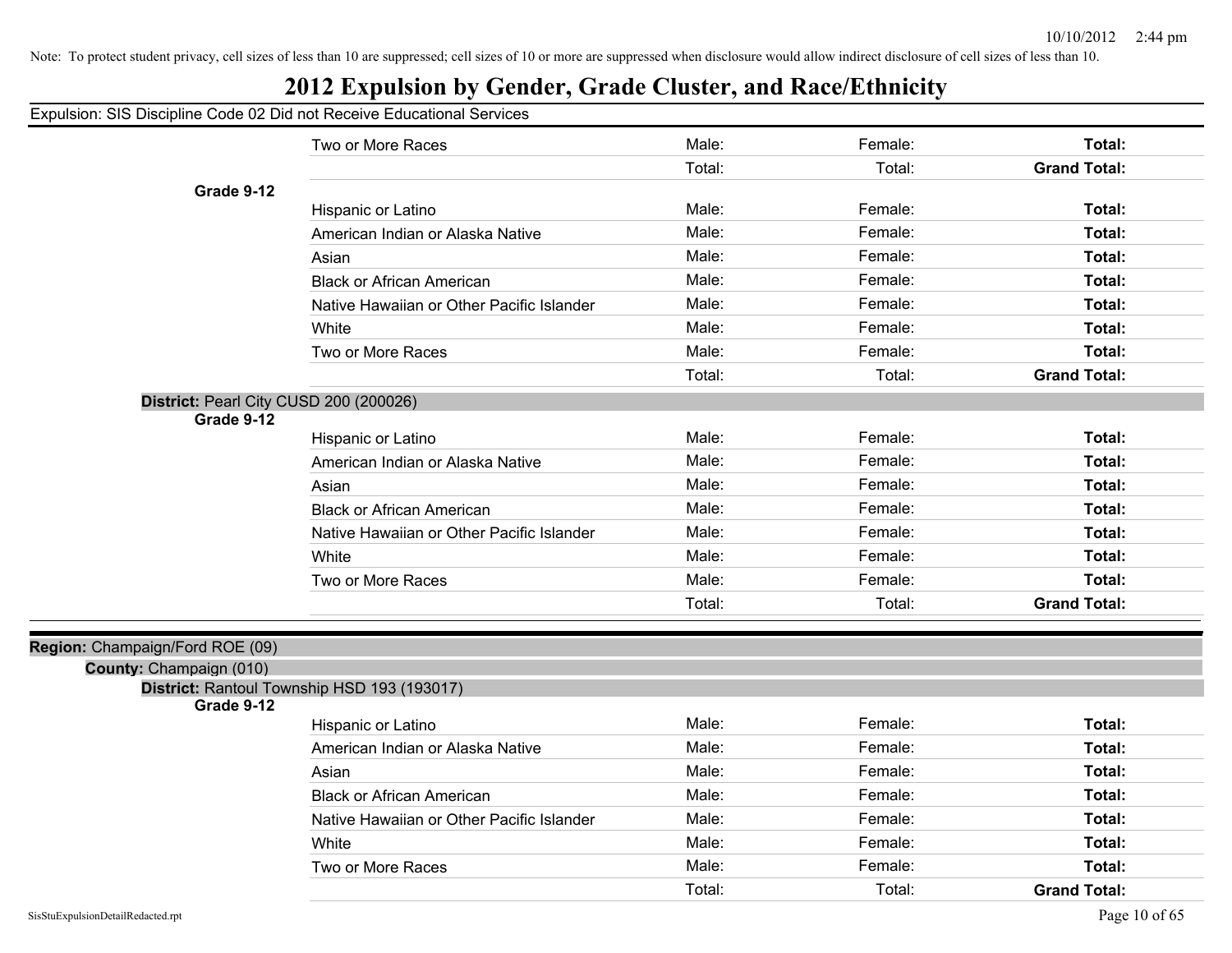## **2012 Expulsion by Gender, Grade Cluster, and Race/Ethnicity**

| <b>District: Urbana SD 116 (116022)</b>                          |                                                     |        |         |                     |
|------------------------------------------------------------------|-----------------------------------------------------|--------|---------|---------------------|
| <b>Grade PreK-8</b>                                              |                                                     | Male:  |         |                     |
|                                                                  | Hispanic or Latino                                  |        | Female: | Total:              |
|                                                                  | American Indian or Alaska Native                    | Male:  | Female: | Total:              |
|                                                                  | Asian                                               | Male:  | Female: | Total:              |
|                                                                  | <b>Black or African American</b>                    | Male:  | Female: | Total:              |
|                                                                  | Native Hawaiian or Other Pacific Islander           | Male:  | Female: | Total:              |
|                                                                  | White                                               | Male:  | Female: | Total:              |
|                                                                  | Two or More Races                                   | Male:  | Female: | Total:              |
|                                                                  |                                                     | Total: | Total:  | <b>Grand Total:</b> |
| County: Ford (027)                                               |                                                     |        |         |                     |
|                                                                  | District: Gibson City-Melvin-Sibley CUSD 5 (005026) |        |         |                     |
| Grade 9-12                                                       |                                                     | Male:  | Female: |                     |
|                                                                  | Hispanic or Latino                                  |        |         | Total:              |
|                                                                  | American Indian or Alaska Native                    | Male:  | Female: | Total:              |
|                                                                  | Asian                                               | Male:  | Female: | Total:              |
|                                                                  | <b>Black or African American</b>                    | Male:  | Female: | Total:              |
|                                                                  | Native Hawaiian or Other Pacific Islander           | Male:  | Female: | Total:              |
|                                                                  | White                                               | Male:  | Female: | Total:              |
|                                                                  | Two or More Races                                   | Male:  | Female: | Total:              |
|                                                                  |                                                     | Total: | Total:  | <b>Grand Total:</b> |
|                                                                  |                                                     |        |         |                     |
| Region: Christian/Montgomery ROE (10)<br>County: Christian (011) |                                                     |        |         |                     |
|                                                                  | District: Taylorville CUSD 3 (003026)               |        |         |                     |
| Grade 9-12                                                       |                                                     |        |         |                     |
|                                                                  | Hispanic or Latino                                  | Male:  | Female: | Total:              |
|                                                                  | American Indian or Alaska Native                    | Male:  | Female: | Total:              |
|                                                                  | Asian                                               | Male:  | Female: | Total:              |
|                                                                  | <b>Black or African American</b>                    | Male:  | Female: | Total:              |
|                                                                  | Native Hawaiian or Other Pacific Islander           | Male:  | Female: | Total:              |
|                                                                  | White                                               | Male:  | Female: | Total:              |
|                                                                  | Two or More Races                                   | Male:  | Female: | Total:              |
|                                                                  |                                                     | Total: | Total:  | <b>Grand Total:</b> |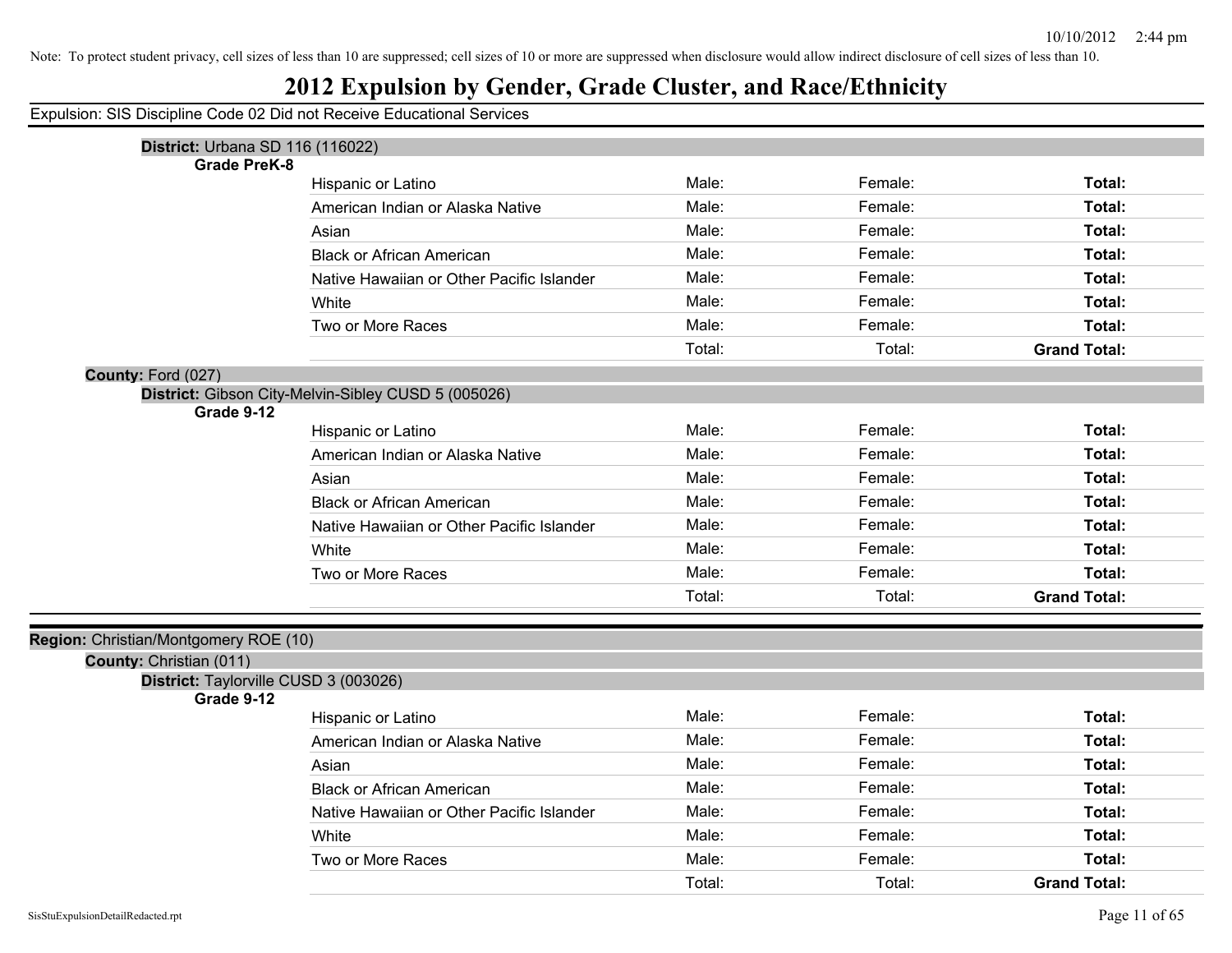## **2012 Expulsion by Gender, Grade Cluster, and Race/Ethnicity**

Expulsion: SIS Discipline Code 02 Did not Receive Educational Services

| County: Montgomery (068)                                     |                                           |        |         |                     |
|--------------------------------------------------------------|-------------------------------------------|--------|---------|---------------------|
| District: Nokomis CUSD 22 (022026)                           |                                           |        |         |                     |
| Grade 9-12                                                   |                                           |        |         |                     |
|                                                              | Hispanic or Latino                        | Male:  | Female: | Total:              |
|                                                              | American Indian or Alaska Native          | Male:  | Female: | Total:              |
|                                                              | Asian                                     | Male:  | Female: | Total:              |
|                                                              | <b>Black or African American</b>          | Male:  | Female: | Total:              |
|                                                              | Native Hawaiian or Other Pacific Islander | Male:  | Female: | Total:              |
|                                                              | White                                     | Male:  | Female: | Total:              |
|                                                              | Two or More Races                         | Male:  | Female: | Total:              |
|                                                              |                                           | Total: | Total:  | <b>Grand Total:</b> |
|                                                              |                                           |        |         |                     |
| Region: Clay/Cwford/Jsper/Lwrnce/Rhland (12)                 |                                           |        |         |                     |
| County: Clay (013)                                           |                                           |        |         |                     |
| District: North Clay CUSD 25 (025026)<br><b>Grade PreK-8</b> |                                           |        |         |                     |
|                                                              | Hispanic or Latino                        | Male:  | Female: | Total:              |
|                                                              | American Indian or Alaska Native          | Male:  | Female: | Total:              |
|                                                              | Asian                                     | Male:  | Female: | Total:              |
|                                                              | <b>Black or African American</b>          | Male:  | Female: | Total:              |
|                                                              | Native Hawaiian or Other Pacific Islander | Male:  | Female: | Total:              |
|                                                              | White                                     | Male:  | Female: | Total:              |
|                                                              | Two or More Races                         | Male:  | Female: | Total:              |
|                                                              |                                           | Total: | Total:  | <b>Grand Total:</b> |
| Grade 9-12                                                   |                                           |        |         |                     |
|                                                              | Hispanic or Latino                        | Male:  | Female: | Total:              |
|                                                              | American Indian or Alaska Native          | Male:  | Female: | Total:              |
|                                                              | Asian                                     | Male:  | Female: | Total:              |
|                                                              | <b>Black or African American</b>          | Male:  | Female: | Total:              |
|                                                              | Native Hawaiian or Other Pacific Islander | Male:  | Female: | Total:              |
|                                                              | White                                     | Male:  | Female: | Total:              |
|                                                              | Two or More Races                         | Male:  | Female: | Total:              |
|                                                              |                                           | Total: | Total:  | <b>Grand Total:</b> |

**County:** Jasper (040)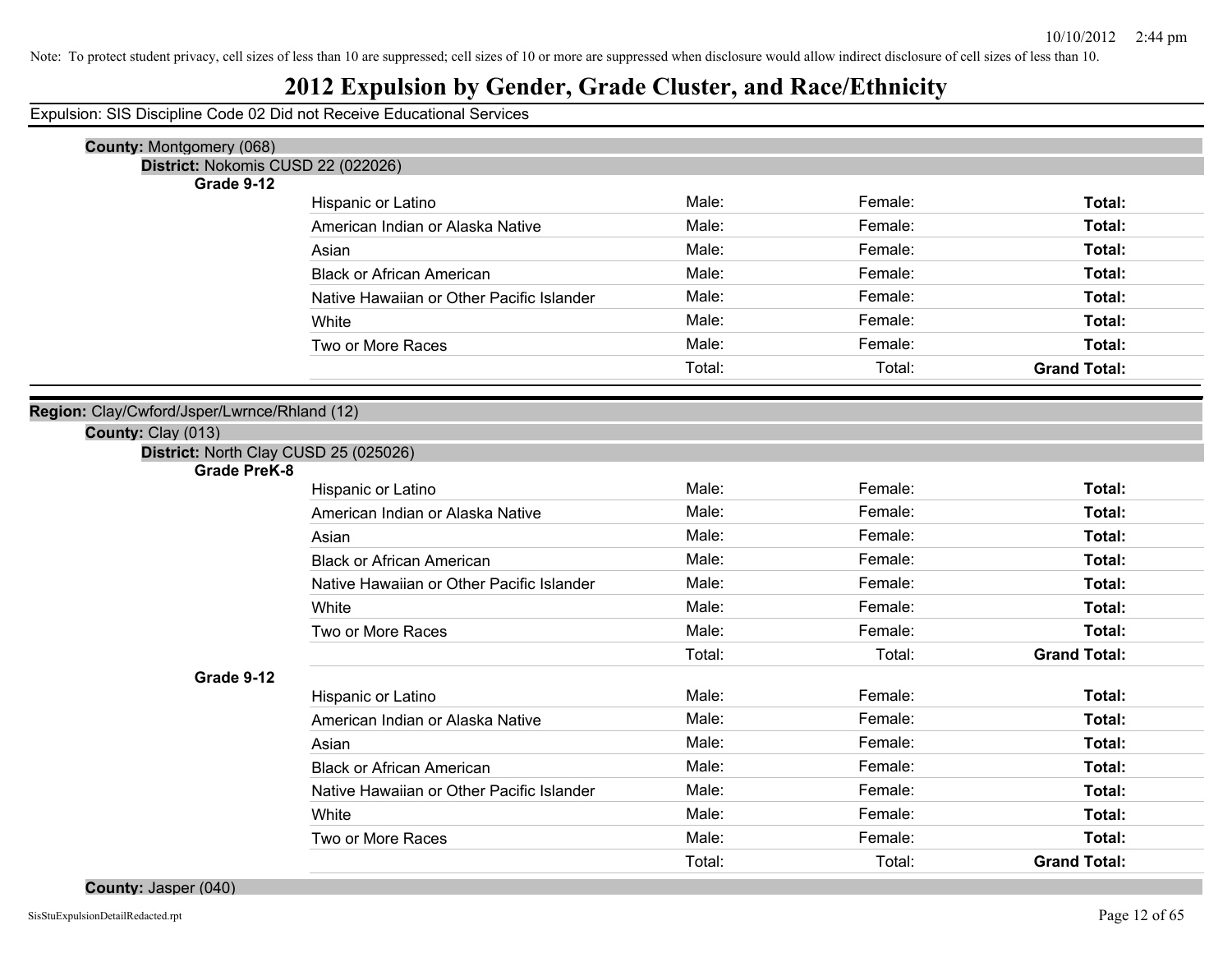Note: To protect student privacy, cell sizes of less than 10 are suppressed; cell sizes of 10 or more are suppressed when disclosure would allow indirect disclosure of cell sizes of less than 10.

## **2012 Expulsion by Gender, Grade Cluster, and Race/Ethnicity**

|                                            | District: Jasper County CUD 1 (001026)    |        |         |                     |
|--------------------------------------------|-------------------------------------------|--------|---------|---------------------|
| Grade 9-12                                 |                                           |        |         |                     |
|                                            | Hispanic or Latino                        | Male:  | Female: | Total:              |
|                                            | American Indian or Alaska Native          | Male:  | Female: | Total:              |
|                                            | Asian                                     | Male:  | Female: | Total:              |
|                                            | <b>Black or African American</b>          | Male:  | Female: | Total:              |
|                                            | Native Hawaiian or Other Pacific Islander | Male:  | Female: | Total:              |
|                                            | White                                     | Male:  | Female: | Total:              |
|                                            | Two or More Races                         | Male:  | Female: | Total:              |
|                                            |                                           | Total: | Total:  | <b>Grand Total:</b> |
| Region: Clinton/Marion/Washington ROE (13) |                                           |        |         |                     |
| County: Marion (058)                       |                                           |        |         |                     |
| District: Salem CHSD 600 (600016)          |                                           |        |         |                     |
| Grade 9-12                                 |                                           |        |         |                     |
|                                            | Hispanic or Latino                        | Male:  | Female: | Total:              |
|                                            | American Indian or Alaska Native          | Male:  | Female: | Total:              |
|                                            | Asian                                     | Male:  | Female: | Total:              |
|                                            | <b>Black or African American</b>          | Male:  | Female: | Total:              |
|                                            | Native Hawaiian or Other Pacific Islander | Male:  | Female: | Total:              |
|                                            | White                                     | Male:  | Female: | Total:              |
|                                            | Two or More Races                         | Male:  | Female: | Total:              |
|                                            |                                           | Total: | Total:  | <b>Grand Total:</b> |
| District: Sandoval CUSD 501 (501026)       |                                           |        |         |                     |
| Grade 9-12                                 | Hispanic or Latino                        | Male:  | Female: | Total:              |
|                                            | American Indian or Alaska Native          | Male:  | Female: | Total:              |
|                                            | Asian                                     | Male:  | Female: | Total:              |
|                                            |                                           | Male:  |         |                     |
|                                            | <b>Black or African American</b>          |        | Female: | Total:              |
|                                            | Native Hawaiian or Other Pacific Islander | Male:  | Female: | Total:              |
|                                            | White                                     | Male:  | Female: | Total:              |
|                                            | Two or More Races                         | Male:  | Female: | Total:              |
|                                            |                                           | Total: | Total:  | <b>Grand Total:</b> |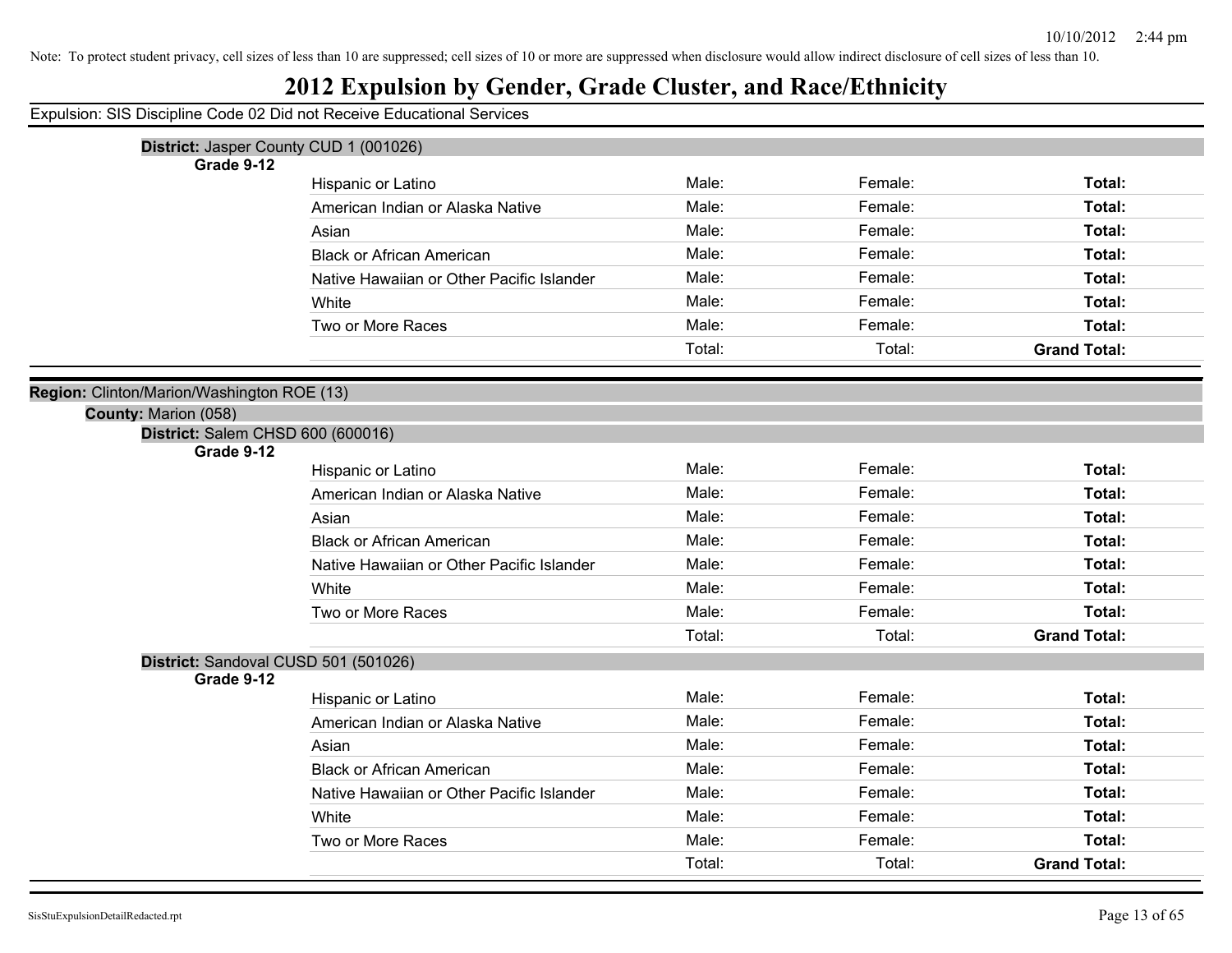## **2012 Expulsion by Gender, Grade Cluster, and Race/Ethnicity**

| Region: Clk/Cls/Cmbn/Dglas/Edgr/Mltr/Shlb (11) |                                            |        |         |                     |
|------------------------------------------------|--------------------------------------------|--------|---------|---------------------|
| County: Clark (012)                            |                                            |        |         |                     |
|                                                | District: Casey-Westfield CUSD 4C (004C26) |        |         |                     |
| <b>Grade PreK-8</b>                            | Hispanic or Latino                         | Male:  | Female: | Total:              |
|                                                | American Indian or Alaska Native           | Male:  | Female: | Total:              |
|                                                | Asian                                      | Male:  | Female: | Total:              |
|                                                | <b>Black or African American</b>           | Male:  | Female: | Total:              |
|                                                | Native Hawaiian or Other Pacific Islander  | Male:  | Female: | Total:              |
|                                                | <b>White</b>                               | Male:  | Female: | Total:              |
|                                                | Two or More Races                          | Male:  | Female: | Total:              |
|                                                |                                            | Total: | Total:  | <b>Grand Total:</b> |
| District: Marshall CUSD 2C (002C26)            |                                            |        |         |                     |
| Grade 9-12                                     |                                            |        |         |                     |
|                                                | Hispanic or Latino                         | Male:  | Female: | Total:              |
|                                                | American Indian or Alaska Native           | Male:  | Female: | Total:              |
|                                                | Asian                                      | Male:  | Female: | Total:              |
|                                                | <b>Black or African American</b>           | Male:  | Female: | Total:              |
|                                                | Native Hawaiian or Other Pacific Islander  | Male:  | Female: | Total:              |
|                                                | White                                      | Male:  | Female: | Total:              |
|                                                | Two or More Races                          | Male:  | Female: | Total:              |
|                                                |                                            | Total: | Total:  | <b>Grand Total:</b> |
| <b>County: Douglas (021)</b>                   |                                            |        |         |                     |
| District: Villa Grove CUSD 302 (302026)        |                                            |        |         |                     |
| Grade 9-12                                     | Hispanic or Latino                         | Male:  | Female: | Total:              |
|                                                | American Indian or Alaska Native           | Male:  | Female: | Total:              |
|                                                | Asian                                      | Male:  | Female: | Total:              |
|                                                | <b>Black or African American</b>           | Male:  | Female: | Total:              |
|                                                | Native Hawaiian or Other Pacific Islander  | Male:  | Female: | Total:              |
|                                                | White                                      | Male:  | Female: | Total:              |
|                                                | Two or More Races                          | Male:  | Female: | Total:              |
|                                                |                                            | Total: | Total:  | <b>Grand Total:</b> |
|                                                |                                            |        |         |                     |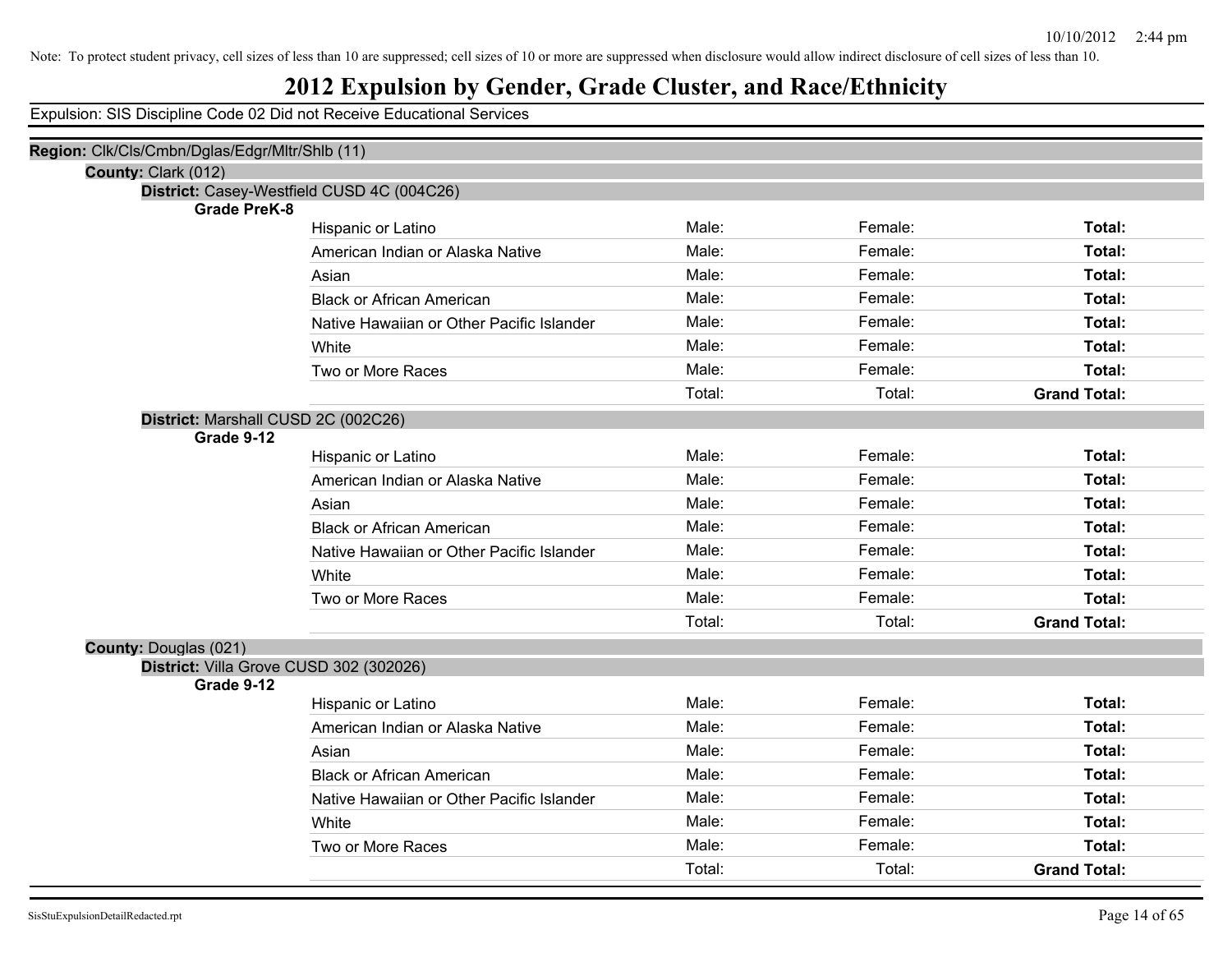#### **2012 Expulsion by Gender, Grade Cluster, and Race/Ethnicity**

Expulsion: SIS Discipline Code 02 Did not Receive Educational Services

| Region: Crawford-Lawrence Educ Serv Reg (15) |                                           |        |    |         |    |                     |     |
|----------------------------------------------|-------------------------------------------|--------|----|---------|----|---------------------|-----|
| County: Cook (016)                           |                                           |        |    |         |    |                     |     |
| District: City of Chicago SD 299 (299025)    |                                           |        |    |         |    |                     |     |
| <b>Grade PreK-8</b>                          |                                           |        |    |         |    |                     |     |
|                                              | Hispanic or Latino                        | Male:  |    | Female: |    | Total:              |     |
|                                              | American Indian or Alaska Native          | Male:  |    | Female: |    | Total:              |     |
|                                              | Asian                                     | Male:  |    | Female: |    | Total:              |     |
|                                              | <b>Black or African American</b>          | Male:  |    | Female: |    | Total:              | 20  |
|                                              | Native Hawaiian or Other Pacific Islander | Male:  |    | Female: |    | Total:              |     |
|                                              | White                                     | Male:  |    | Female: |    | Total:              |     |
|                                              | Two or More Races                         | Male:  |    | Female: |    | Total:              |     |
|                                              |                                           | Total: |    | Total:  |    | <b>Grand Total:</b> |     |
| Grade 9-12                                   |                                           |        |    |         |    |                     |     |
|                                              | Hispanic or Latino                        | Male:  |    | Female: |    | Total:              | 27  |
|                                              | American Indian or Alaska Native          | Male:  |    | Female: |    | Total:              |     |
|                                              | Asian                                     | Male:  |    | Female: |    | Total:              |     |
|                                              | <b>Black or African American</b>          | Male:  | 79 | Female: | 48 | Total:              | 127 |
|                                              | Native Hawaiian or Other Pacific Islander | Male:  |    | Female: |    | Total:              |     |
|                                              | White                                     | Male:  |    | Female: |    | Total:              |     |
|                                              | Two or More Races                         | Male:  |    | Female: |    | Total:              |     |
|                                              |                                           | Total: |    | Total:  |    | <b>Grand Total:</b> |     |
| Region: De Kalb ROE (16)                     |                                           |        |    |         |    |                     |     |
| County: Dekalb (019)                         |                                           |        |    |         |    |                     |     |
| District: DeKalb CUSD 428 (428026)           |                                           |        |    |         |    |                     |     |
| Grade 9-12                                   |                                           |        |    |         |    |                     |     |
|                                              | Hispanic or Latino                        | Male:  |    | Female: |    | Total:              |     |
|                                              | American Indian or Alaska Native          | Male:  |    | Female: |    | Total:              |     |
|                                              | Asian                                     | Male:  |    | Female: |    | Total:              |     |
|                                              | <b>Black or African American</b>          | Male:  |    | Female: |    | Total:              |     |
|                                              | Native Hawaiian or Other Pacific Islander | Male:  |    | Female: |    | Total:              |     |
|                                              | White                                     | Male:  |    | Female: |    | Total:              |     |
|                                              | Two or More Races                         | Male:  |    | Female: |    | Total:              |     |

Total: Total: **Grand Total:**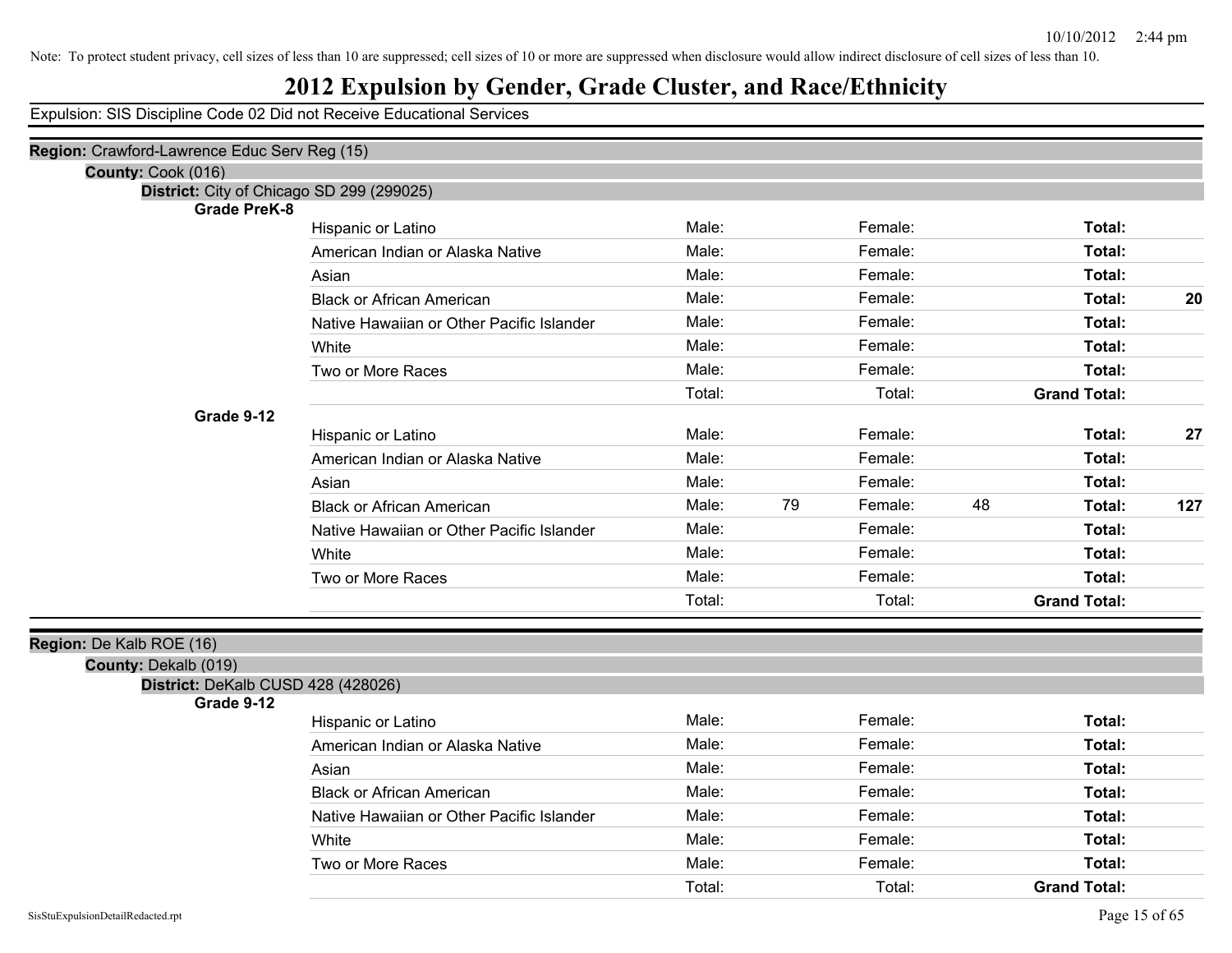## **2012 Expulsion by Gender, Grade Cluster, and Race/Ethnicity**

| Region: De Witt/Livingston/McLean ROE (17) |                                           |        |         |                     |
|--------------------------------------------|-------------------------------------------|--------|---------|---------------------|
| County: Dewitt (020)                       |                                           |        |         |                     |
| District: Clinton CUSD 15 (015026)         |                                           |        |         |                     |
| Grade 9-12                                 |                                           | Male:  | Female: | Total:              |
|                                            | Hispanic or Latino                        | Male:  |         |                     |
|                                            | American Indian or Alaska Native          |        | Female: | Total:              |
|                                            | Asian                                     | Male:  | Female: | Total:              |
|                                            | <b>Black or African American</b>          | Male:  | Female: | Total:              |
|                                            | Native Hawaiian or Other Pacific Islander | Male:  | Female: | Total:              |
|                                            | White                                     | Male:  | Female: | Total:              |
|                                            | Two or More Races                         | Male:  | Female: | Total:              |
|                                            |                                           | Total: | Total:  | <b>Grand Total:</b> |
| County: Mclean (064)                       |                                           |        |         |                     |
| District: Bloomington SD 87 (087025)       |                                           |        |         |                     |
| <b>Grade PreK-8</b>                        |                                           |        |         |                     |
|                                            | Hispanic or Latino                        | Male:  | Female: | Total:              |
|                                            | American Indian or Alaska Native          | Male:  | Female: | Total:              |
|                                            | Asian                                     | Male:  | Female: | Total:              |
|                                            | <b>Black or African American</b>          | Male:  | Female: | Total:              |
|                                            | Native Hawaiian or Other Pacific Islander | Male:  | Female: | Total:              |
|                                            | White                                     | Male:  | Female: | Total:              |
|                                            | Two or More Races                         | Male:  | Female: | Total:              |
|                                            |                                           | Total: | Total:  | <b>Grand Total:</b> |
| District: McLean County USD 5 (005026)     |                                           |        |         |                     |
| <b>Grade PreK-8</b>                        |                                           |        |         |                     |
|                                            | Hispanic or Latino                        | Male:  | Female: | Total:              |
|                                            | American Indian or Alaska Native          | Male:  | Female: | Total:              |
|                                            | Asian                                     | Male:  | Female: | Total:              |
|                                            | <b>Black or African American</b>          | Male:  | Female: | Total:              |
|                                            | Native Hawaiian or Other Pacific Islander | Male:  | Female: | Total:              |
|                                            | White                                     | Male:  | Female: | Total:              |
|                                            | Two or More Races                         | Male:  | Female: | Total:              |
|                                            |                                           | Total: | Total:  | <b>Grand Total:</b> |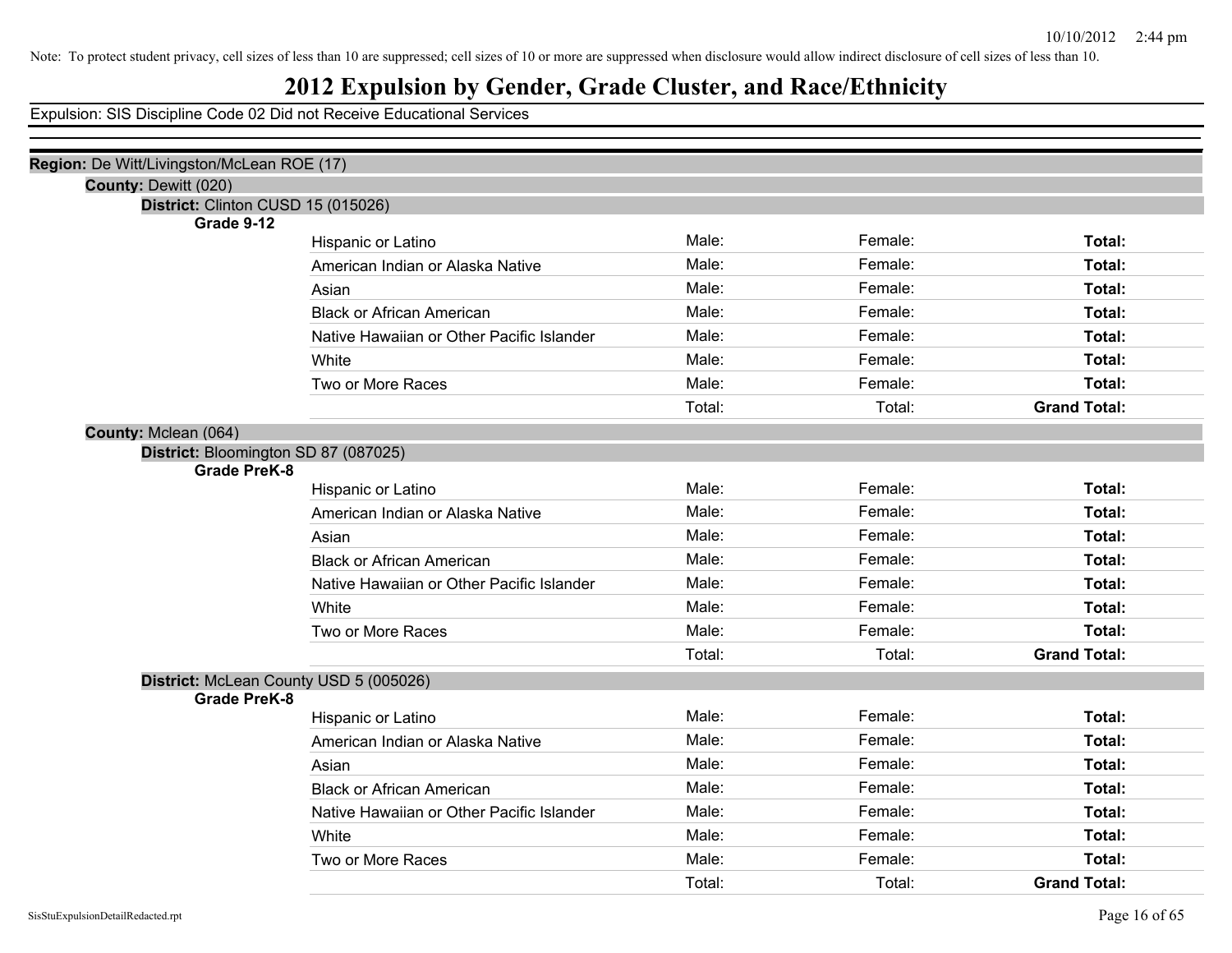## **2012 Expulsion by Gender, Grade Cluster, and Race/Ethnicity**

Expulsion: SIS Discipline Code 02 Did not Receive Educational Services

**Grade 9-12**

| Grade 9-12                         |                                           |        |         |                     |
|------------------------------------|-------------------------------------------|--------|---------|---------------------|
|                                    | Hispanic or Latino                        | Male:  | Female: | Total:              |
|                                    | American Indian or Alaska Native          | Male:  | Female: | Total:              |
|                                    | Asian                                     | Male:  | Female: | Total:              |
|                                    | <b>Black or African American</b>          | Male:  | Female: | Total:              |
|                                    | Native Hawaiian or Other Pacific Islander | Male:  | Female: | Total:              |
|                                    | White                                     | Male:  | Female: | Total:              |
|                                    | Two or More Races                         | Male:  | Female: | Total:              |
|                                    |                                           | Total: | Total:  | <b>Grand Total:</b> |
| District: Olympia CUSD 16 (016026) |                                           |        |         |                     |
| Grade 9-12                         |                                           |        |         |                     |
|                                    | Hispanic or Latino                        | Male:  | Female: | Total:              |
|                                    | American Indian or Alaska Native          | Male:  | Female: | Total:              |
|                                    | Asian                                     | Male:  | Female: | Total:              |
|                                    | <b>Black or African American</b>          | Male:  | Female: | Total:              |
|                                    | Native Hawaiian or Other Pacific Islander | Male:  | Female: | Total:              |
|                                    | White                                     | Male:  | Female: | Total:              |
|                                    | Two or More Races                         | Male:  | Female: | Total:              |
|                                    |                                           | Total: | Total:  | <b>Grand Total:</b> |
|                                    |                                           |        |         |                     |
| Region: DuPage ROE (19)            |                                           |        |         |                     |
| <b>County: Dupage (022)</b>        |                                           |        |         |                     |
| District: CHSD 99 (099016)         |                                           |        |         |                     |
| Grade 9-12                         | <b>Hispanic or Latino</b>                 | Male:  | Female: | Total:              |
|                                    | American Indian or Alaska Native          | Male:  | Female: | Total:              |
|                                    | Asian                                     | Male:  | Female: | Total:              |
|                                    | <b>Black or African American</b>          | Male:  | Female: | Total:              |
|                                    | Native Hawaiian or Other Pacific Islander | Male:  | Female: | Total:              |
|                                    |                                           | Male:  | Female: | Total:              |
|                                    | White                                     |        |         |                     |
|                                    | Two or More Races                         | Male:  | Female: | Total:              |
|                                    |                                           | Total: | Total:  | <b>Grand Total:</b> |
| District: CUSD 201 (201026)        |                                           |        |         |                     |

**Grade PreK-8**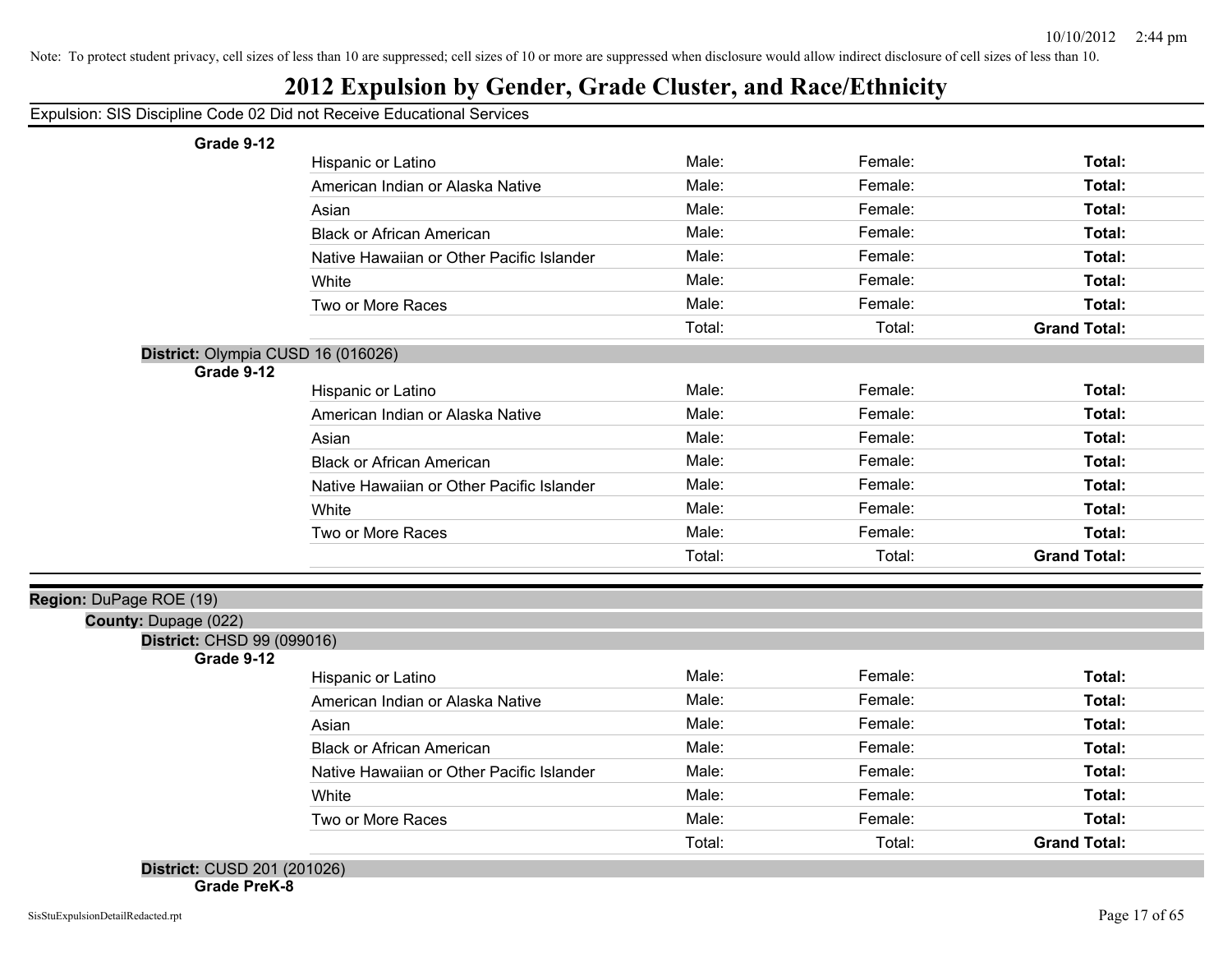## **2012 Expulsion by Gender, Grade Cluster, and Race/Ethnicity**

|                                    | Hispanic or Latino                        | Male:  | Female: | Total:              |
|------------------------------------|-------------------------------------------|--------|---------|---------------------|
|                                    | American Indian or Alaska Native          | Male:  | Female: | Total:              |
|                                    | Asian                                     | Male:  | Female: | Total:              |
|                                    | <b>Black or African American</b>          | Male:  | Female: | Total:              |
|                                    | Native Hawaiian or Other Pacific Islander | Male:  | Female: | Total:              |
|                                    | White                                     | Male:  | Female: | Total:              |
|                                    | Two or More Races                         | Male:  | Female: | Total:              |
|                                    |                                           | Total: | Total:  | <b>Grand Total:</b> |
|                                    | District: Glenbard Twp HSD 87 (087017)    |        |         |                     |
| Grade 9-12                         |                                           |        |         |                     |
|                                    | Hispanic or Latino                        | Male:  | Female: | Total:              |
|                                    | American Indian or Alaska Native          | Male:  | Female: | Total:              |
|                                    | Asian                                     | Male:  | Female: | Total:              |
|                                    | <b>Black or African American</b>          | Male:  | Female: | Total:              |
|                                    | Native Hawaiian or Other Pacific Islander | Male:  | Female: | Total:              |
|                                    | White                                     | Male:  | Female: | Total:              |
|                                    | Two or More Races                         | Male:  | Female: | Total:              |
|                                    |                                           | Total: | Total:  | <b>Grand Total:</b> |
| District: Maercker SD 60 (060002)  |                                           |        |         |                     |
| <b>Grade PreK-8</b>                |                                           |        |         |                     |
|                                    | Hispanic or Latino                        | Male:  | Female: | Total:              |
|                                    | American Indian or Alaska Native          | Male:  | Female: | Total:              |
|                                    | Asian                                     | Male:  | Female: | Total:              |
|                                    | <b>Black or African American</b>          | Male:  | Female: | Total:              |
|                                    | Native Hawaiian or Other Pacific Islander | Male:  | Female: | Total:              |
|                                    | White                                     | Male:  | Female: | Total:              |
|                                    | Two or More Races                         | Male:  | Female: | Total:              |
|                                    |                                           | Total: | Total:  | <b>Grand Total:</b> |
| District: Marquardt SD 15 (015002) |                                           |        |         |                     |
| <b>Grade PreK-8</b>                |                                           |        |         |                     |
|                                    | Hispanic or Latino                        | Male:  | Female: | Total:              |
|                                    | American Indian or Alaska Native          | Male:  | Female: | Total:              |
|                                    | Asian                                     | Male:  | Female: | Total:              |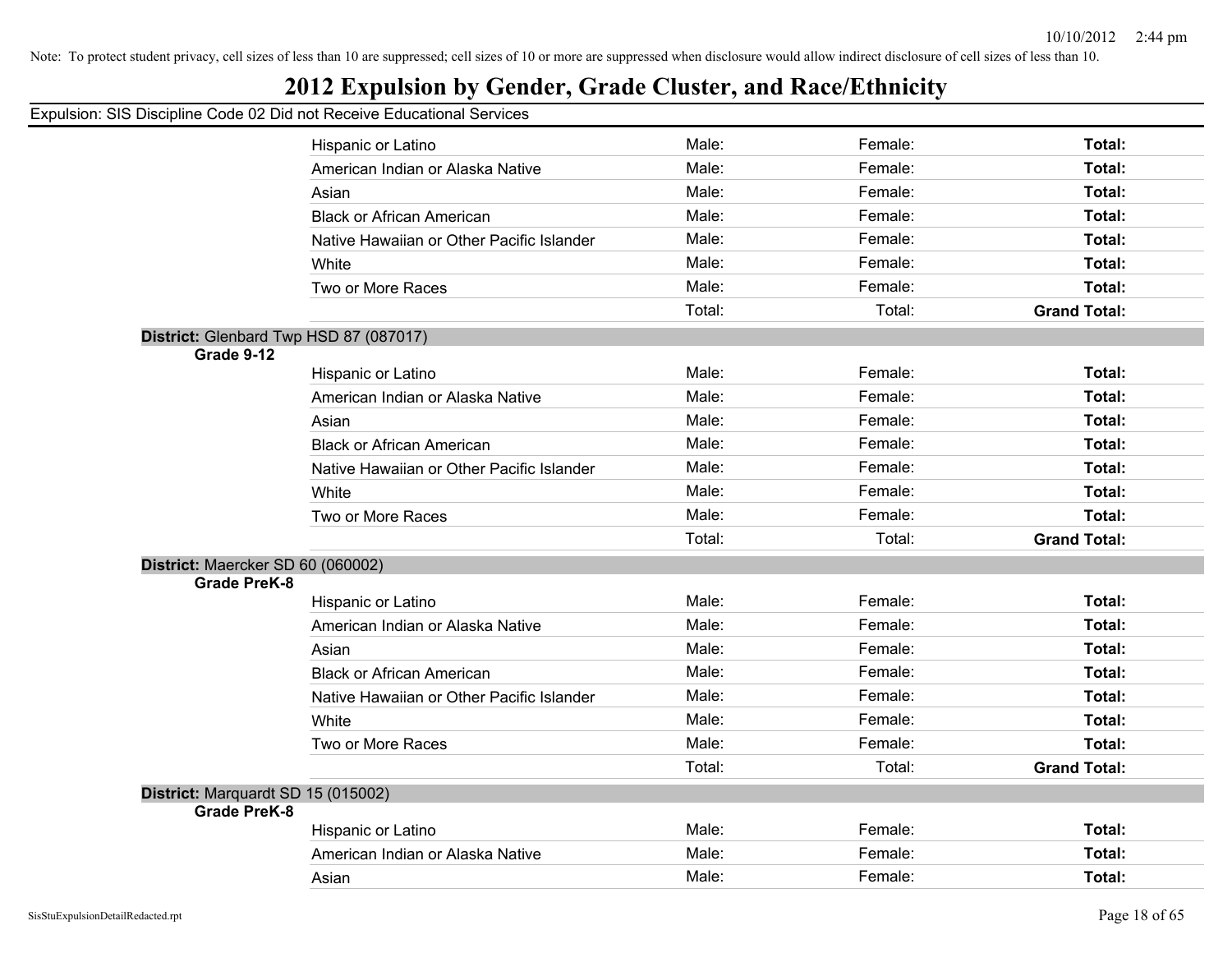## **2012 Expulsion by Gender, Grade Cluster, and Race/Ethnicity**

|                                                            | <b>Black or African American</b>          | Male:  | Female: | Total:              |
|------------------------------------------------------------|-------------------------------------------|--------|---------|---------------------|
|                                                            | Native Hawaiian or Other Pacific Islander | Male:  | Female: | Total:              |
|                                                            | White                                     | Male:  | Female: | Total:              |
|                                                            | Two or More Races                         | Male:  | Female: | Total:              |
|                                                            |                                           | Total: | Total:  | <b>Grand Total:</b> |
| District: Naperville CUSD 203 (203026)                     |                                           |        |         |                     |
| <b>Grade PreK-8</b>                                        |                                           | Male:  | Female: | Total:              |
|                                                            | Hispanic or Latino                        |        |         |                     |
|                                                            | American Indian or Alaska Native          | Male:  | Female: | Total:              |
|                                                            | Asian                                     | Male:  | Female: | Total:              |
|                                                            | <b>Black or African American</b>          | Male:  | Female: | Total:              |
|                                                            | Native Hawaiian or Other Pacific Islander | Male:  | Female: | Total:              |
|                                                            | White                                     | Male:  | Female: | Total:              |
|                                                            | Two or More Races                         | Male:  | Female: | Total:              |
|                                                            |                                           | Total: | Total:  | <b>Grand Total:</b> |
| County: Wabash (093)<br>District: Wabash CUSD 348 (348026) |                                           |        |         |                     |
| <b>Grade PreK-8</b>                                        |                                           |        |         |                     |
|                                                            | Hispanic or Latino                        | Male:  | Female: | Total:              |
|                                                            | American Indian or Alaska Native          | Male:  | Female: | Total:              |
|                                                            | Asian                                     | Male:  | Female: | Total:              |
|                                                            | <b>Black or African American</b>          | Male:  | Female: | Total:              |
|                                                            | Native Hawaiian or Other Pacific Islander | Male:  | Female: | Total:              |
|                                                            | White                                     | Male:  | Female: | Total:              |
|                                                            | Two or More Races                         | Male:  | Female: | Total:              |
|                                                            |                                           | Total: | Total:  | <b>Grand Total:</b> |
| Grade 9-12                                                 |                                           |        |         |                     |
|                                                            | Hispanic or Latino                        | Male:  | Female: | Total:              |
|                                                            | American Indian or Alaska Native          | Male:  | Female: | Total:              |
|                                                            | Asian                                     | Male:  | Female: | Total:              |
|                                                            | <b>Black or African American</b>          | Male:  | Female: | Total:              |
|                                                            | Native Hawaiian or Other Pacific Islander | Male:  | Female: | Total:              |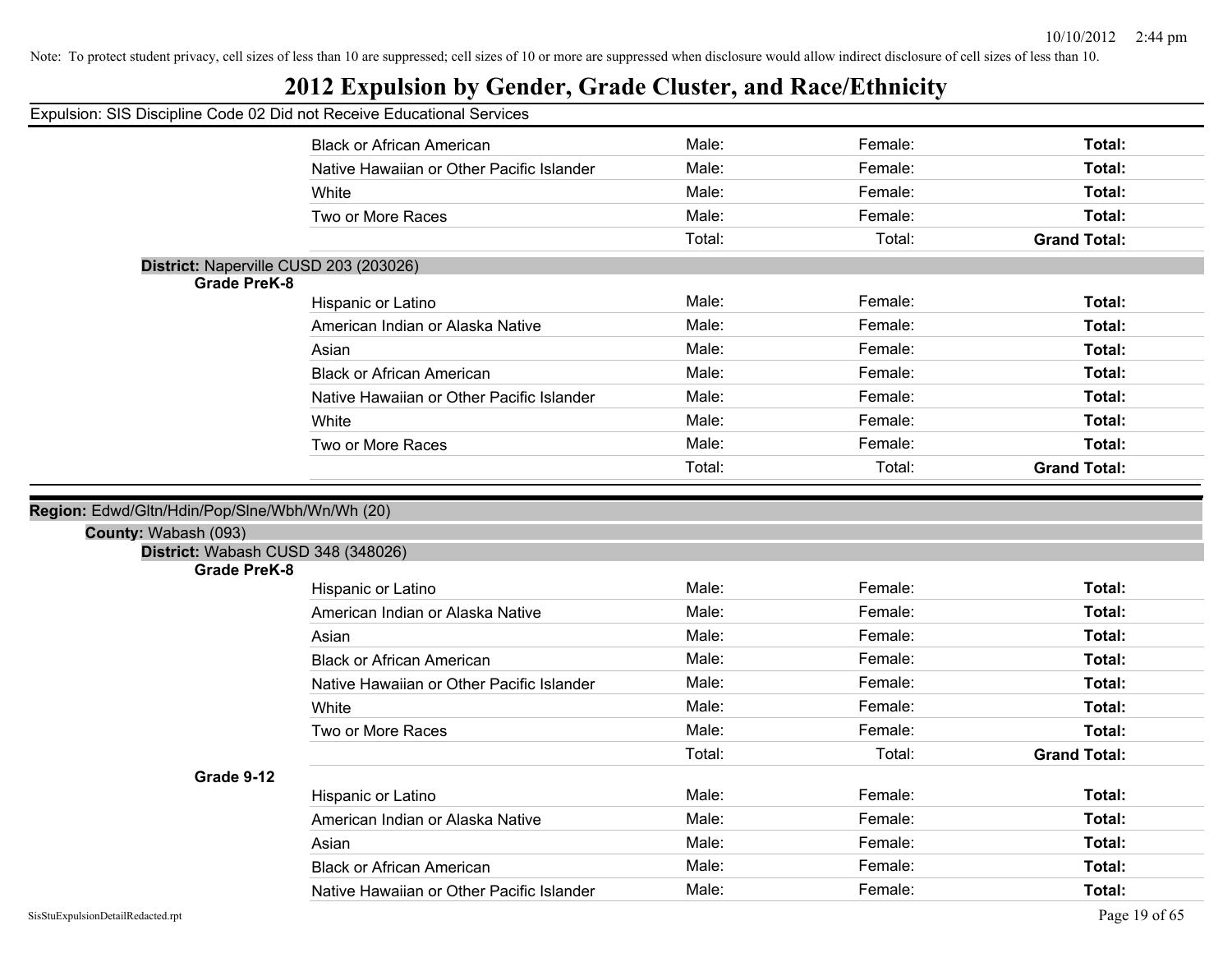| Expulsion: SIS Discipline Code 02 Did not Receive Educational Services |                                           |        |         |                     |
|------------------------------------------------------------------------|-------------------------------------------|--------|---------|---------------------|
|                                                                        | White                                     | Male:  | Female: | Total:              |
|                                                                        | Two or More Races                         | Male:  | Female: | Total:              |
|                                                                        |                                           | Total: | Total:  | <b>Grand Total:</b> |
| Region: Franklin/Williamson ROE (21)                                   |                                           |        |         |                     |
| County: Williamson (100)                                               |                                           |        |         |                     |
| District: Crab Orchard CUSD 3 (003026)                                 |                                           |        |         |                     |
| Grade 9-12                                                             |                                           |        |         |                     |
|                                                                        | Hispanic or Latino                        | Male:  | Female: | Total:              |
|                                                                        | American Indian or Alaska Native          | Male:  | Female: | Total:              |
|                                                                        | Asian                                     | Male:  | Female: | Total:              |
|                                                                        | <b>Black or African American</b>          | Male:  | Female: | Total:              |
|                                                                        | Native Hawaiian or Other Pacific Islander | Male:  | Female: | Total:              |
|                                                                        | White                                     | Male:  | Female: | Total:              |
|                                                                        | Two or More Races                         | Male:  | Female: | Total:              |
|                                                                        |                                           | Total: | Total:  | <b>Grand Total:</b> |
| District: Herrin CUSD 4 (004026)                                       |                                           |        |         |                     |
| Grade 9-12                                                             |                                           |        |         |                     |
|                                                                        | Hispanic or Latino                        | Male:  | Female: | Total:              |
|                                                                        | American Indian or Alaska Native          | Male:  | Female: | Total:              |
|                                                                        | Asian                                     | Male:  | Female: | Total:              |
|                                                                        | <b>Black or African American</b>          | Male:  | Female: | Total:              |
|                                                                        | Native Hawaiian or Other Pacific Islander | Male:  | Female: | Total:              |
|                                                                        | White                                     | Male:  | Female: | Total:              |
|                                                                        | Two or More Races                         | Male:  | Female: | Total:              |
|                                                                        |                                           | Total: | Total:  | <b>Grand Total:</b> |
| Region: Hamilton/Jefferson ROE (25)                                    |                                           |        |         |                     |
| County: Hamilton (033)                                                 |                                           |        |         |                     |
| District: Hamilton Co CUSD 10 (010026)                                 |                                           |        |         |                     |
| Grade 9-12                                                             |                                           |        |         |                     |
|                                                                        | Hispanic or Latino                        | Male:  | Female: | Total:              |
|                                                                        | American Indian or Alaska Native          | Male:  | Female: | Total:              |
|                                                                        | Asian                                     | Male:  | Female: | Total:              |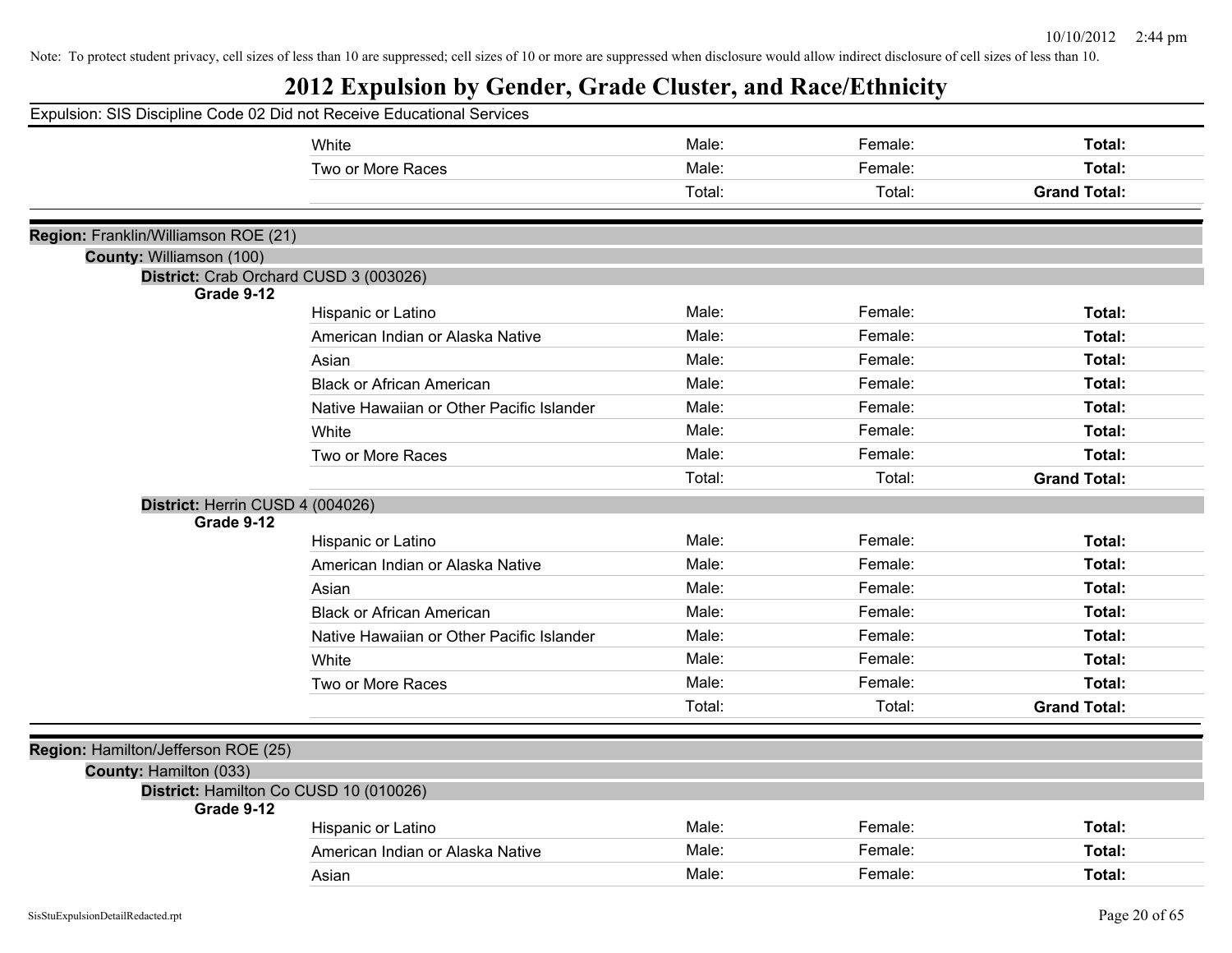## **2012 Expulsion by Gender, Grade Cluster, and Race/Ethnicity**

|                                                             | <b>Black or African American</b>          | Male:  | Female: | Total:              |
|-------------------------------------------------------------|-------------------------------------------|--------|---------|---------------------|
|                                                             | Native Hawaiian or Other Pacific Islander | Male:  | Female: | Total:              |
|                                                             | White                                     | Male:  | Female: | Total:              |
|                                                             | Two or More Races                         | Male:  | Female: | Total:              |
|                                                             |                                           | Total: | Total:  | <b>Grand Total:</b> |
| County: Jefferson (041)                                     |                                           |        |         |                     |
| District: Mount Vernon SD 80 (080002)                       |                                           |        |         |                     |
| <b>Grade PreK-8</b>                                         |                                           |        |         |                     |
|                                                             | Hispanic or Latino                        | Male:  | Female: | Total:              |
|                                                             | American Indian or Alaska Native          | Male:  | Female: | Total:              |
|                                                             | Asian                                     | Male:  | Female: | Total:              |
|                                                             | <b>Black or African American</b>          | Male:  | Female: | Total:              |
|                                                             | Native Hawaiian or Other Pacific Islander | Male:  | Female: | Total:              |
|                                                             | White                                     | Male:  | Female: | Total:              |
|                                                             | Two or More Races                         | Male:  | Female: | Total:              |
|                                                             |                                           | Total: | Total:  | <b>Grand Total:</b> |
| District: Mt Vernon Twp HSD 201 (201017)                    |                                           |        |         |                     |
| Grade 9-12                                                  |                                           |        |         |                     |
|                                                             | Hispanic or Latino                        | Male:  | Female: | Total:              |
|                                                             | American Indian or Alaska Native          | Male:  | Female: | Total:              |
|                                                             | Asian                                     | Male:  | Female: | Total:              |
|                                                             | <b>Black or African American</b>          | Male:  | Female: | Total:              |
|                                                             | Native Hawaiian or Other Pacific Islander | Male:  | Female: | Total:              |
|                                                             | White                                     | Male:  | Female: | Total:              |
|                                                             | Two or More Races                         | Male:  | Female: | Total:              |
|                                                             |                                           | Total: | Total:  | <b>Grand Total:</b> |
|                                                             |                                           |        |         |                     |
| Region: Hancock/McDonough ROE (26)                          |                                           |        |         |                     |
| County: Hancock (034)                                       |                                           |        |         |                     |
| District: Hamilton CCSD 328 (328024)<br><b>Grade PreK-8</b> |                                           |        |         |                     |
|                                                             | Hispanic or Latino                        | Male:  | Female: | Total:              |
|                                                             | American Indian or Alaska Native          | Male:  | Female: | Total:              |
|                                                             | Asian                                     | Male:  | Female: | Total:              |
|                                                             |                                           |        |         |                     |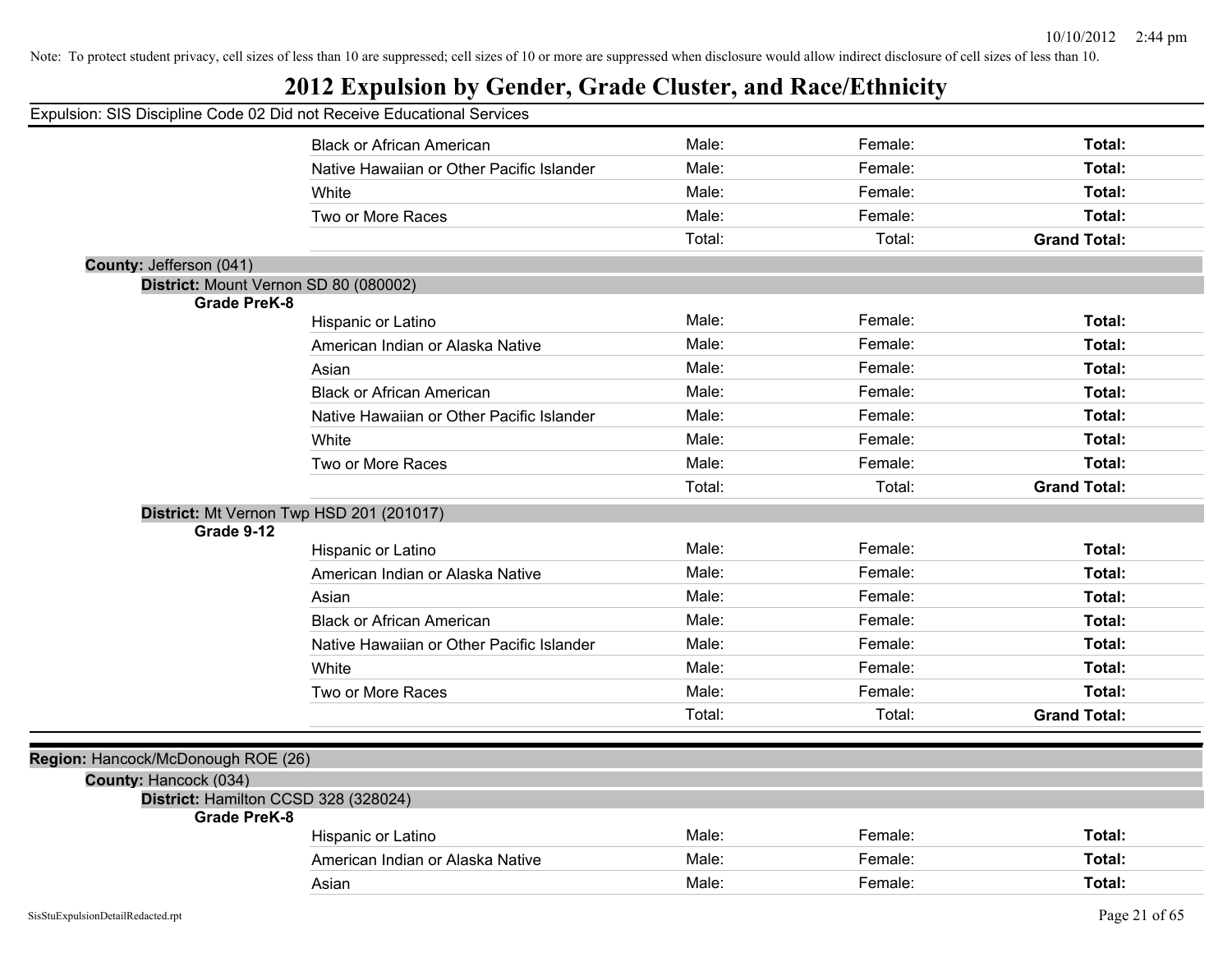## **2012 Expulsion by Gender, Grade Cluster, and Race/Ethnicity**

|                                                                     | <b>Black or African American</b>          | Male:  | Female: | Total:              |    |
|---------------------------------------------------------------------|-------------------------------------------|--------|---------|---------------------|----|
|                                                                     | Native Hawaiian or Other Pacific Islander | Male:  | Female: | Total:              |    |
|                                                                     | White                                     | Male:  | Female: | Total:              | 10 |
|                                                                     | Two or More Races                         | Male:  | Female: | Total:              |    |
|                                                                     |                                           | Total: | Total:  | <b>Grand Total:</b> |    |
| Grade 9-12                                                          |                                           |        |         |                     |    |
|                                                                     | Hispanic or Latino                        | Male:  | Female: | Total:              |    |
|                                                                     | American Indian or Alaska Native          | Male:  | Female: | Total:              |    |
|                                                                     | Asian                                     | Male:  | Female: | Total:              |    |
|                                                                     | <b>Black or African American</b>          | Male:  | Female: | Total:              |    |
|                                                                     | Native Hawaiian or Other Pacific Islander | Male:  | Female: | Total:              |    |
|                                                                     | White                                     | Male:  | Female: | Total:              | 16 |
|                                                                     | Two or More Races                         | Male:  | Female: | Total:              |    |
|                                                                     |                                           | Total: | Total:  | <b>Grand Total:</b> |    |
| County: Mcdonough (062)                                             |                                           |        |         |                     |    |
| District: Macomb CUSD 185 (185026)<br><b>Grade PreK-8</b>           |                                           |        |         |                     |    |
|                                                                     | Hispanic or Latino                        | Male:  | Female: | Total:              |    |
|                                                                     | American Indian or Alaska Native          | Male:  | Female: | Total:              |    |
|                                                                     | Asian                                     | Male:  | Female: | Total:              |    |
|                                                                     | <b>Black or African American</b>          | Male:  | Female: | Total:              |    |
|                                                                     | Native Hawaiian or Other Pacific Islander | Male:  | Female: | Total:              |    |
|                                                                     | White                                     | Male:  | Female: | Total:              |    |
|                                                                     | Two or More Races                         | Male:  | Female: | Total:              |    |
|                                                                     |                                           | Total: | Total:  | <b>Grand Total:</b> |    |
|                                                                     |                                           |        |         |                     |    |
| Region: Henderson/Mercer/Warren ROE (27)<br>County: Henderson (036) |                                           |        |         |                     |    |
|                                                                     | District: West Central CUSD 235 (235026)  |        |         |                     |    |
| Grade 9-12                                                          |                                           |        |         |                     |    |
|                                                                     | Hispanic or Latino                        | Male:  | Female: | Total:              |    |
|                                                                     | American Indian or Alaska Native          | Male:  | Female: | Total:              |    |
|                                                                     | Asian                                     | Male:  | Female: | Total:              |    |
|                                                                     | <b>Black or African American</b>          | Male:  | Female: | Total:              |    |
|                                                                     |                                           |        |         |                     |    |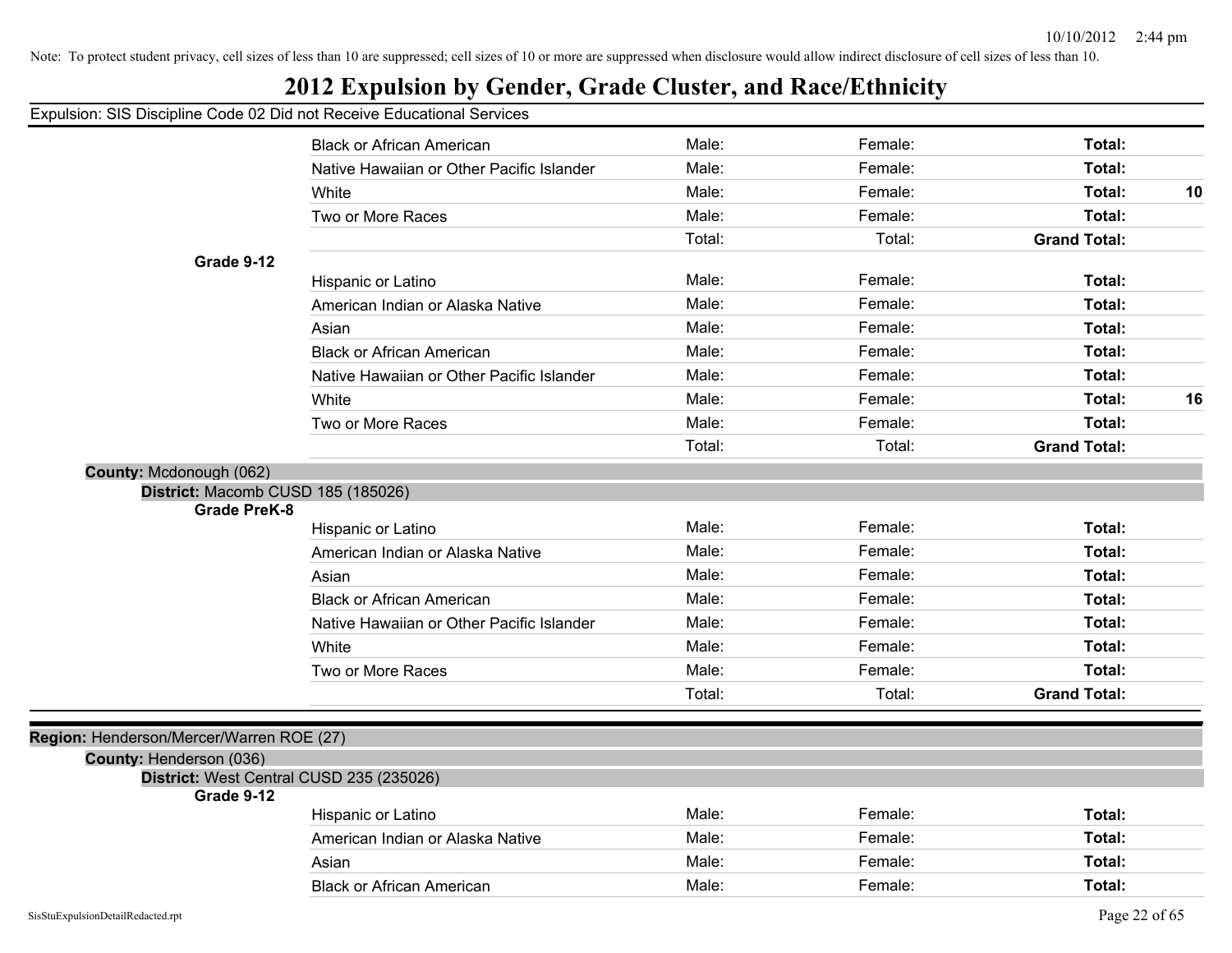| Expulsion: SIS Discipline Code 02 Did not Receive Educational Services        |                                           |        |         |                     |
|-------------------------------------------------------------------------------|-------------------------------------------|--------|---------|---------------------|
|                                                                               | Native Hawaiian or Other Pacific Islander | Male:  | Female: | Total:              |
|                                                                               | White                                     | Male:  | Female: | Total:              |
|                                                                               | Two or More Races                         | Male:  | Female: | Total:              |
|                                                                               |                                           | Total: | Total:  | <b>Grand Total:</b> |
|                                                                               |                                           |        |         |                     |
| Region: Iroquois/Kankakee ROE (32)                                            |                                           |        |         |                     |
| County: Iroquois (038)<br>District: Cissna Park CUSD 6 (006026)<br>Grade 9-12 |                                           |        |         |                     |
|                                                                               | Hispanic or Latino                        | Male:  | Female: | Total:              |
|                                                                               | American Indian or Alaska Native          | Male:  | Female: | Total:              |
|                                                                               | Asian                                     | Male:  | Female: | Total:              |
|                                                                               | <b>Black or African American</b>          | Male:  | Female: | Total:              |
|                                                                               | Native Hawaiian or Other Pacific Islander | Male:  | Female: | Total:              |
|                                                                               | White                                     | Male:  | Female: | Total:              |
|                                                                               | Two or More Races                         | Male:  | Female: | Total:              |
|                                                                               |                                           | Total: | Total:  | <b>Grand Total:</b> |
| District: Donovan CUSD 3 (003026)<br><b>Grade PreK-8</b>                      |                                           |        |         |                     |
|                                                                               | Hispanic or Latino                        | Male:  | Female: | Total:              |
|                                                                               | American Indian or Alaska Native          | Male:  | Female: | Total:              |
|                                                                               | Asian                                     | Male:  | Female: | Total:              |
|                                                                               | <b>Black or African American</b>          | Male:  | Female: | Total:              |
|                                                                               | Native Hawaiian or Other Pacific Islander | Male:  | Female: | Total:              |
|                                                                               | White                                     | Male:  | Female: | Total:              |
|                                                                               | Two or More Races                         | Male:  | Female: | Total:              |
|                                                                               |                                           | Total: | Total:  | <b>Grand Total:</b> |
| District: Iroquois West CUSD 10 (010026)<br>Grade 9-12                        |                                           |        |         |                     |
|                                                                               | Hispanic or Latino                        | Male:  | Female: | Total:              |
|                                                                               | American Indian or Alaska Native          | Male:  | Female: | Total:              |
|                                                                               | Asian                                     | Male:  | Female: | Total:              |
|                                                                               | <b>Black or African American</b>          | Male:  | Female: | Total:              |
|                                                                               | Native Hawaiian or Other Pacific Islander | Male:  | Female: | Total:              |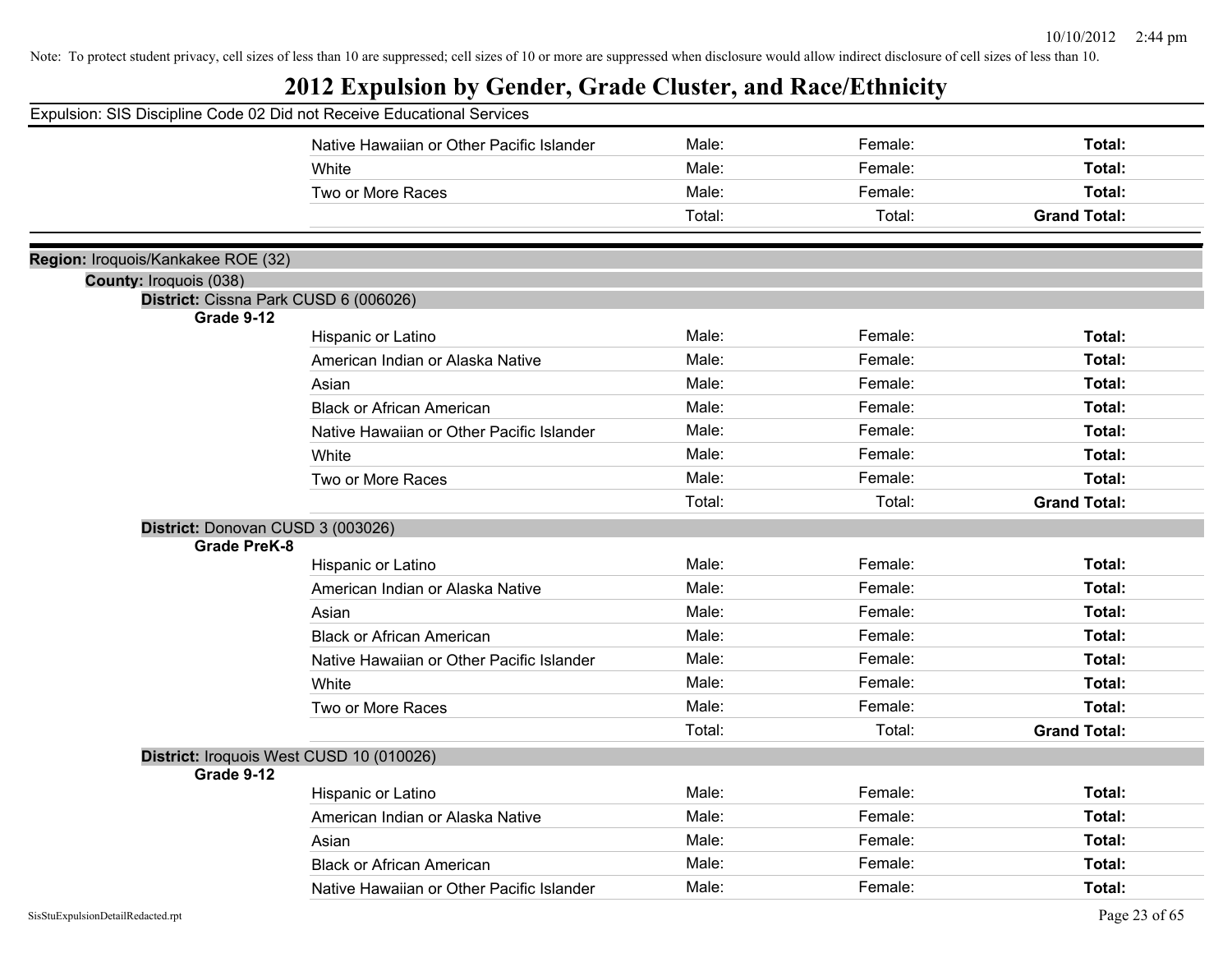| Expulsion: SIS Discipline Code 02 Did not Receive Educational Services |                                                 |        |         |                     |
|------------------------------------------------------------------------|-------------------------------------------------|--------|---------|---------------------|
|                                                                        | White                                           | Male:  | Female: | Total:              |
|                                                                        | Two or More Races                               | Male:  | Female: | Total:              |
|                                                                        |                                                 | Total: | Total:  | <b>Grand Total:</b> |
| County: Kankakee (046)                                                 |                                                 |        |         |                     |
|                                                                        | District: Bradley Bourbonnais CHSD 307 (307016) |        |         |                     |
| Grade 9-12                                                             | Hispanic or Latino                              | Male:  | Female: | Total:              |
|                                                                        | American Indian or Alaska Native                | Male:  | Female: | Total:              |
|                                                                        |                                                 | Male:  | Female: | Total:              |
|                                                                        | Asian<br><b>Black or African American</b>       | Male:  | Female: | Total:              |
|                                                                        |                                                 | Male:  | Female: |                     |
|                                                                        | Native Hawaiian or Other Pacific Islander       |        |         | Total:              |
|                                                                        | White                                           | Male:  | Female: | Total:              |
|                                                                        | Two or More Races                               | Male:  | Female: | Total:              |
|                                                                        |                                                 | Total: | Total:  | <b>Grand Total:</b> |
| District: Kankakee SD 111 (111025)<br><b>Grade PreK-8</b>              |                                                 |        |         |                     |
|                                                                        | Hispanic or Latino                              | Male:  | Female: | Total:              |
|                                                                        | American Indian or Alaska Native                | Male:  | Female: | Total:              |
|                                                                        | Asian                                           | Male:  | Female: | Total:              |
|                                                                        | <b>Black or African American</b>                | Male:  | Female: | Total:              |
|                                                                        | Native Hawaiian or Other Pacific Islander       | Male:  | Female: | Total:              |
|                                                                        | White                                           | Male:  | Female: | Total:              |
|                                                                        | Two or More Races                               | Male:  | Female: | Total:              |
|                                                                        |                                                 | Total: | Total:  | <b>Grand Total:</b> |
| Grade 9-12                                                             |                                                 |        |         |                     |
|                                                                        | Hispanic or Latino                              | Male:  | Female: | Total:              |
|                                                                        | American Indian or Alaska Native                | Male:  | Female: | Total:              |
|                                                                        | Asian                                           | Male:  | Female: | Total:              |
|                                                                        | <b>Black or African American</b>                | Male:  | Female: | Total:              |
|                                                                        | Native Hawaiian or Other Pacific Islander       | Male:  | Female: | Total:              |
|                                                                        | White                                           | Male:  | Female: | Total:              |
|                                                                        | Two or More Races                               | Male:  | Female: | Total:              |
|                                                                        |                                                 |        |         |                     |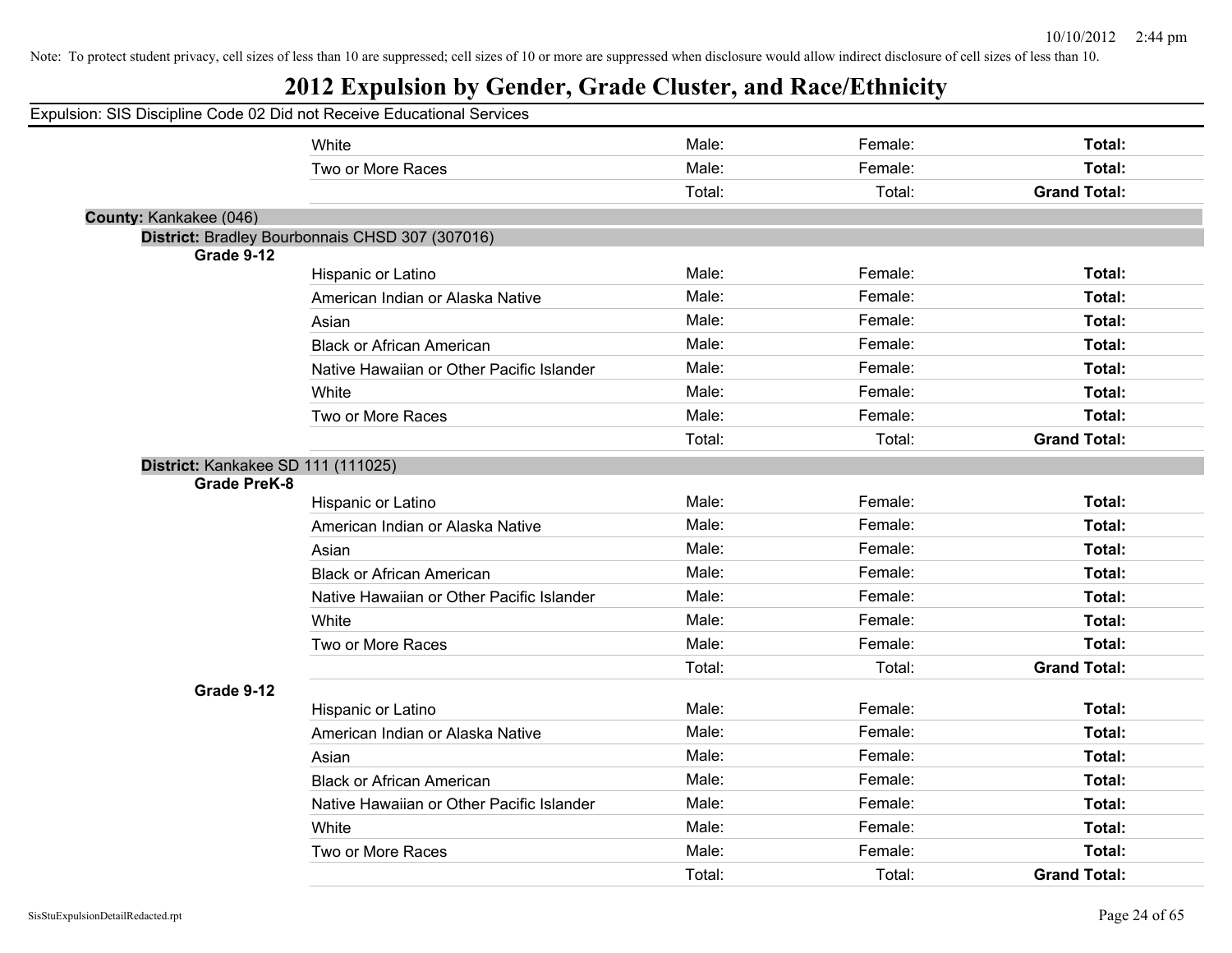## **2012 Expulsion by Gender, Grade Cluster, and Race/Ethnicity**

|                       | District: Manteno CUSD 5 (005026)         |        |         |                     |
|-----------------------|-------------------------------------------|--------|---------|---------------------|
| Grade 9-12            |                                           |        |         |                     |
|                       | Hispanic or Latino                        | Male:  | Female: | Total:              |
|                       | American Indian or Alaska Native          | Male:  | Female: | Total:              |
|                       | Asian                                     | Male:  | Female: | Total:              |
|                       | <b>Black or African American</b>          | Male:  | Female: | Total:              |
|                       | Native Hawaiian or Other Pacific Islander | Male:  | Female: | Total:              |
|                       | White                                     | Male:  | Female: | Total:              |
|                       | Two or More Races                         | Male:  | Female: | Total:              |
|                       |                                           | Total: | Total:  | <b>Grand Total:</b> |
|                       | District: Momence CUSD 1 (001026)         |        |         |                     |
|                       | <b>Grade PreK-8</b>                       |        |         |                     |
|                       | Hispanic or Latino                        | Male:  | Female: | Total:              |
|                       | American Indian or Alaska Native          | Male:  | Female: | Total:              |
|                       | Asian                                     | Male:  | Female: | Total:              |
|                       | <b>Black or African American</b>          | Male:  | Female: | Total:              |
|                       | Native Hawaiian or Other Pacific Islander | Male:  | Female: | Total:              |
|                       | White                                     | Male:  | Female: | Total:              |
|                       | Two or More Races                         | Male:  | Female: | Total:              |
|                       |                                           | Total: | Total:  | <b>Grand Total:</b> |
|                       |                                           |        |         |                     |
| Region: Kane ROE (31) |                                           |        |         |                     |
| County: Kane (045)    | District: Aurora West USD 129 (129022)    |        |         |                     |
|                       | <b>Grade PreK-8</b>                       |        |         |                     |
|                       | Hispanic or Latino                        | Male:  | Female: | Total:              |
|                       | American Indian or Alaska Native          | Male:  | Female: | Total:              |
|                       | Asian                                     | Male:  | Female: | Total:              |
|                       | <b>Black or African American</b>          | Male:  | Female: | Total:              |
|                       | Native Hawaiian or Other Pacific Islander | Male:  | Female: | Total:              |
|                       | White                                     | Male:  | Female: | Total:              |
|                       | Two or More Races                         | Male:  | Female: | Total:              |
|                       |                                           | Total: | Total:  | <b>Grand Total:</b> |
|                       |                                           |        |         |                     |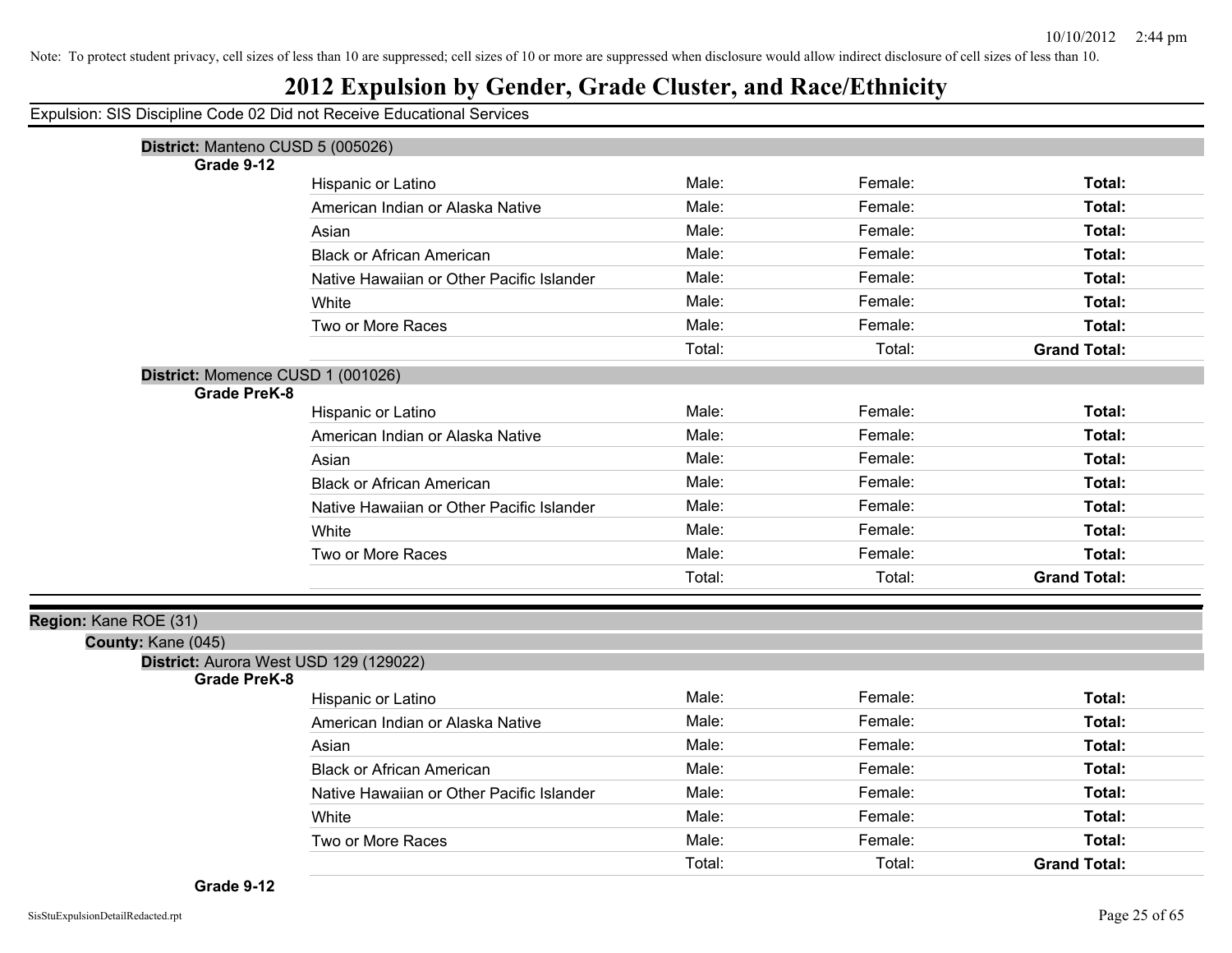## **2012 Expulsion by Gender, Grade Cluster, and Race/Ethnicity**

|                                      | Hispanic or Latino                        | Male:  | Female: | Total:              |
|--------------------------------------|-------------------------------------------|--------|---------|---------------------|
|                                      | American Indian or Alaska Native          | Male:  | Female: | <b>Total:</b>       |
|                                      | Asian                                     | Male:  | Female: | Total:              |
|                                      | <b>Black or African American</b>          | Male:  | Female: | <b>Total:</b>       |
|                                      | Native Hawaiian or Other Pacific Islander | Male:  | Female: | Total:              |
|                                      | White                                     | Male:  | Female: | <b>Total:</b>       |
|                                      | Two or More Races                         | Male:  | Female: | <b>Total:</b>       |
|                                      |                                           | Total: | Total:  | <b>Grand Total:</b> |
| District: CUSD 300 (300026)          |                                           |        |         |                     |
| Grade 9-12                           |                                           |        |         |                     |
|                                      | Hispanic or Latino                        | Male:  | Female: | Total:              |
|                                      | American Indian or Alaska Native          | Male:  | Female: | <b>Total:</b>       |
|                                      | Asian                                     | Male:  | Female: | Total:              |
|                                      | <b>Black or African American</b>          | Male:  | Female: | <b>Total:</b>       |
|                                      | Native Hawaiian or Other Pacific Islander | Male:  | Female: | Total:              |
|                                      | White                                     | Male:  | Female: | Total:              |
|                                      | Two or More Races                         | Male:  | Female: | Total:              |
|                                      |                                           | Total: | Total:  | <b>Grand Total:</b> |
| District: Kaneland CUSD 302 (302026) |                                           |        |         |                     |
| Grade 9-12                           |                                           |        |         |                     |
|                                      | Hispanic or Latino                        | Male:  | Female: | Total:              |
|                                      | American Indian or Alaska Native          | Male:  | Female: | <b>Total:</b>       |
|                                      | Asian                                     | Male:  | Female: | Total:              |
|                                      | <b>Black or African American</b>          | Male:  | Female: | <b>Total:</b>       |
|                                      | Native Hawaiian or Other Pacific Islander | Male:  | Female: | Total:              |
|                                      | White                                     | Male:  | Female: | <b>Total:</b>       |
|                                      | Two or More Races                         | Male:  | Female: | Total:              |
|                                      |                                           | Total: | Total:  | <b>Grand Total:</b> |
| District: SD U-46 (046022)           |                                           |        |         |                     |
| Grade 9-12                           |                                           |        |         |                     |
|                                      | Hispanic or Latino                        | Male:  | Female: | <b>Total:</b>       |
|                                      | American Indian or Alaska Native          | Male:  | Female: | Total:              |
|                                      | Asian                                     | Male:  | Female: | Total:              |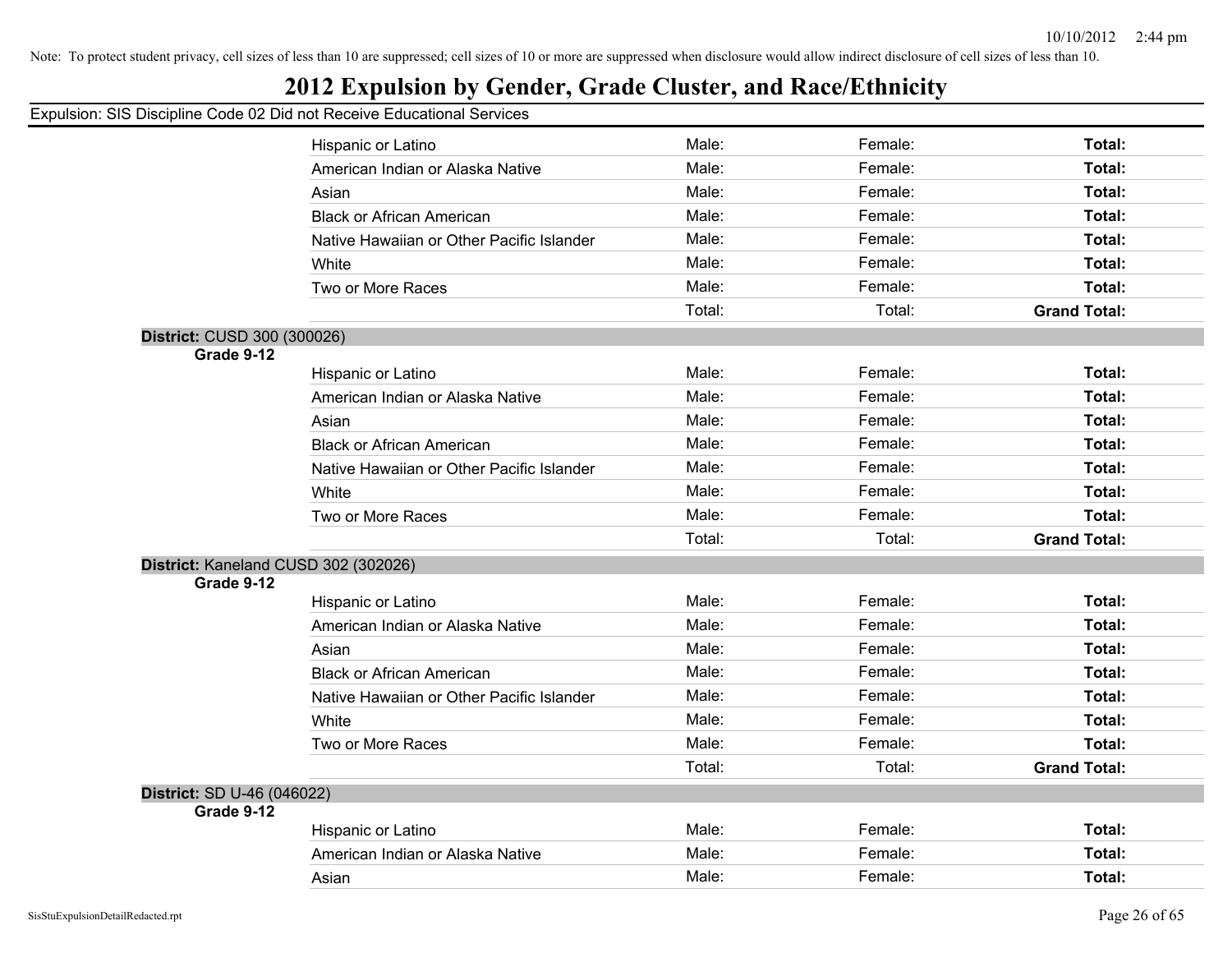| Expulsion: SIS Discipline Code 02 Did not Receive Educational Services |                                              |        |         |                     |
|------------------------------------------------------------------------|----------------------------------------------|--------|---------|---------------------|
|                                                                        | <b>Black or African American</b>             | Male:  | Female: | Total:              |
|                                                                        | Native Hawaiian or Other Pacific Islander    | Male:  | Female: | Total:              |
|                                                                        | White                                        | Male:  | Female: | Total:              |
|                                                                        | Two or More Races                            | Male:  | Female: | Total:              |
|                                                                        |                                              | Total: | Total:  | <b>Grand Total:</b> |
|                                                                        |                                              |        |         |                     |
| Region: Knox ROE (33)<br>County: Knox (048)                            |                                              |        |         |                     |
| District: Galesburg CUSD 205 (205026)                                  |                                              |        |         |                     |
| <b>Grade PreK-8</b>                                                    |                                              |        |         |                     |
|                                                                        | Hispanic or Latino                           | Male:  | Female: | Total:              |
|                                                                        | American Indian or Alaska Native             | Male:  | Female: | Total:              |
|                                                                        | Asian                                        | Male:  | Female: | Total:              |
|                                                                        | <b>Black or African American</b>             | Male:  | Female: | Total:              |
|                                                                        | Native Hawaiian or Other Pacific Islander    | Male:  | Female: | Total:              |
|                                                                        | White                                        | Male:  | Female: | Total:              |
|                                                                        | Two or More Races                            | Male:  | Female: | Total:              |
|                                                                        |                                              | Total: | Total:  | <b>Grand Total:</b> |
| Grade 9-12                                                             |                                              |        |         |                     |
|                                                                        | Hispanic or Latino                           | Male:  | Female: | Total:              |
|                                                                        | American Indian or Alaska Native             | Male:  | Female: | Total:              |
|                                                                        | Asian                                        | Male:  | Female: | Total:              |
|                                                                        | <b>Black or African American</b>             | Male:  | Female: | Total:              |
|                                                                        | Native Hawaiian or Other Pacific Islander    | Male:  | Female: | Total:              |
|                                                                        | White                                        | Male:  | Female: | Total:              |
|                                                                        | Two or More Races                            | Male:  | Female: | Total:              |
|                                                                        |                                              | Total: | Total:  | <b>Grand Total:</b> |
|                                                                        |                                              |        |         |                     |
| Region: La Salle ROE (35)                                              |                                              |        |         |                     |
| County: Lasalle (050)                                                  | District: La Salle-Peru Twp HSD 120 (120017) |        |         |                     |
| Grade 9-12                                                             |                                              |        |         |                     |
|                                                                        | Hispanic or Latino                           | Male:  | Female: | Total:              |
|                                                                        | American Indian or Alaska Native             | Male:  | Female: | Total:              |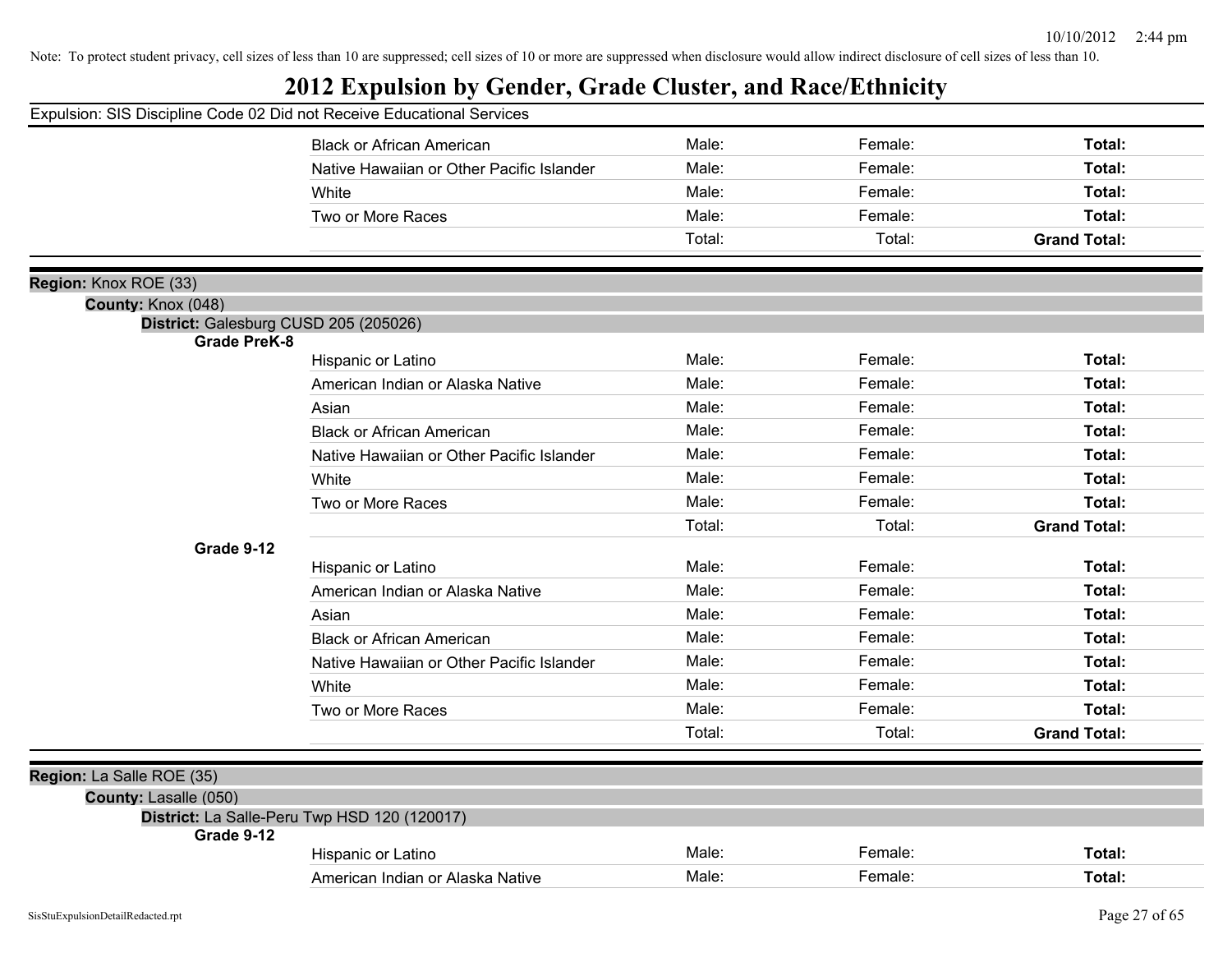## **2012 Expulsion by Gender, Grade Cluster, and Race/Ethnicity**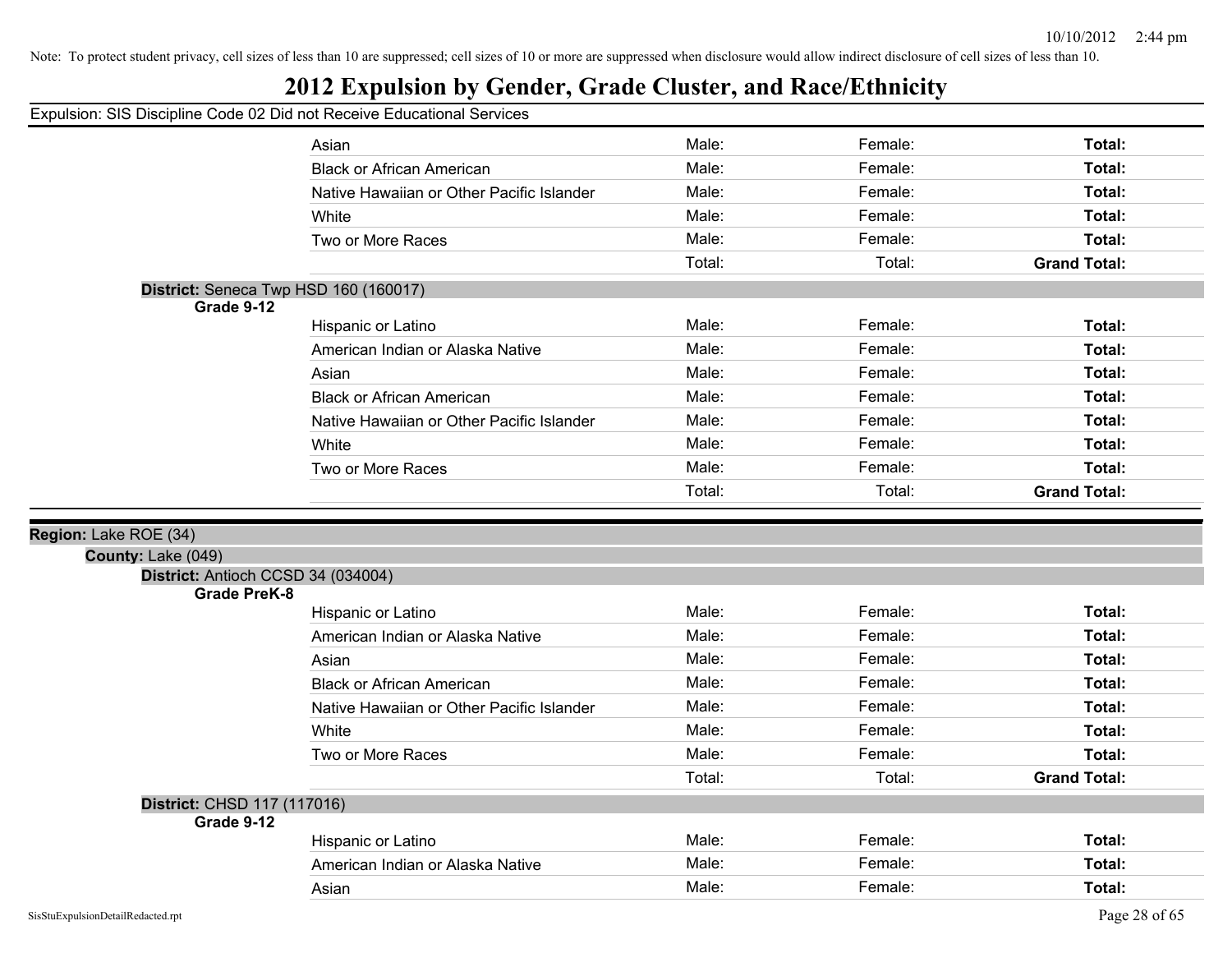## **2012 Expulsion by Gender, Grade Cluster, and Race/Ethnicity**

| 0.000.pm                                 |                                           |        |         |                     |
|------------------------------------------|-------------------------------------------|--------|---------|---------------------|
|                                          | <b>Black or African American</b>          | Male:  | Female: | Total:              |
|                                          | Native Hawaiian or Other Pacific Islander | Male:  | Female: | Total:              |
|                                          | White                                     | Male:  | Female: | Total:              |
|                                          | Two or More Races                         | Male:  | Female: | Total:              |
|                                          |                                           | Total: | Total:  | <b>Grand Total:</b> |
| <b>District: Grant CHSD 124 (124016)</b> |                                           |        |         |                     |
| Grade 9-12                               |                                           |        |         |                     |
|                                          | Hispanic or Latino                        | Male:  | Female: | Total:              |
|                                          | American Indian or Alaska Native          | Male:  | Female: | Total:              |
|                                          | Asian                                     | Male:  | Female: | Total:              |
|                                          | <b>Black or African American</b>          | Male:  | Female: | Total:              |
|                                          | Native Hawaiian or Other Pacific Islander | Male:  | Female: | Total:              |
|                                          | White                                     | Male:  | Female: | Total:              |
|                                          | Two or More Races                         | Male:  | Female: | Total:              |
|                                          |                                           | Total: | Total:  | <b>Grand Total:</b> |
|                                          | District: Grayslake CHSD 127 (127016)     |        |         |                     |
| Grade 9-12                               |                                           |        |         |                     |
|                                          | Hispanic or Latino                        | Male:  | Female: | Total:              |
|                                          | American Indian or Alaska Native          | Male:  | Female: | Total:              |
|                                          | Asian                                     | Male:  | Female: | Total:              |
|                                          | <b>Black or African American</b>          | Male:  | Female: | Total:              |
|                                          | Native Hawaiian or Other Pacific Islander | Male:  | Female: | Total:              |
|                                          | White                                     | Male:  | Female: | Total:              |
|                                          | Two or More Races                         | Male:  | Female: | Total:              |
|                                          |                                           | Total: | Total:  | <b>Grand Total:</b> |
| District: Lake Forest SD 67 (067005)     |                                           |        |         |                     |
| <b>Grade PreK-8</b>                      |                                           |        |         |                     |
|                                          | Hispanic or Latino                        | Male:  | Female: | Total:              |
|                                          | American Indian or Alaska Native          | Male:  | Female: | Total:              |
|                                          | Asian                                     | Male:  | Female: | Total:              |
|                                          | <b>Black or African American</b>          | Male:  | Female: | Total:              |
|                                          | Native Hawaiian or Other Pacific Islander | Male:  | Female: | Total:              |
|                                          | White                                     | Male:  | Female: | Total:              |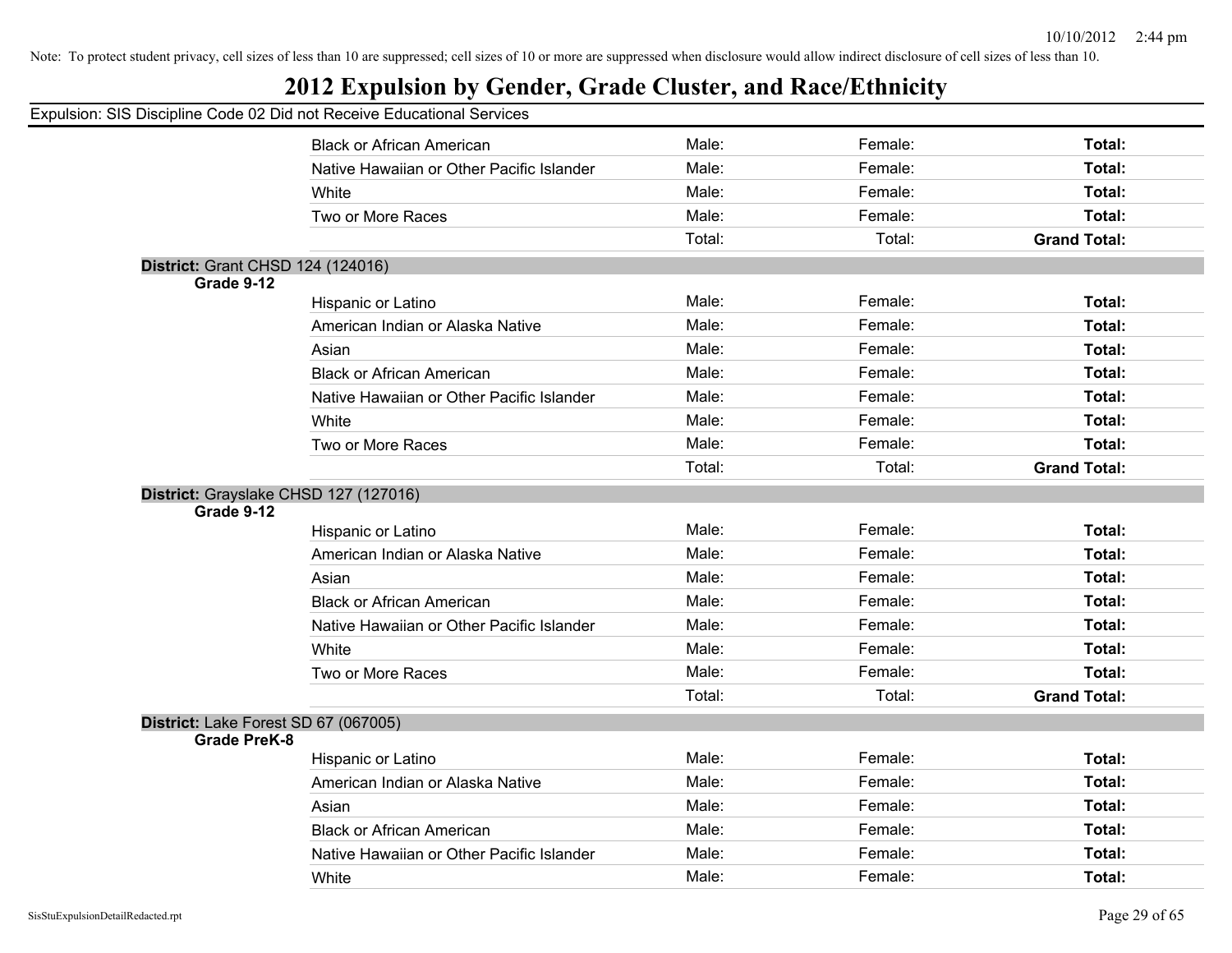## **2012 Expulsion by Gender, Grade Cluster, and Race/Ethnicity**

Expulsion: SIS Discipline Code 02 Did not Receive Educational Services

|                                        | Two or More Races                         | Male:  | Female: | Total:              |
|----------------------------------------|-------------------------------------------|--------|---------|---------------------|
|                                        |                                           | Total: | Total:  | <b>Grand Total:</b> |
|                                        | District: Mundelein Cons HSD 120 (120013) |        |         |                     |
| Grade 9-12                             | Hispanic or Latino                        | Male:  | Female: | Total:              |
|                                        | American Indian or Alaska Native          | Male:  | Female: | <b>Total:</b>       |
|                                        | Asian                                     | Male:  | Female: | Total:              |
|                                        |                                           | Male:  | Female: | Total:              |
|                                        | <b>Black or African American</b>          |        |         |                     |
|                                        | Native Hawaiian or Other Pacific Islander | Male:  | Female: | <b>Total:</b>       |
|                                        | White                                     | Male:  | Female: | Total:              |
|                                        | Two or More Races                         | Male:  | Female: | Total:              |
|                                        |                                           | Total: | Total:  | <b>Grand Total:</b> |
| District: Round Lake CUSD 116 (116026) |                                           |        |         |                     |
| <b>Grade PreK-8</b>                    | Hispanic or Latino                        | Male:  | Female: | Total:              |
|                                        | American Indian or Alaska Native          | Male:  | Female: | <b>Total:</b>       |
|                                        | Asian                                     | Male:  | Female: | Total:              |
|                                        | <b>Black or African American</b>          | Male:  | Female: | <b>Total:</b>       |
|                                        | Native Hawaiian or Other Pacific Islander | Male:  | Female: | <b>Total:</b>       |
|                                        |                                           | Male:  | Female: | <b>Total:</b>       |
|                                        | White                                     |        |         |                     |
|                                        | Two or More Races                         | Male:  | Female: | Total:              |
|                                        |                                           | Total: | Total:  | <b>Grand Total:</b> |
| Grade 9-12                             | Hispanic or Latino                        | Male:  | Female: | Total:              |
|                                        | American Indian or Alaska Native          | Male:  | Female: | Total:              |
|                                        | Asian                                     | Male:  | Female: | <b>Total:</b>       |
|                                        | <b>Black or African American</b>          | Male:  | Female: | <b>Total:</b>       |
|                                        | Native Hawaiian or Other Pacific Islander | Male:  | Female: | Total:              |
|                                        | White                                     | Male:  | Female: | Total:              |
|                                        | Two or More Races                         | Male:  | Female: | Total:              |
|                                        |                                           | Total: | Total:  | <b>Grand Total:</b> |

**Grade 9-12**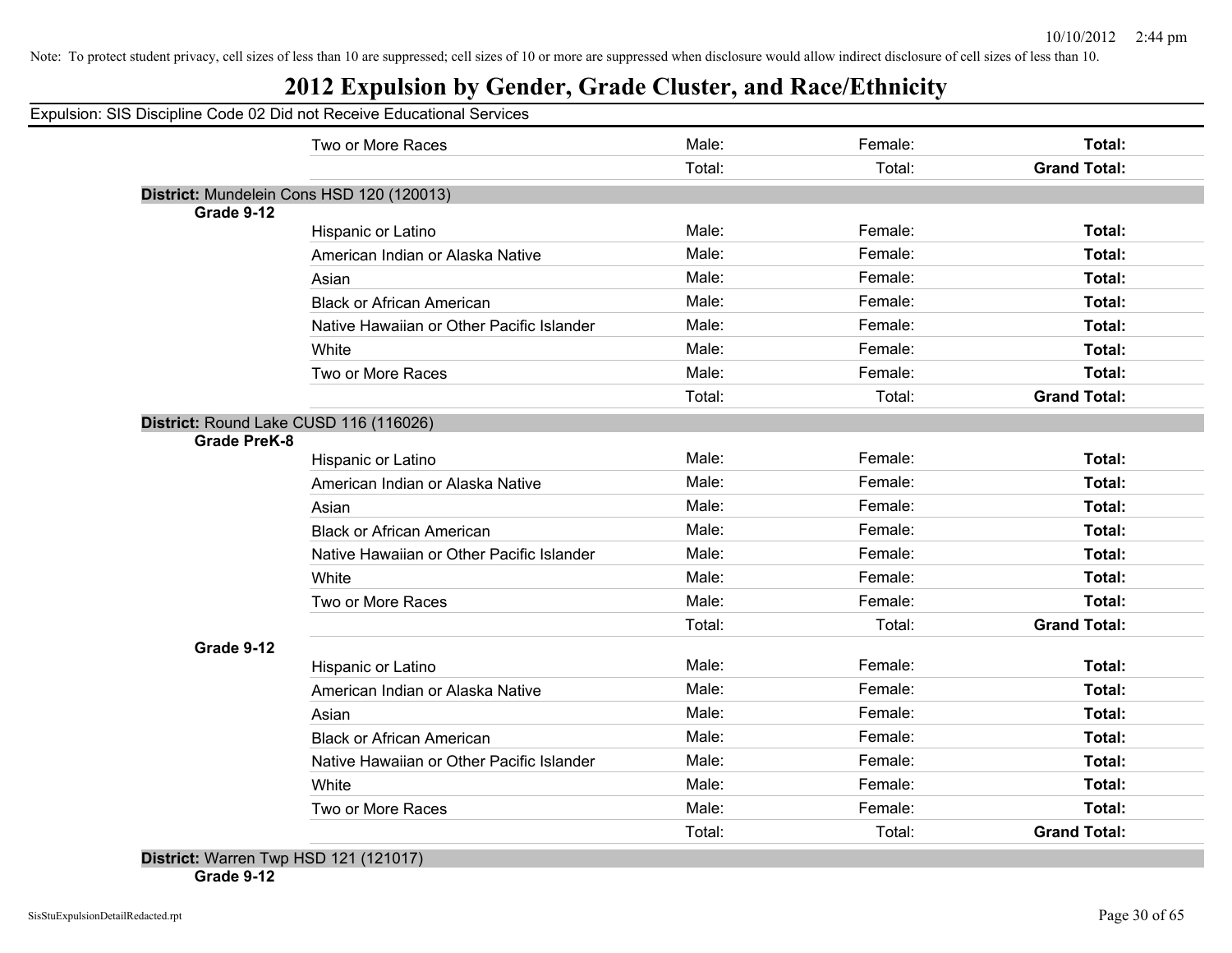## **2012 Expulsion by Gender, Grade Cluster, and Race/Ethnicity**

|                                                          | Hispanic or Latino                         | Male:  | Female: | Total:              |
|----------------------------------------------------------|--------------------------------------------|--------|---------|---------------------|
|                                                          | American Indian or Alaska Native           | Male:  | Female: | Total:              |
|                                                          | Asian                                      | Male:  | Female: | Total:              |
|                                                          | <b>Black or African American</b>           | Male:  | Female: | Total:              |
|                                                          | Native Hawaiian or Other Pacific Islander  | Male:  | Female: | Total:              |
|                                                          | White                                      | Male:  | Female: | <b>Total:</b>       |
|                                                          | Two or More Races                          | Male:  | Female: | Total:              |
|                                                          |                                            | Total: | Total:  | <b>Grand Total:</b> |
| District: Waukegan CUSD 60 (060026)                      |                                            |        |         |                     |
| Grade 9-12                                               |                                            |        |         |                     |
|                                                          | Hispanic or Latino                         | Male:  | Female: | <b>Total:</b>       |
|                                                          | American Indian or Alaska Native           | Male:  | Female: | <b>Total:</b>       |
|                                                          | Asian                                      | Male:  | Female: | Total:              |
|                                                          | <b>Black or African American</b>           | Male:  | Female: | Total:              |
|                                                          | Native Hawaiian or Other Pacific Islander  | Male:  | Female: | Total:              |
|                                                          | White                                      | Male:  | Female: | Total:              |
|                                                          | Two or More Races                          | Male:  | Female: | Total:              |
|                                                          |                                            | Total: | Total:  | <b>Grand Total:</b> |
|                                                          | District: Zion-Benton Twp HSD 126 (126017) |        |         |                     |
| Grade 9-12                                               |                                            |        |         |                     |
|                                                          | Hispanic or Latino                         | Male:  | Female: | Total:              |
|                                                          | American Indian or Alaska Native           | Male:  | Female: | Total:              |
|                                                          | Asian                                      | Male:  | Female: | Total:              |
|                                                          | <b>Black or African American</b>           | Male:  | Female: | Total:              |
|                                                          | Native Hawaiian or Other Pacific Islander  | Male:  | Female: | Total:              |
|                                                          | White                                      | Male:  | Female: | <b>Total:</b>       |
|                                                          | Two or More Races                          | Male:  | Female: | Total:              |
|                                                          |                                            | Total: | Total:  | <b>Grand Total:</b> |
|                                                          |                                            |        |         |                     |
| Region: Lee/Ogle ROE (47)                                |                                            |        |         |                     |
| County: Ogle (071)<br>District: Oregon CUSD 220 (220026) |                                            |        |         |                     |
| Grade 9-12                                               |                                            |        |         |                     |
|                                                          | Hispanic or Latino                         | Male:  | Female: | Total:              |
| SisStuExpulsionDetailRedacted.rpt                        |                                            |        |         | Page 31 of 65       |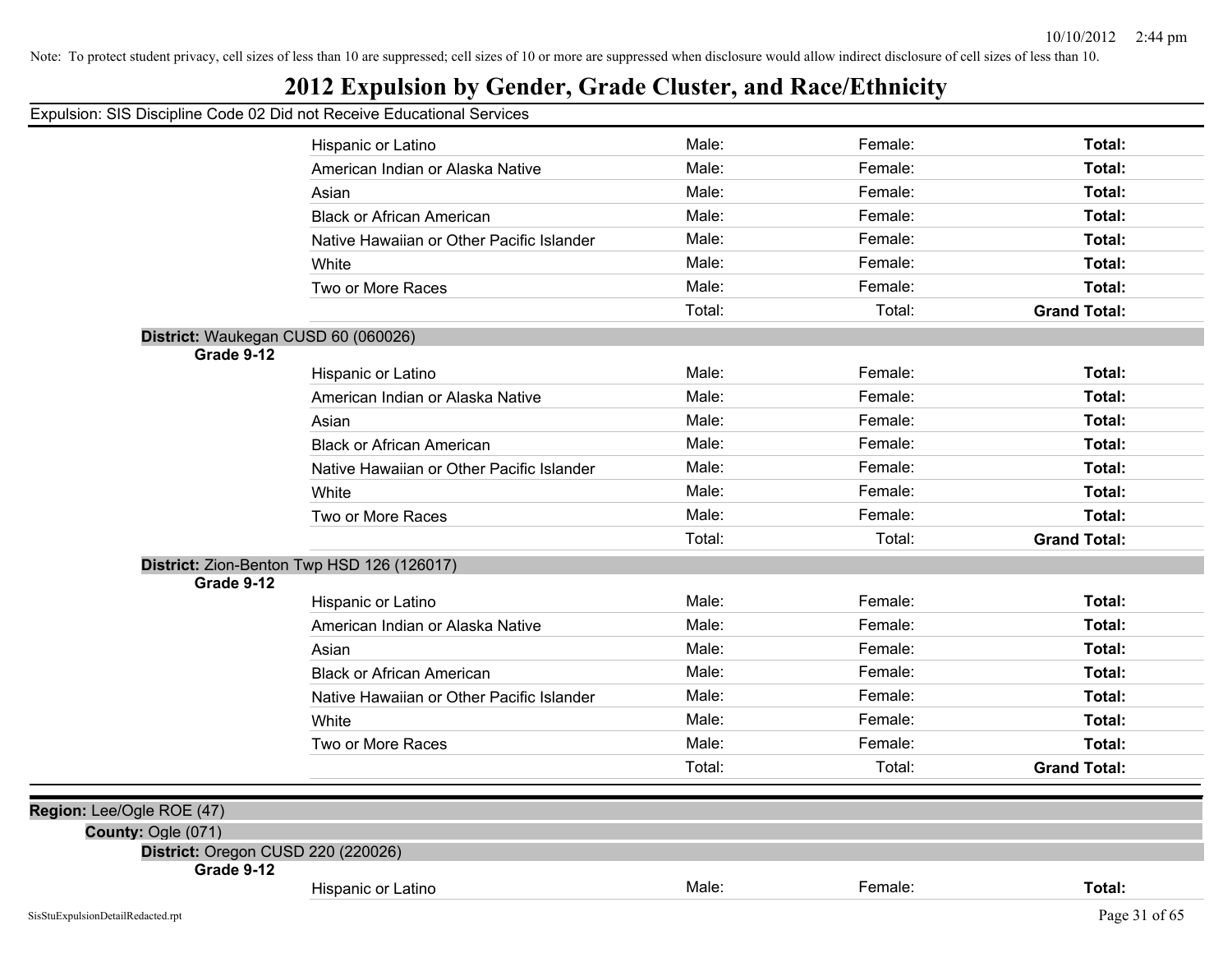## **2012 Expulsion by Gender, Grade Cluster, and Race/Ethnicity**

|                                     | American Indian or Alaska Native           | Male:  | Female: | Total:              |  |
|-------------------------------------|--------------------------------------------|--------|---------|---------------------|--|
|                                     | Asian                                      | Male:  | Female: | Total:              |  |
|                                     | <b>Black or African American</b>           | Male:  | Female: | Total:              |  |
|                                     | Native Hawaiian or Other Pacific Islander  | Male:  | Female: | Total:              |  |
|                                     | White                                      | Male:  | Female: | Total:              |  |
|                                     | Two or More Races                          | Male:  | Female: | Total:              |  |
|                                     |                                            | Total: | Total:  | <b>Grand Total:</b> |  |
|                                     | District: Rochelle CCSD 231 (231004)       |        |         |                     |  |
| <b>Grade PreK-8</b>                 |                                            |        |         |                     |  |
|                                     | Hispanic or Latino                         | Male:  | Female: | Total:              |  |
|                                     | American Indian or Alaska Native           | Male:  | Female: | Total:              |  |
|                                     | Asian                                      | Male:  | Female: | Total:              |  |
|                                     | <b>Black or African American</b>           | Male:  | Female: | Total:              |  |
|                                     | Native Hawaiian or Other Pacific Islander  | Male:  | Female: | Total:              |  |
|                                     | White                                      | Male:  | Female: | Total:              |  |
|                                     | Two or More Races                          | Male:  | Female: | Total:              |  |
|                                     |                                            | Total: | Total:  | <b>Grand Total:</b> |  |
|                                     |                                            |        |         |                     |  |
| Region: Logan/Mason/Menard ROE (38) |                                            |        |         |                     |  |
| County: Mason (060)                 |                                            |        |         |                     |  |
|                                     |                                            |        |         |                     |  |
|                                     | District: Havana CUSD 126 (126026)         |        |         |                     |  |
| Grade 9-12                          | Hispanic or Latino                         | Male:  | Female: | Total:              |  |
|                                     | American Indian or Alaska Native           | Male:  | Female: | Total:              |  |
|                                     | Asian                                      | Male:  | Female: | Total:              |  |
|                                     | <b>Black or African American</b>           | Male:  | Female: | Total:              |  |
|                                     | Native Hawaiian or Other Pacific Islander  | Male:  | Female: | Total:              |  |
|                                     | White                                      | Male:  | Female: | Total:              |  |
|                                     | Two or More Races                          | Male:  | Female: | Total:              |  |
|                                     |                                            | Total: | Total:  | <b>Grand Total:</b> |  |
|                                     |                                            |        |         |                     |  |
| <b>Grade PreK-8</b>                 | District: Illini Central CUSD 189 (189026) |        |         |                     |  |
|                                     | Hispanic or Latino                         | Male:  | Female: | Total:              |  |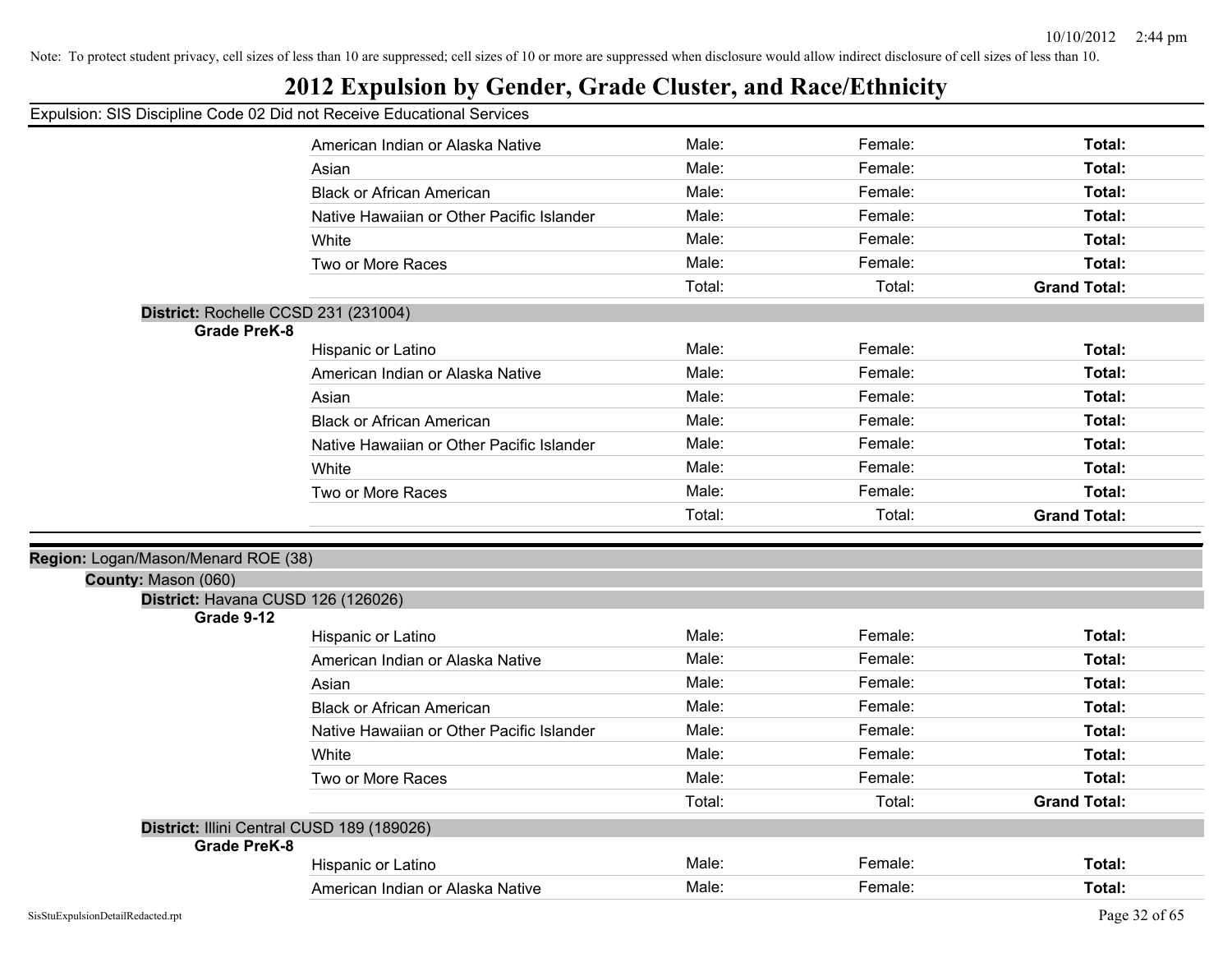## **2012 Expulsion by Gender, Grade Cluster, and Race/Ethnicity**

|                              | Asian                                         | Male:  | Female: | Total:              |
|------------------------------|-----------------------------------------------|--------|---------|---------------------|
|                              | <b>Black or African American</b>              | Male:  | Female: | Total:              |
|                              | Native Hawaiian or Other Pacific Islander     | Male:  | Female: | Total:              |
|                              | White                                         | Male:  | Female: | Total:              |
|                              | Two or More Races                             | Male:  | Female: | Total:              |
|                              |                                               | Total: | Total:  | <b>Grand Total:</b> |
| County: Menard (065)         |                                               |        |         |                     |
|                              | District: Porta CUSD 202 (202026)             |        |         |                     |
| Grade 9-12                   |                                               |        |         |                     |
|                              | Hispanic or Latino                            | Male:  | Female: | Total:              |
|                              | American Indian or Alaska Native              | Male:  | Female: | Total:              |
|                              | Asian                                         | Male:  | Female: | Total:              |
|                              | <b>Black or African American</b>              | Male:  | Female: | Total:              |
|                              | Native Hawaiian or Other Pacific Islander     | Male:  | Female: | Total:              |
|                              | White                                         | Male:  | Female: | Total:              |
|                              | Two or More Races                             | Male:  | Female: | Total:              |
|                              |                                               | Total: | Total:  | <b>Grand Total:</b> |
|                              |                                               |        |         |                     |
| Region: Macon/Piatt ROE (39) |                                               |        |         |                     |
| County: Macon (055)          |                                               |        |         |                     |
| Grade PreK-8                 | District: Argenta-Oreana CUSD 1 (001026)      |        |         |                     |
|                              | Hispanic or Latino                            | Male:  | Female: | Total:              |
|                              | American Indian or Alaska Native              | Male:  | Female: | Total:              |
|                              | Asian                                         | Male:  | Female: | Total:              |
|                              | <b>Black or African American</b>              | Male:  | Female: | Total:              |
|                              | Native Hawaiian or Other Pacific Islander     | Male:  | Female: | Total:              |
|                              | White                                         | Male:  | Female: | Total:              |
|                              | Two or More Races                             | Male:  | Female: | Total:              |
|                              |                                               | Total: | Total:  | <b>Grand Total:</b> |
|                              | District: Warrensburg-Latham CUSD 11 (011026) |        |         |                     |
| <b>Grade PreK-8</b>          |                                               |        |         |                     |
|                              |                                               |        |         |                     |
|                              | Hispanic or Latino                            | Male:  | Female: | Total:              |
|                              | American Indian or Alaska Native              | Male:  | Female: | Total:              |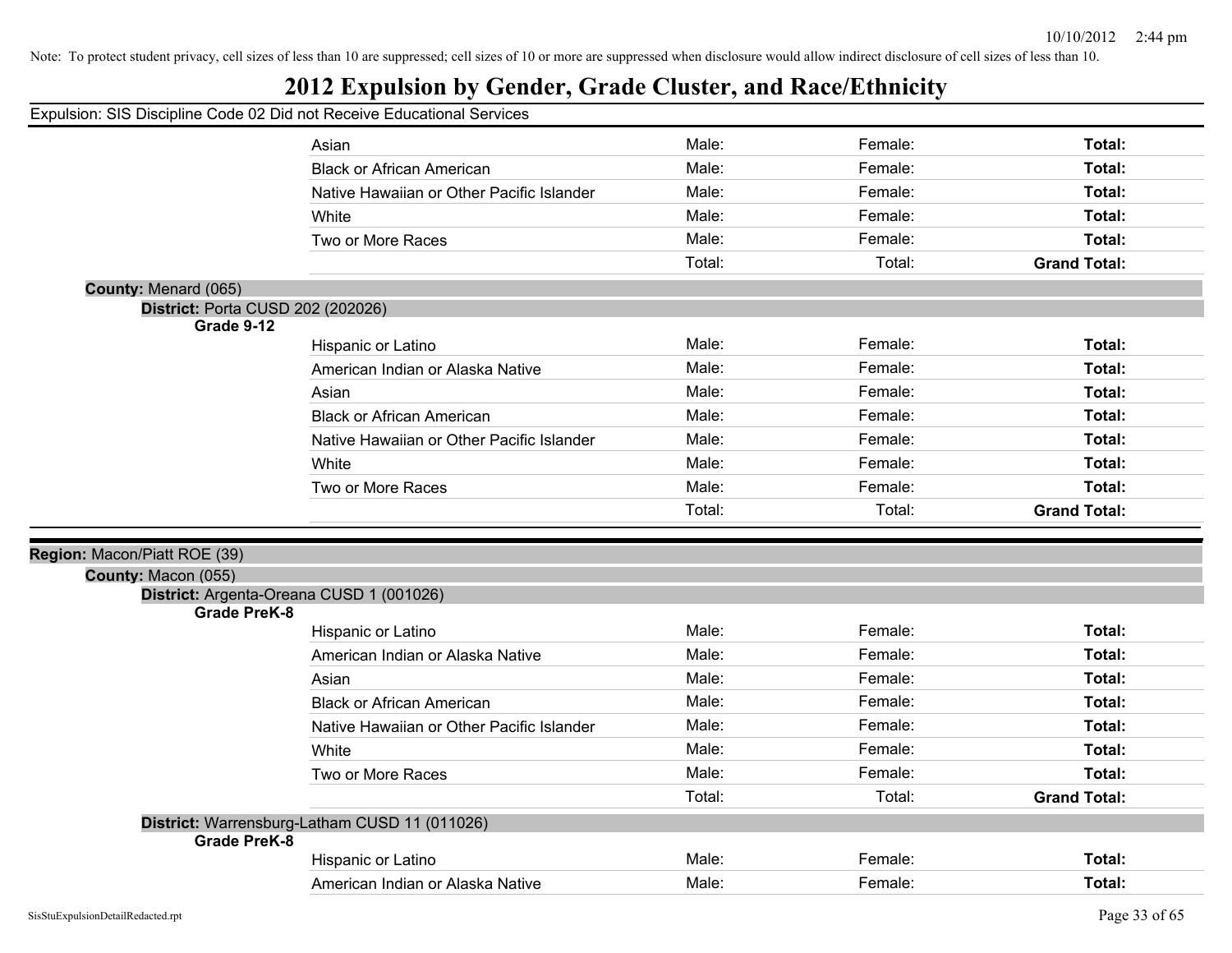## **2012 Expulsion by Gender, Grade Cluster, and Race/Ethnicity**

|                                         | Asian                                     | Male:  | Female: | Total:              |
|-----------------------------------------|-------------------------------------------|--------|---------|---------------------|
|                                         | <b>Black or African American</b>          | Male:  | Female: | Total:              |
|                                         | Native Hawaiian or Other Pacific Islander | Male:  | Female: | Total:              |
|                                         | White                                     | Male:  | Female: | Total:              |
|                                         | Two or More Races                         | Male:  | Female: | Total:              |
|                                         |                                           | Total: | Total:  | <b>Grand Total:</b> |
|                                         |                                           |        |         |                     |
| Region: Madison ROE (41)                |                                           |        |         |                     |
| County: Madison (057)                   |                                           |        |         |                     |
| District: Alton CUSD 11 (011026)        |                                           |        |         |                     |
| <b>Grade PreK-8</b>                     | Hispanic or Latino                        | Male:  | Female: | Total:              |
|                                         | American Indian or Alaska Native          | Male:  | Female: | Total:              |
|                                         | Asian                                     | Male:  | Female: | Total:              |
|                                         | <b>Black or African American</b>          | Male:  | Female: | Total:              |
|                                         | Native Hawaiian or Other Pacific Islander | Male:  | Female: | Total:              |
|                                         | White                                     | Male:  | Female: | Total:              |
|                                         | Two or More Races                         | Male:  | Female: | Total:              |
|                                         |                                           | Total: | Total:  | <b>Grand Total:</b> |
| Grade 9-12                              |                                           |        |         |                     |
|                                         | Hispanic or Latino                        | Male:  | Female: | Total:              |
|                                         | American Indian or Alaska Native          | Male:  | Female: | Total:              |
|                                         | Asian                                     | Male:  | Female: | Total:              |
|                                         | <b>Black or African American</b>          | Male:  | Female: | Total:              |
|                                         | Native Hawaiian or Other Pacific Islander | Male:  | Female: | Total:              |
|                                         | White                                     | Male:  | Female: | Total:              |
|                                         | Two or More Races                         | Male:  | Female: | Total:              |
|                                         |                                           | Total: | Total:  | <b>Grand Total:</b> |
| District: Collinsville CUSD 10 (010026) |                                           |        |         |                     |
| <b>Grade PreK-8</b>                     |                                           |        |         |                     |
|                                         | Hispanic or Latino                        | Male:  | Female: | Total:              |
|                                         | American Indian or Alaska Native          | Male:  | Female: | Total:              |
|                                         | Asian                                     | Male:  | Female: | Total:              |
|                                         | <b>Black or African American</b>          | Male:  | Female: | Total:              |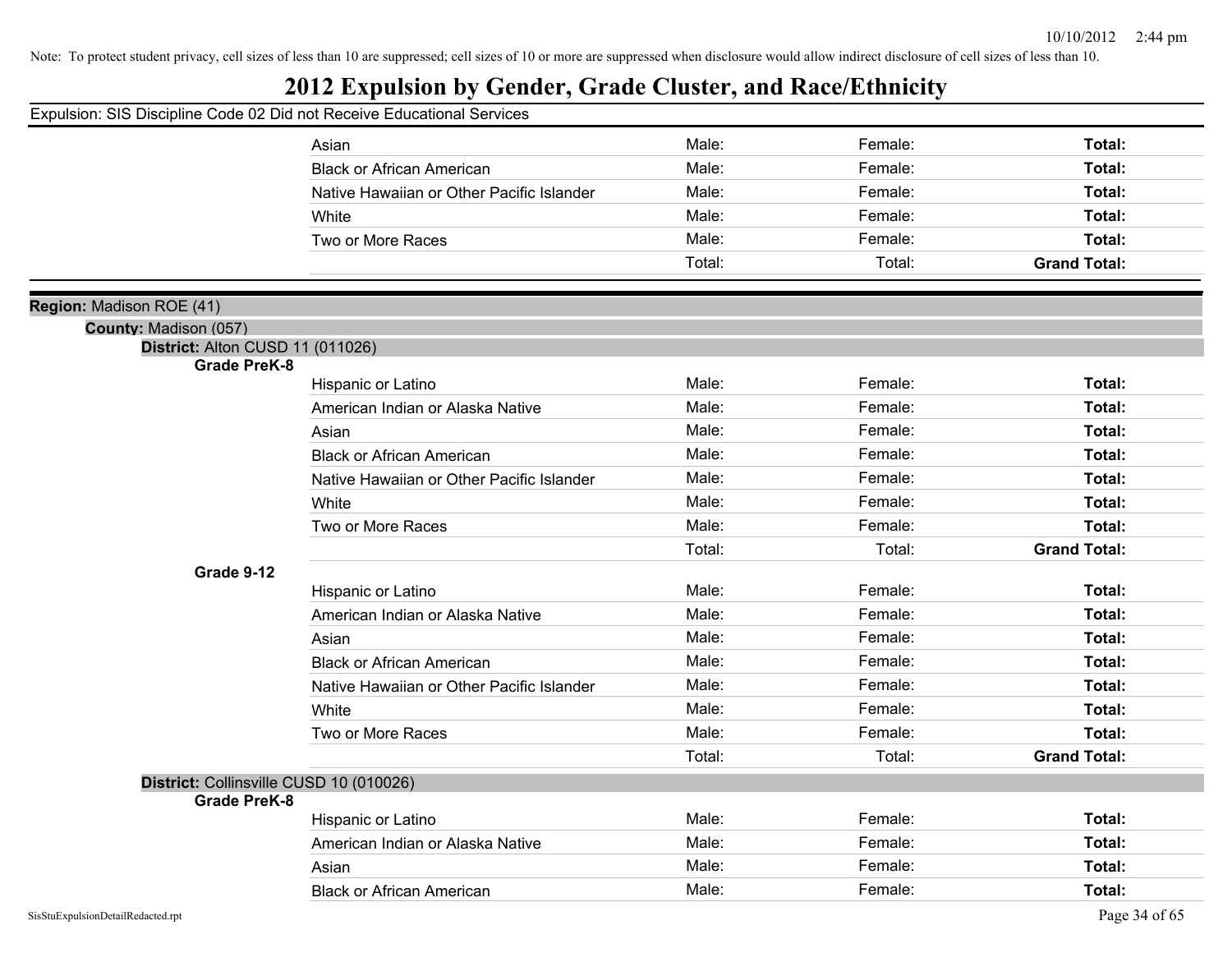| Expulsion: SIS Discipline Code 02 Did not Receive Educational Services |                                                  |        |         |                     |    |
|------------------------------------------------------------------------|--------------------------------------------------|--------|---------|---------------------|----|
|                                                                        | Native Hawaiian or Other Pacific Islander        | Male:  | Female: | Total:              |    |
|                                                                        | White                                            | Male:  | Female: | Total:              |    |
|                                                                        | Two or More Races                                | Male:  | Female: | Total:              |    |
|                                                                        |                                                  | Total: | Total:  | <b>Grand Total:</b> | 11 |
| Grade 9-12                                                             |                                                  |        |         |                     |    |
|                                                                        | Hispanic or Latino                               | Male:  | Female: | Total:              |    |
|                                                                        | American Indian or Alaska Native                 | Male:  | Female: | Total:              |    |
|                                                                        | Asian                                            | Male:  | Female: | Total:              |    |
|                                                                        | <b>Black or African American</b>                 | Male:  | Female: | Total:              |    |
|                                                                        | Native Hawaiian or Other Pacific Islander        | Male:  | Female: | Total:              |    |
|                                                                        | White                                            | Male:  | Female: | Total:              |    |
|                                                                        | Two or More Races                                | Male:  | Female: | Total:              |    |
|                                                                        |                                                  | Total: | Total:  | <b>Grand Total:</b> | 13 |
| Grade 9-12                                                             | District: East Alton-Wood River CHSD 14 (014016) |        |         |                     |    |
|                                                                        | Hispanic or Latino                               | Male:  | Female: | Total:              |    |
|                                                                        | American Indian or Alaska Native                 | Male:  | Female: | Total:              |    |
|                                                                        | Asian                                            | Male:  | Female: | Total:              |    |
|                                                                        | <b>Black or African American</b>                 | Male:  | Female: | Total:              |    |
|                                                                        | Native Hawaiian or Other Pacific Islander        | Male:  | Female: | Total:              |    |
|                                                                        | White                                            | Male:  | Female: | Total:              |    |
|                                                                        | Two or More Races                                | Male:  | Female: | Total:              |    |
|                                                                        |                                                  | Total: | Total:  | <b>Grand Total:</b> |    |
| District: Granite City CUSD 9 (009026)<br><b>Grade PreK-8</b>          |                                                  |        |         |                     |    |
|                                                                        | Hispanic or Latino                               | Male:  | Female: | Total:              |    |
|                                                                        | American Indian or Alaska Native                 | Male:  | Female: | Total:              |    |
|                                                                        | Asian                                            | Male:  | Female: | Total:              |    |
|                                                                        | <b>Black or African American</b>                 | Male:  | Female: | Total:              |    |
|                                                                        | Native Hawaiian or Other Pacific Islander        | Male:  | Female: | Total:              |    |
|                                                                        | White                                            | Male:  | Female: | Total:              |    |
|                                                                        | Two or More Races                                | Male:  | Female: | Total:              |    |
|                                                                        |                                                  | Total: | Total:  | <b>Grand Total:</b> |    |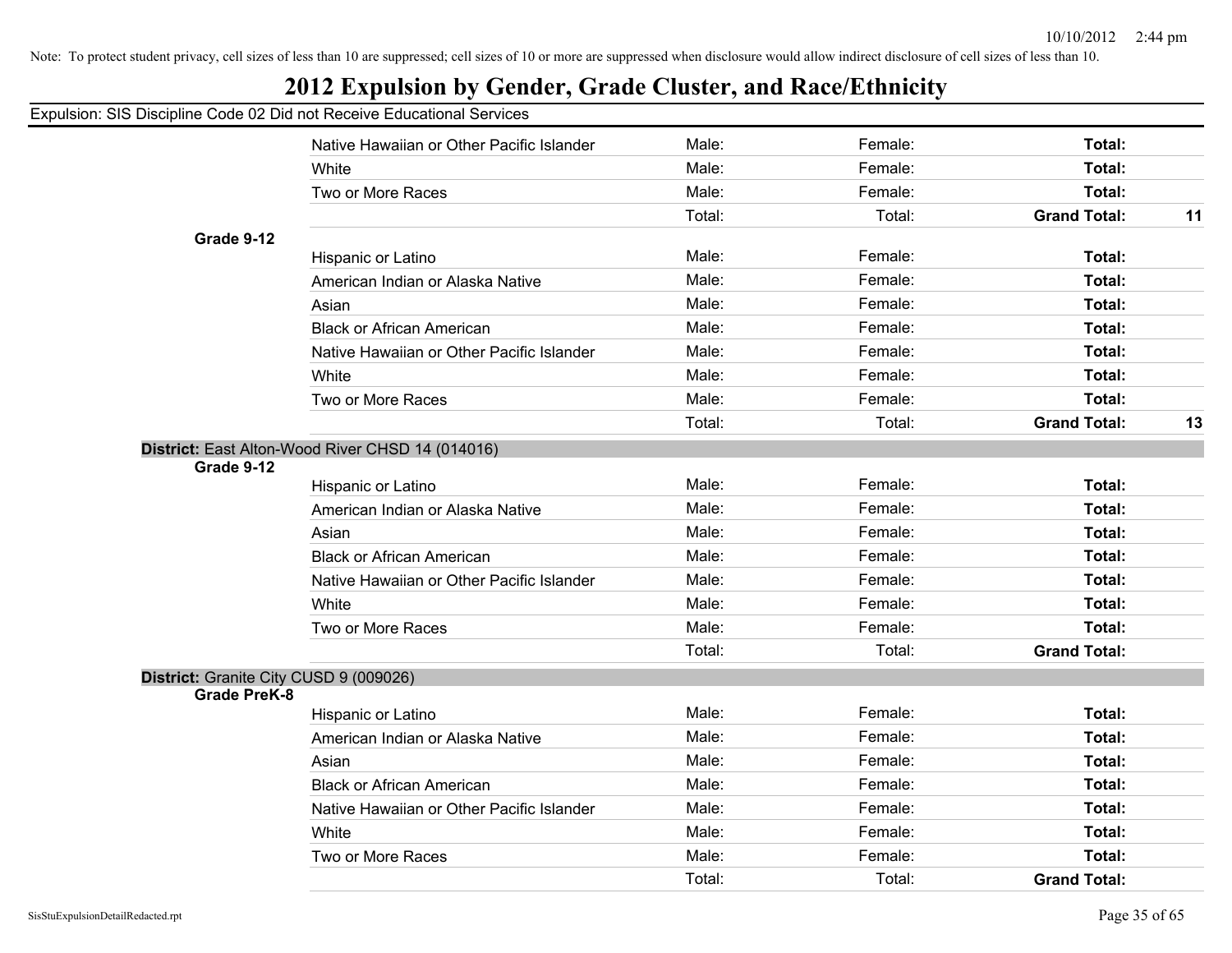## **2012 Expulsion by Gender, Grade Cluster, and Race/Ethnicity**

#### Expulsion: SIS Discipline Code 02 Did not Receive Educational Services

**Grade 9-12**

| Grade 9-12                         |                                               |        |         |                     |
|------------------------------------|-----------------------------------------------|--------|---------|---------------------|
|                                    | Hispanic or Latino                            | Male:  | Female: | Total:              |
|                                    | American Indian or Alaska Native              | Male:  | Female: | Total:              |
|                                    | Asian                                         | Male:  | Female: | Total:              |
|                                    | <b>Black or African American</b>              | Male:  | Female: | Total:              |
|                                    | Native Hawaiian or Other Pacific Islander     | Male:  | Female: | Total:              |
|                                    | White                                         | Male:  | Female: | Total:              |
|                                    | Two or More Races                             | Male:  | Female: | Total:              |
|                                    |                                               | Total: | Total:  | <b>Grand Total:</b> |
| District: Highland CUSD 5 (005026) |                                               |        |         |                     |
| Grade 9-12                         |                                               |        |         |                     |
|                                    | Hispanic or Latino                            | Male:  | Female: | Total:              |
|                                    | American Indian or Alaska Native              | Male:  | Female: | Total:              |
|                                    | Asian                                         | Male:  | Female: | Total:              |
|                                    | <b>Black or African American</b>              | Male:  | Female: | Total:              |
|                                    | Native Hawaiian or Other Pacific Islander     | Male:  | Female: | Total:              |
|                                    | White                                         | Male:  | Female: | Total:              |
|                                    | Two or More Races                             | Male:  | Female: | Total:              |
|                                    |                                               | Total: | Total:  | <b>Grand Total:</b> |
| District: Triad CUSD 2 (002026)    |                                               |        |         |                     |
| Grade 9-12                         |                                               |        |         |                     |
|                                    | Hispanic or Latino                            | Male:  | Female: | Total:              |
|                                    | American Indian or Alaska Native              | Male:  | Female: | Total:              |
|                                    | Asian                                         | Male:  | Female: | Total:              |
|                                    | <b>Black or African American</b>              | Male:  | Female: | Total:              |
|                                    | Native Hawaiian or Other Pacific Islander     | Male:  | Female: | Total:              |
|                                    | White                                         | Male:  | Female: | Total:              |
|                                    | Two or More Races                             | Male:  | Female: | Total:              |
|                                    |                                               | Total: | Total:  | <b>Grand Total:</b> |
|                                    | District: Wood River-Hartford ESD 15 (015003) |        |         |                     |
| <b>Grade PreK-8</b>                |                                               |        |         |                     |
|                                    | Hispanic or Latino                            | Male:  | Female: | Total:              |
|                                    | American Indian or Alaska Native              | Male:  | Female: | Total:              |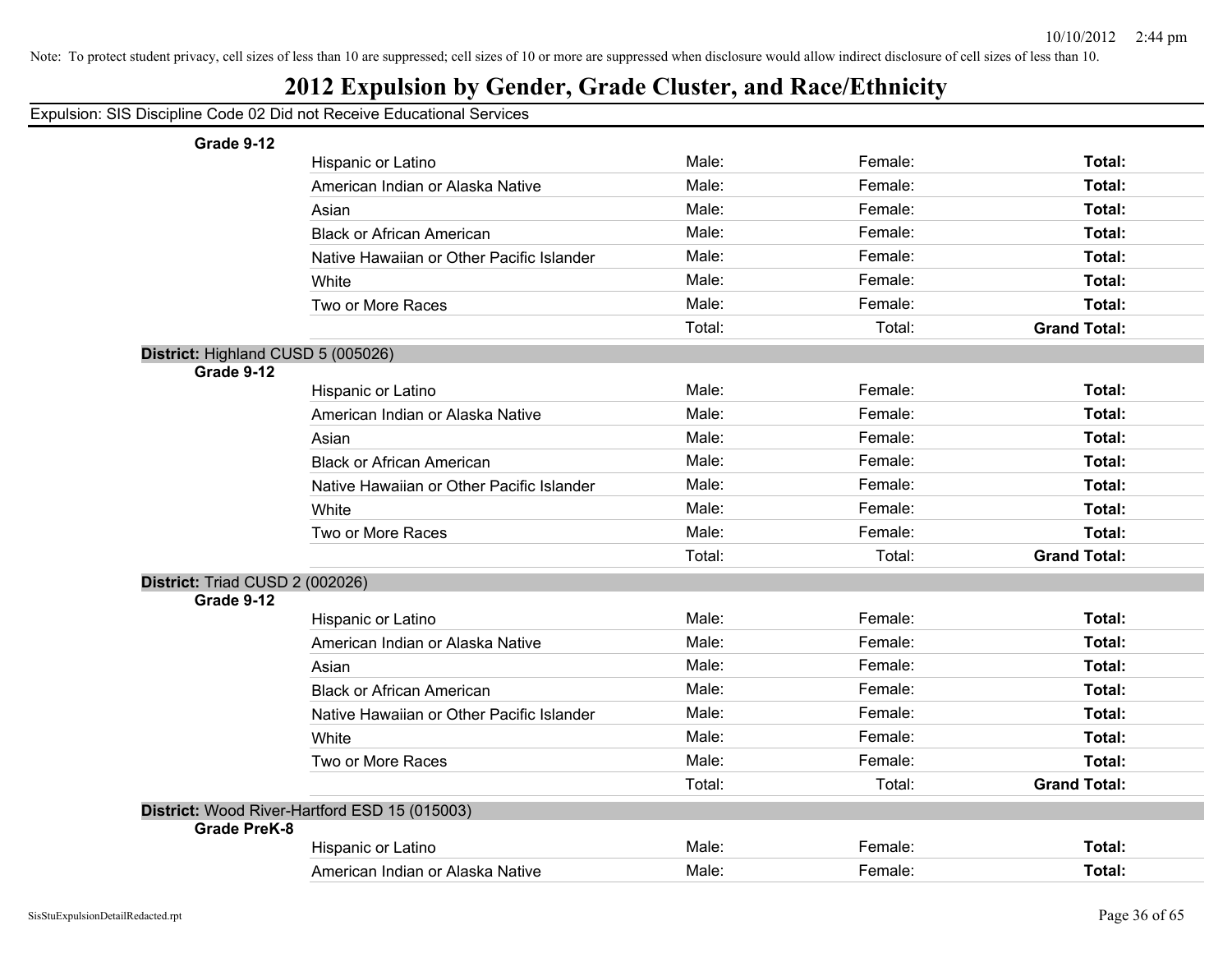## **2012 Expulsion by Gender, Grade Cluster, and Race/Ethnicity**

|                                                                     | Asian                                     | Male:  |    | Female: |    | Total:              |    |
|---------------------------------------------------------------------|-------------------------------------------|--------|----|---------|----|---------------------|----|
|                                                                     | <b>Black or African American</b>          | Male:  |    | Female: |    | Total:              |    |
|                                                                     | Native Hawaiian or Other Pacific Islander | Male:  |    | Female: |    | Total:              |    |
|                                                                     | White                                     | Male:  |    | Female: |    | Total:              |    |
|                                                                     | Two or More Races                         | Male:  |    | Female: |    | Total:              |    |
|                                                                     |                                           | Total: |    | Total:  |    | <b>Grand Total:</b> |    |
|                                                                     |                                           |        |    |         |    |                     |    |
| Region: Marshall/Putnam/Woodford ROE (43)<br>County: Woodford (102) |                                           |        |    |         |    |                     |    |
| District: Fieldcrest CUSD 6 (006026)                                |                                           |        |    |         |    |                     |    |
| <b>Grade PreK-8</b>                                                 |                                           |        |    |         |    |                     |    |
|                                                                     | Hispanic or Latino                        | Male:  |    | Female: |    | Total:              |    |
|                                                                     | American Indian or Alaska Native          | Male:  |    | Female: |    | Total:              |    |
|                                                                     | Asian                                     | Male:  |    | Female: |    | Total:              |    |
|                                                                     | <b>Black or African American</b>          | Male:  |    | Female: |    | Total:              |    |
|                                                                     | Native Hawaiian or Other Pacific Islander | Male:  |    | Female: |    | Total:              |    |
|                                                                     | White                                     | Male:  |    | Female: |    | Total:              | 22 |
|                                                                     | Two or More Races                         | Male:  |    | Female: |    | Total:              |    |
|                                                                     |                                           | Total: |    | Total:  |    | <b>Grand Total:</b> |    |
| Grade 9-12                                                          |                                           |        |    |         |    |                     |    |
|                                                                     | Hispanic or Latino                        | Male:  |    | Female: |    | Total:              | 15 |
|                                                                     | American Indian or Alaska Native          | Male:  |    | Female: |    | Total:              |    |
|                                                                     | Asian                                     | Male:  |    | Female: |    | Total:              |    |
|                                                                     | <b>Black or African American</b>          | Male:  |    | Female: |    | Total:              |    |
|                                                                     | Native Hawaiian or Other Pacific Islander | Male:  |    | Female: |    | Total:              |    |
|                                                                     | White                                     | Male:  | 69 | Female: | 26 | Total:              | 95 |
|                                                                     | Two or More Races                         | Male:  |    | Female: |    | Total:              |    |
|                                                                     |                                           | Total: |    | Total:  |    | <b>Grand Total:</b> |    |
| District: Metamora CCSD 1 (001004)                                  |                                           |        |    |         |    |                     |    |
| <b>Grade PreK-8</b>                                                 |                                           | Male:  |    | Female: |    | Total:              |    |
|                                                                     | Hispanic or Latino                        | Male:  |    | Female: |    | Total:              |    |
|                                                                     | American Indian or Alaska Native          | Male:  |    |         |    |                     |    |
|                                                                     | Asian                                     |        |    | Female: |    | Total:              |    |
|                                                                     | <b>Black or African American</b>          | Male:  |    | Female: |    | Total:              |    |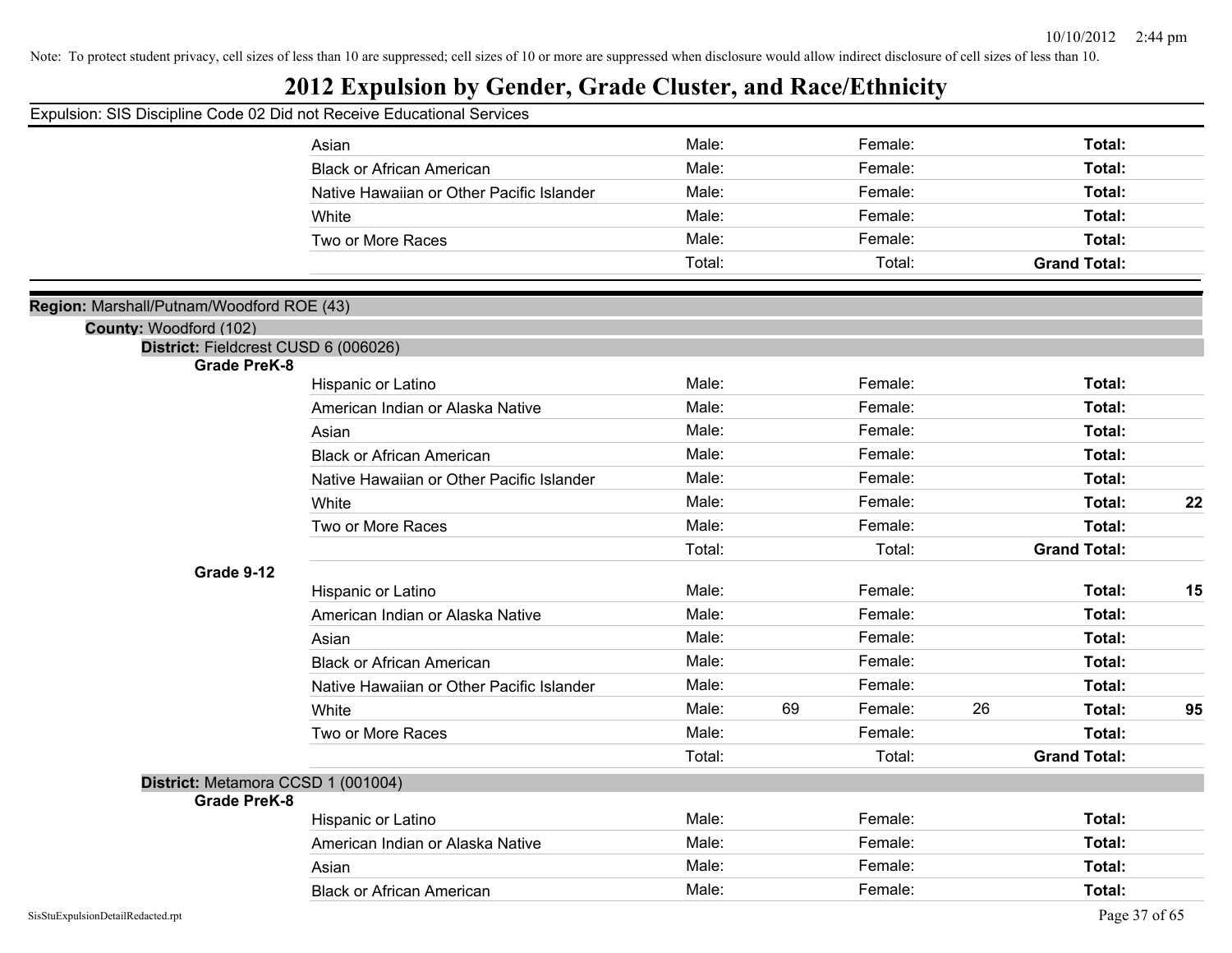|                                | Expulsion: SIS Discipline Code 02 Did not Receive Educational Services |        |         |                     |
|--------------------------------|------------------------------------------------------------------------|--------|---------|---------------------|
|                                | Native Hawaiian or Other Pacific Islander                              | Male:  | Female: | Total:              |
|                                | White                                                                  | Male:  | Female: | Total:              |
|                                | Two or More Races                                                      | Male:  | Female: | Total:              |
|                                |                                                                        | Total: | Total:  | <b>Grand Total:</b> |
| Region: McHenry ROE (44)       |                                                                        |        |         |                     |
| County: Mchenry (063)          |                                                                        |        |         |                     |
| District: CHSD 155 (155016)    |                                                                        |        |         |                     |
| Grade 9-12                     |                                                                        | Male:  | Female: | Total:              |
|                                | Hispanic or Latino                                                     |        |         |                     |
|                                | American Indian or Alaska Native                                       | Male:  | Female: | Total:              |
|                                | Asian                                                                  | Male:  | Female: | Total:              |
|                                | <b>Black or African American</b>                                       | Male:  | Female: | Total:              |
|                                | Native Hawaiian or Other Pacific Islander                              | Male:  | Female: | Total:              |
|                                | White                                                                  | Male:  | Female: | Total:              |
|                                | Two or More Races                                                      | Male:  | Female: | Total:              |
|                                |                                                                        | Total: | Total:  | <b>Grand Total:</b> |
| District: Cons SD 158 (158022) |                                                                        |        |         |                     |
| <b>Grade PreK-8</b>            |                                                                        |        |         |                     |
|                                | Hispanic or Latino                                                     | Male:  | Female: | Total:              |
|                                | American Indian or Alaska Native                                       | Male:  | Female: | Total:              |
|                                | Asian                                                                  | Male:  | Female: | Total:              |
|                                | <b>Black or African American</b>                                       | Male:  | Female: | Total:              |
|                                | Native Hawaiian or Other Pacific Islander                              | Male:  | Female: | Total:              |
|                                | White                                                                  | Male:  | Female: | Total:              |
|                                | Two or More Races                                                      | Male:  | Female: | Total:              |
|                                |                                                                        | Total: | Total:  | <b>Grand Total:</b> |
|                                | District: Harvard CUSD 50 (050026)                                     |        |         |                     |
| Grade 9-12                     |                                                                        |        |         |                     |
|                                | Hispanic or Latino                                                     | Male:  | Female: | Total:              |
|                                | American Indian or Alaska Native                                       | Male:  | Female: | Total:              |
|                                | Asian                                                                  | Male:  | Female: | Total:              |
|                                | <b>Black or African American</b>                                       | Male:  | Female: | Total:              |
|                                | Native Hawaiian or Other Pacific Islander                              | Male:  | Female: | Total:              |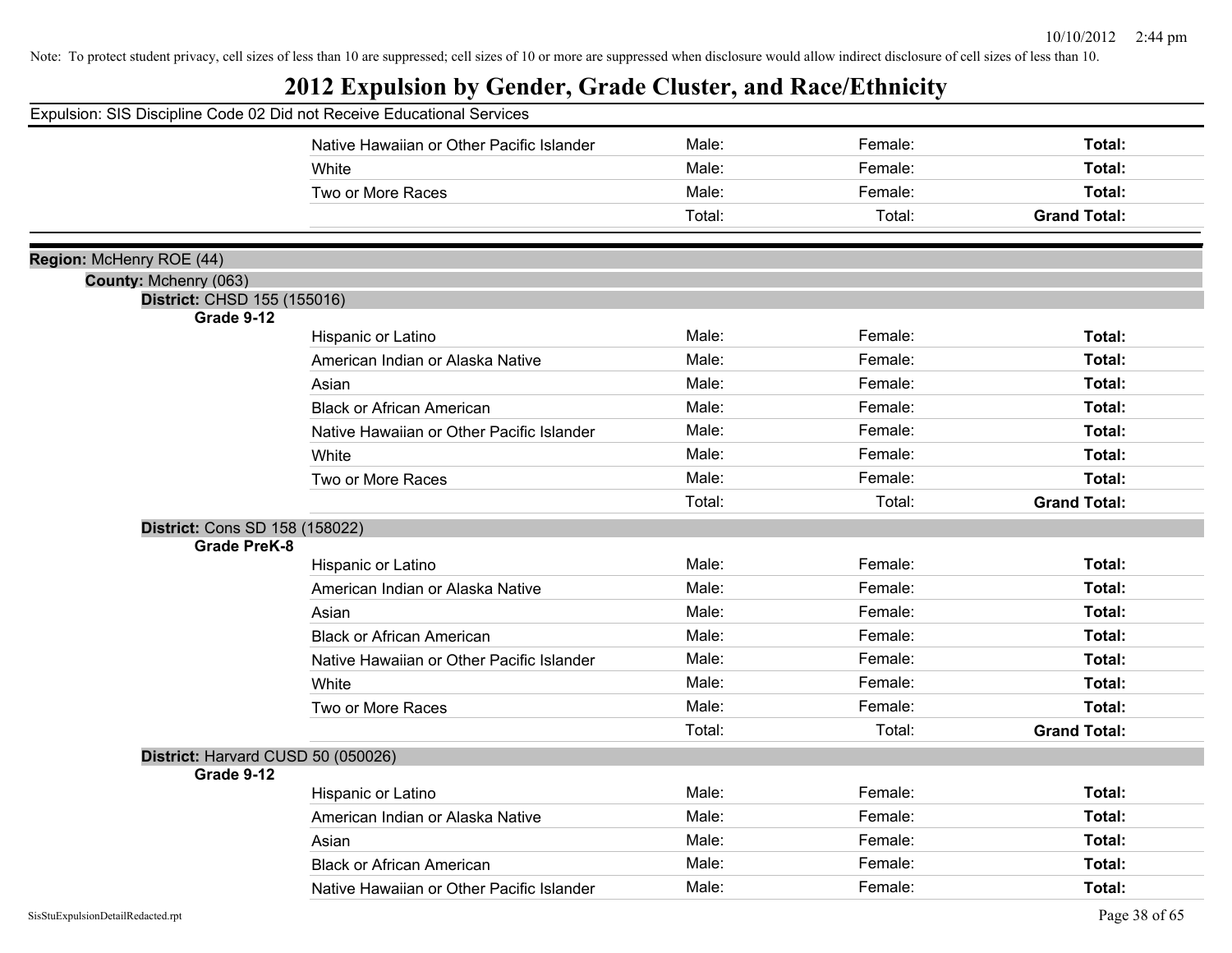# **2012 Expulsion by Gender, Grade Cluster, and Race/Ethnicity**

|                                  | Expulsion: SIS Discipline Code 02 Did not Receive Educational Services |        |         |                     |
|----------------------------------|------------------------------------------------------------------------|--------|---------|---------------------|
|                                  | White                                                                  | Male:  | Female: | Total:              |
|                                  | Two or More Races                                                      | Male:  | Female: | Total:              |
|                                  |                                                                        | Total: | Total:  | <b>Grand Total:</b> |
|                                  | District: McHenry CHSD 156 (156016)                                    |        |         |                     |
| Grade 9-12                       |                                                                        |        |         |                     |
|                                  | Hispanic or Latino                                                     | Male:  | Female: | Total:              |
|                                  | American Indian or Alaska Native                                       | Male:  | Female: | Total:              |
|                                  | Asian                                                                  | Male:  | Female: | Total:              |
|                                  | <b>Black or African American</b>                                       | Male:  | Female: | Total:              |
|                                  | Native Hawaiian or Other Pacific Islander                              | Male:  | Female: | Total:              |
|                                  | White                                                                  | Male:  | Female: | Total:              |
|                                  | Two or More Races                                                      | Male:  | Female: | Total:              |
|                                  |                                                                        | Total: | Total:  | <b>Grand Total:</b> |
| Grade 9-12                       | District: Richmond-Burton CHSD 157 (157016)                            |        |         |                     |
|                                  | Hispanic or Latino                                                     | Male:  | Female: | Total:              |
|                                  | American Indian or Alaska Native                                       | Male:  | Female: | Total:              |
|                                  | Asian                                                                  | Male:  | Female: | Total:              |
|                                  | <b>Black or African American</b>                                       | Male:  | Female: | Total:              |
|                                  | Native Hawaiian or Other Pacific Islander                              | Male:  | Female: | Total:              |
|                                  | White                                                                  | Male:  | Female: | Total:              |
|                                  | Two or More Races                                                      | Male:  | Female: | Total:              |
|                                  |                                                                        | Total: | Total:  | <b>Grand Total:</b> |
|                                  |                                                                        |        |         |                     |
| Region: Monroe/Randolph ROE (45) |                                                                        |        |         |                     |
| County: Monroe (067)             |                                                                        |        |         |                     |
| Grade 9-12                       | District: Waterloo CUSD 5 (005026)                                     |        |         |                     |
|                                  | Hispanic or Latino                                                     | Male:  | Female: | Total:              |
|                                  | American Indian or Alaska Native                                       | Male:  | Female: | Total:              |
|                                  | Asian                                                                  | Male:  | Female: | Total:              |
|                                  | <b>Black or African American</b>                                       | Male:  | Female: | Total:              |
|                                  | Native Hawaiian or Other Pacific Islander                              | Male:  | Female: | Total:              |

White **Total:** Male: Female: **Total:** Female: **Total:** Female: Total: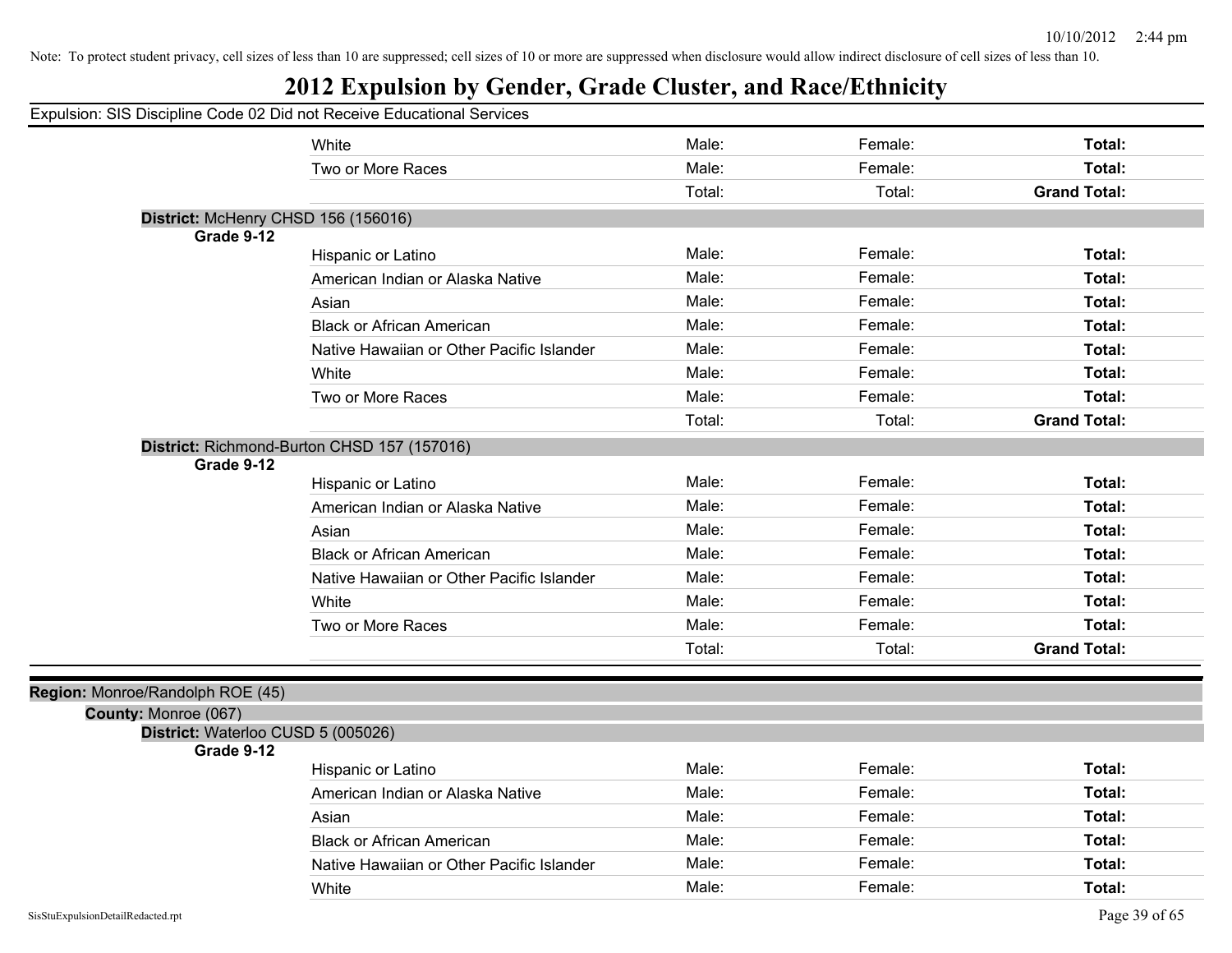|                                     | Expulsion: SIS Discipline Code 02 Did not Receive Educational Services |        |         |                     |
|-------------------------------------|------------------------------------------------------------------------|--------|---------|---------------------|
|                                     | Two or More Races                                                      | Male:  | Female: | Total:              |
|                                     |                                                                        | Total: | Total:  | <b>Grand Total:</b> |
| County: Randolph (079)              |                                                                        |        |         |                     |
| District: Chester CUSD 139 (139026) |                                                                        |        |         |                     |
| <b>Grade PreK-8</b>                 |                                                                        | Male:  | Female: | Total:              |
|                                     | Hispanic or Latino                                                     | Male:  |         |                     |
|                                     | American Indian or Alaska Native                                       |        | Female: | Total:              |
|                                     | Asian                                                                  | Male:  | Female: | Total:              |
|                                     | <b>Black or African American</b>                                       | Male:  | Female: | Total:              |
|                                     | Native Hawaiian or Other Pacific Islander                              | Male:  | Female: | Total:              |
|                                     | White                                                                  | Male:  | Female: | Total:              |
|                                     | Two or More Races                                                      | Male:  | Female: | Total:              |
|                                     |                                                                        | Total: | Total:  | <b>Grand Total:</b> |
| Region: Peoria ROE (48)             |                                                                        |        |         |                     |
| County: Peoria (072)<br>Grade 9-12  | District: Elmwood CUSD 322 (322026)                                    |        |         |                     |
|                                     | Hispanic or Latino                                                     | Male:  | Female: | Total:              |
|                                     | American Indian or Alaska Native                                       | Male:  | Female: | Total:              |
|                                     | Asian                                                                  | Male:  | Female: | Total:              |
|                                     | <b>Black or African American</b>                                       | Male:  | Female: | Total:              |
|                                     | Native Hawaiian or Other Pacific Islander                              | Male:  | Female: | Total:              |
|                                     | White                                                                  | Male:  | Female: | Total:              |
|                                     | Two or More Races                                                      | Male:  | Female: | Total:              |
|                                     |                                                                        | Total: | Total:  | <b>Grand Total:</b> |
|                                     | District: Il Valley Central USD 321 (321026)                           |        |         |                     |
| <b>Grade PreK-8</b>                 |                                                                        |        |         |                     |
|                                     | Hispanic or Latino                                                     | Male:  | Female: | Total:              |
|                                     | American Indian or Alaska Native                                       | Male:  | Female: | Total:              |
|                                     | Asian                                                                  | Male:  | Female: | Total:              |
|                                     | <b>Black or African American</b>                                       | Male:  | Female: | Total:              |
|                                     | Native Hawaiian or Other Pacific Islander                              | Male:  | Female: | Total:              |
|                                     | White                                                                  | Male:  | Female: | Total:              |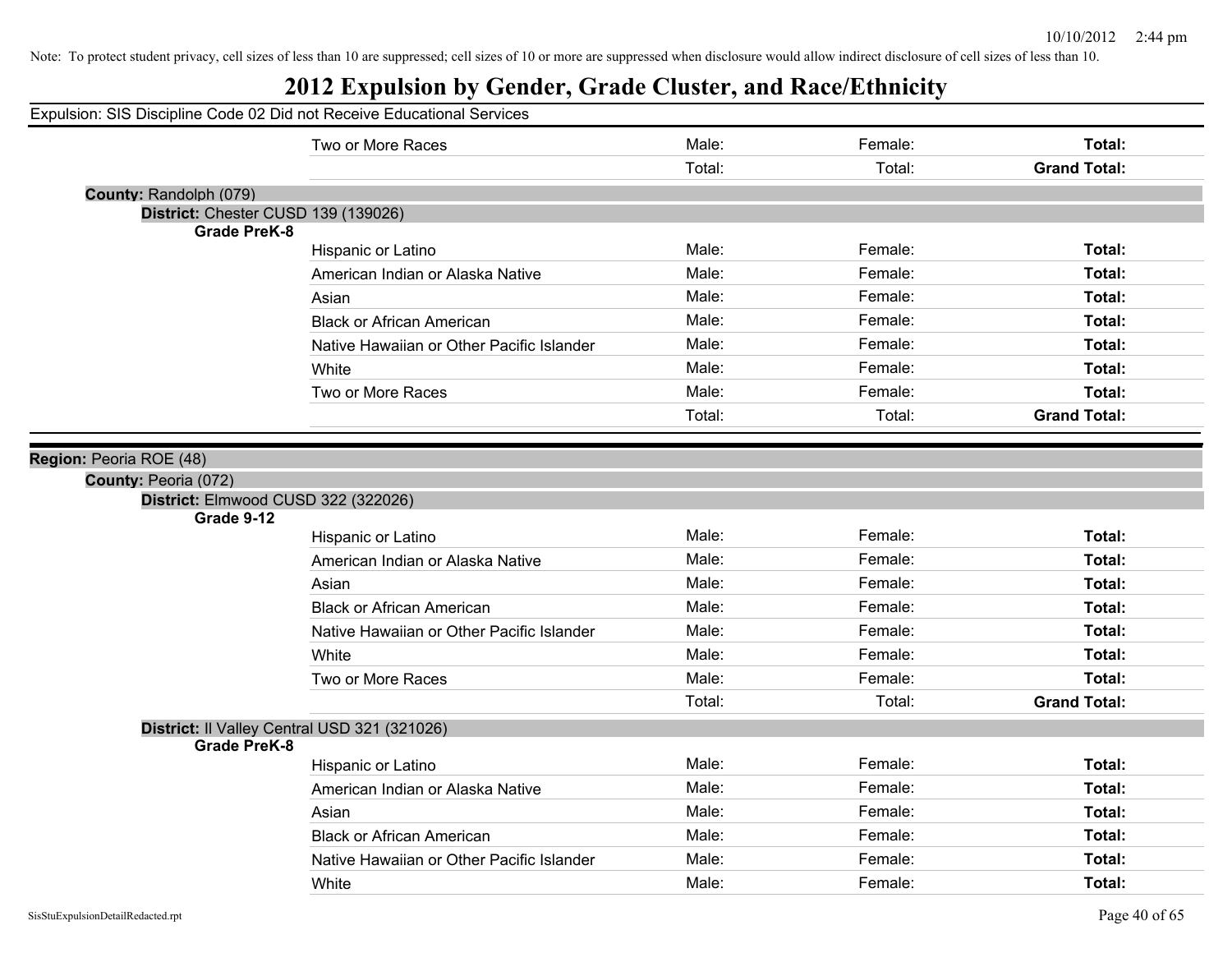## **2012 Expulsion by Gender, Grade Cluster, and Race/Ethnicity**

|                                           | Two or More Races                         | Male:  | Female: | Total:              |
|-------------------------------------------|-------------------------------------------|--------|---------|---------------------|
|                                           |                                           | Total: | Total:  | <b>Grand Total:</b> |
| District: Illini Bluffs CUSD 327 (327026) |                                           |        |         |                     |
| <b>Grade PreK-8</b>                       |                                           |        |         |                     |
|                                           | Hispanic or Latino                        | Male:  | Female: | Total:              |
|                                           | American Indian or Alaska Native          | Male:  | Female: | Total:              |
|                                           | Asian                                     | Male:  | Female: | Total:              |
|                                           | <b>Black or African American</b>          | Male:  | Female: | Total:              |
|                                           | Native Hawaiian or Other Pacific Islander | Male:  | Female: | Total:              |
|                                           | White                                     | Male:  | Female: | Total:              |
|                                           | Two or More Races                         | Male:  | Female: | Total:              |
|                                           |                                           | Total: | Total:  | <b>Grand Total:</b> |
| District: Limestone CHSD 310 (310016)     |                                           |        |         |                     |
| Grade 9-12                                |                                           |        |         |                     |
|                                           | Hispanic or Latino                        | Male:  | Female: | Total:              |
|                                           | American Indian or Alaska Native          | Male:  | Female: | Total:              |
|                                           | Asian                                     | Male:  | Female: | Total:              |
|                                           | <b>Black or African American</b>          | Male:  | Female: | Total:              |
|                                           | Native Hawaiian or Other Pacific Islander | Male:  | Female: | Total:              |
|                                           | White                                     | Male:  | Female: | Total:              |
|                                           | Two or More Races                         | Male:  | Female: | Total:              |
|                                           |                                           | Total: | Total:  | <b>Grand Total:</b> |
| District: Norwood ESD 63 (063002)         |                                           |        |         |                     |
| <b>Grade PreK-8</b>                       |                                           |        |         |                     |
|                                           | Hispanic or Latino                        | Male:  | Female: | Total:              |
|                                           | American Indian or Alaska Native          | Male:  | Female: | Total:              |
|                                           | Asian                                     | Male:  | Female: | Total:              |
|                                           | <b>Black or African American</b>          | Male:  | Female: | Total:              |
|                                           | Native Hawaiian or Other Pacific Islander | Male:  | Female: | Total:              |
|                                           | White                                     | Male:  | Female: | Total:              |
|                                           | Two or More Races                         | Male:  | Female: | Total:              |
|                                           |                                           | Total: | Total:  | <b>Grand Total:</b> |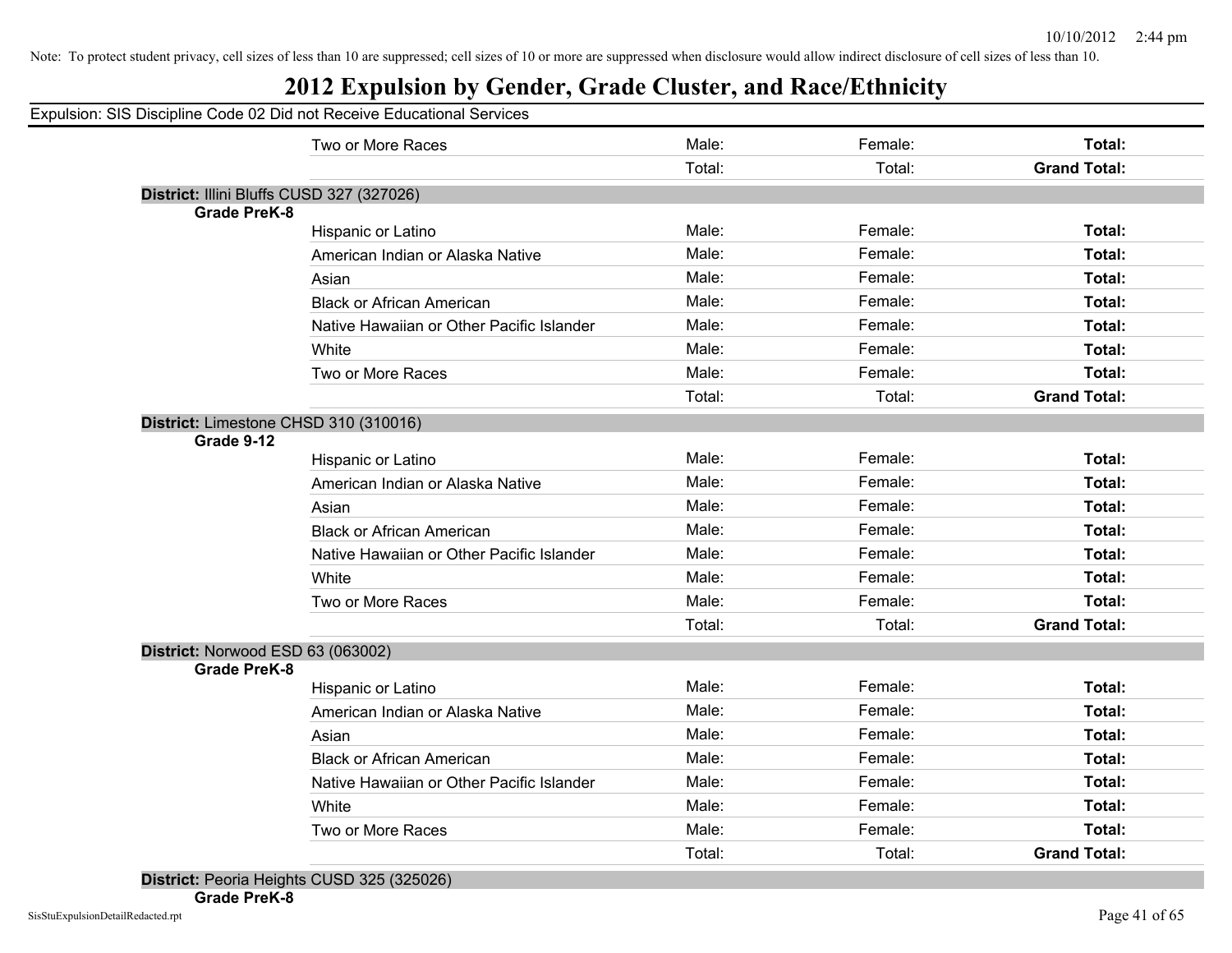## **2012 Expulsion by Gender, Grade Cluster, and Race/Ethnicity**

|                                  | Hispanic or Latino                        | Male:  | Female: | Total:              |
|----------------------------------|-------------------------------------------|--------|---------|---------------------|
|                                  | American Indian or Alaska Native          | Male:  | Female: | Total:              |
|                                  | Asian                                     | Male:  | Female: | Total:              |
|                                  | <b>Black or African American</b>          | Male:  | Female: | Total:              |
|                                  | Native Hawaiian or Other Pacific Islander | Male:  | Female: | Total:              |
|                                  | White                                     | Male:  | Female: | Total:              |
|                                  | Two or More Races                         | Male:  | Female: | Total:              |
|                                  |                                           | Total: | Total:  | <b>Grand Total:</b> |
| Grade 9-12                       |                                           |        |         |                     |
|                                  | Hispanic or Latino                        | Male:  | Female: | Total:              |
|                                  | American Indian or Alaska Native          | Male:  | Female: | Total:              |
|                                  | Asian                                     | Male:  | Female: | Total:              |
|                                  | <b>Black or African American</b>          | Male:  | Female: | Total:              |
|                                  | Native Hawaiian or Other Pacific Islander | Male:  | Female: | Total:              |
|                                  | White                                     | Male:  | Female: | Total:              |
|                                  | Two or More Races                         | Male:  | Female: | Total:              |
|                                  |                                           | Total: | Total:  | <b>Grand Total:</b> |
| District: Peoria SD 150 (150025) |                                           |        |         |                     |
| <b>Grade PreK-8</b>              |                                           | Male:  | Female: | Total:              |
|                                  | Hispanic or Latino                        | Male:  | Female: | Total:              |
|                                  | American Indian or Alaska Native          | Male:  | Female: | Total:              |
|                                  | Asian                                     | Male:  |         |                     |
|                                  | <b>Black or African American</b>          |        | Female: | Total:              |
|                                  | Native Hawaiian or Other Pacific Islander | Male:  | Female: | <b>Total:</b>       |
|                                  | White                                     | Male:  | Female: | Total:              |
|                                  | Two or More Races                         | Male:  | Female: | Total:              |
| Grade 9-12                       |                                           | Total: | Total:  | <b>Grand Total:</b> |
|                                  | Hispanic or Latino                        | Male:  | Female: | Total:              |
|                                  | American Indian or Alaska Native          | Male:  | Female: | Total:              |
|                                  | Asian                                     | Male:  | Female: | Total:              |
|                                  | <b>Black or African American</b>          | Male:  | Female: | Total:              |
|                                  | Native Hawaiian or Other Pacific Islander | Male:  | Female: | Total:              |
|                                  |                                           |        |         |                     |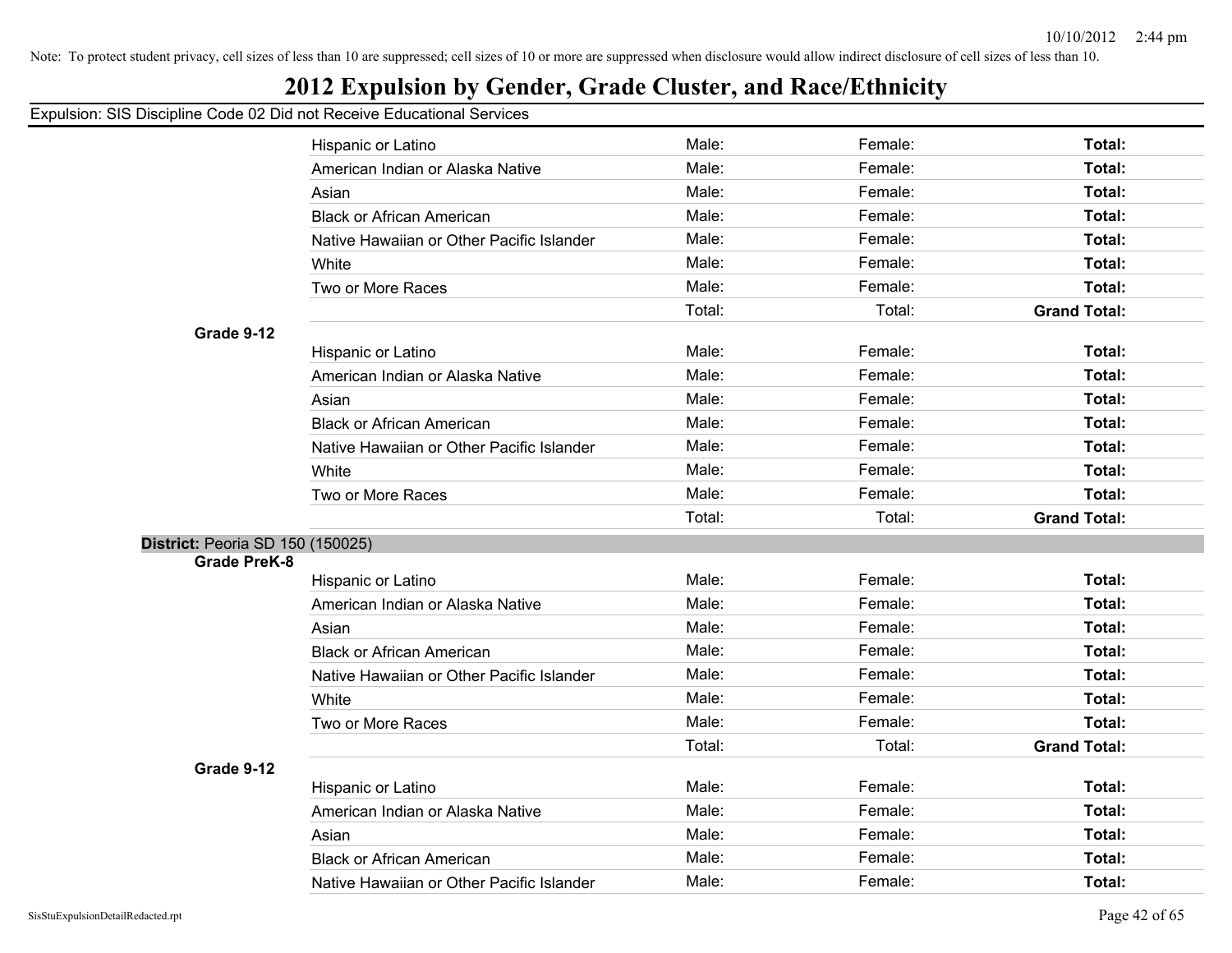|                                         | Expulsion: SIS Discipline Code 02 Did not Receive Educational Services |        |         |                     |
|-----------------------------------------|------------------------------------------------------------------------|--------|---------|---------------------|
|                                         | White                                                                  | Male:  | Female: | Total:              |
|                                         | Two or More Races                                                      | Male:  | Female: | Total:              |
|                                         |                                                                        | Total: | Total:  | <b>Grand Total:</b> |
|                                         | District: Pleasant Hill SD 69 (069002)                                 |        |         |                     |
| <b>Grade PreK-8</b>                     |                                                                        |        |         |                     |
|                                         | Hispanic or Latino                                                     | Male:  | Female: | Total:              |
|                                         | American Indian or Alaska Native                                       | Male:  | Female: | Total:              |
|                                         | Asian                                                                  | Male:  | Female: | Total:              |
|                                         | <b>Black or African American</b>                                       | Male:  | Female: | Total:              |
|                                         | Native Hawaiian or Other Pacific Islander                              | Male:  | Female: | Total:              |
|                                         | White                                                                  | Male:  | Female: | Total:              |
|                                         | Two or More Races                                                      | Male:  | Female: | Total:              |
|                                         |                                                                        | Total: | Total:  | <b>Grand Total:</b> |
| Grade 9-12                              | District: Princeville CUSD 326 (326026)                                |        |         |                     |
|                                         | Hispanic or Latino                                                     | Male:  | Female: | Total:              |
|                                         | American Indian or Alaska Native                                       | Male:  | Female: | Total:              |
|                                         | Asian                                                                  | Male:  | Female: | Total:              |
|                                         | <b>Black or African American</b>                                       | Male:  | Female: | Total:              |
|                                         | Native Hawaiian or Other Pacific Islander                              | Male:  | Female: | Total:              |
|                                         | White                                                                  | Male:  | Female: | Total:              |
|                                         | Two or More Races                                                      | Male:  | Female: | Total:              |
|                                         |                                                                        | Total: | Total:  | <b>Grand Total:</b> |
| Region: Region 05 North Cook ISC 1 (05) |                                                                        |        |         |                     |
| County: Cook (016)                      |                                                                        |        |         |                     |
|                                         | District: Comm Cons SD 59 (059004)                                     |        |         |                     |
| <b>Grade PreK-8</b>                     |                                                                        | Male:  | Female: | Total:              |
|                                         | Hispanic or Latino                                                     | Male:  | Female: | Total:              |
|                                         | American Indian or Alaska Native                                       |        |         |                     |
|                                         | Asian                                                                  | Male:  | Female: | Total:              |
|                                         | <b>Black or African American</b>                                       | Male:  | Female: | Total:              |
|                                         | Native Hawaiian or Other Pacific Islander                              | Male:  | Female: | Total:              |
|                                         | White                                                                  | Male:  | Female: | Total:              |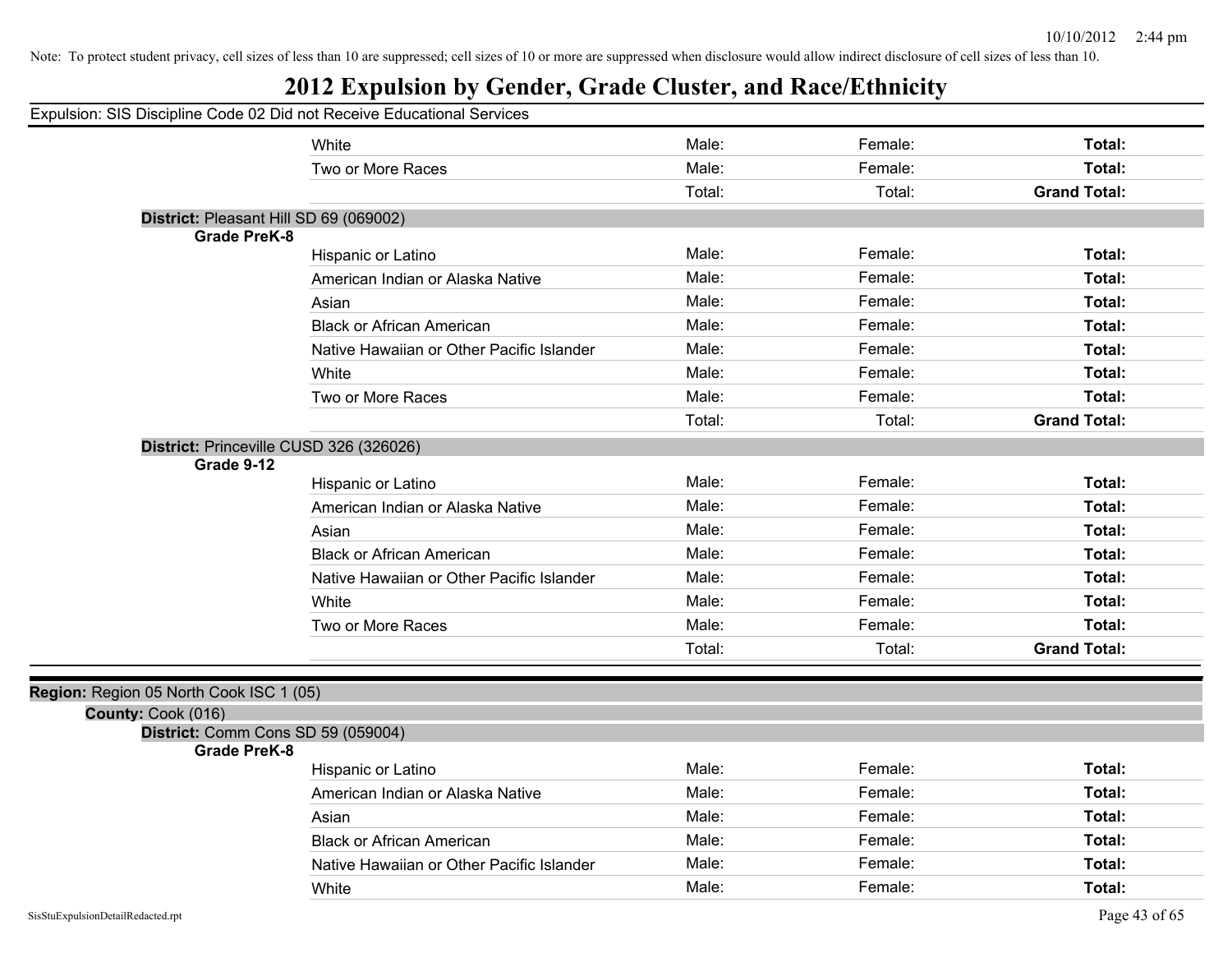## **2012 Expulsion by Gender, Grade Cluster, and Race/Ethnicity**

|                                                              | Two or More Races                         | Male:  | Female: | Total:              |
|--------------------------------------------------------------|-------------------------------------------|--------|---------|---------------------|
|                                                              |                                           | Total: | Total:  | <b>Grand Total:</b> |
| District: Northfield Twp HSD 225 (225017)                    |                                           |        |         |                     |
| Grade 9-12                                                   |                                           |        |         |                     |
|                                                              | Hispanic or Latino                        | Male:  | Female: | Total:              |
|                                                              | American Indian or Alaska Native          | Male:  | Female: | Total:              |
|                                                              | Asian                                     | Male:  | Female: | Total:              |
|                                                              | <b>Black or African American</b>          | Male:  | Female: | Total:              |
|                                                              | Native Hawaiian or Other Pacific Islander | Male:  | Female: | Total:              |
|                                                              | White                                     | Male:  | Female: | Total:              |
|                                                              | Two or More Races                         | Male:  | Female: | Total:              |
|                                                              |                                           | Total: | Total:  | <b>Grand Total:</b> |
|                                                              |                                           |        |         |                     |
| Region: Region 06 West Cook ISC 2 (06)                       |                                           |        |         |                     |
| County: Cook (016)                                           |                                           |        |         |                     |
| District: Berkeley SD 87 (087002)<br><b>Grade PreK-8</b>     |                                           |        |         |                     |
|                                                              | Hispanic or Latino                        | Male:  | Female: | Total:              |
|                                                              | American Indian or Alaska Native          | Male:  | Female: | Total:              |
|                                                              | Asian                                     | Male:  | Female: | Total:              |
|                                                              | <b>Black or African American</b>          | Male:  | Female: | Total:              |
|                                                              | Native Hawaiian or Other Pacific Islander | Male:  | Female: | Total:              |
|                                                              | White                                     | Male:  | Female: | Total:              |
|                                                              | Two or More Races                         | Male:  | Female: | <b>Total:</b>       |
|                                                              |                                           | Total: | Total:  | <b>Grand Total:</b> |
| District: Berwyn North SD 98 (098002)<br><b>Grade PreK-8</b> |                                           |        |         |                     |
|                                                              | Hispanic or Latino                        | Male:  | Female: | Total:              |
|                                                              | American Indian or Alaska Native          | Male:  | Female: | Total:              |
|                                                              | Asian                                     | Male:  | Female: | Total:              |
|                                                              | <b>Black or African American</b>          | Male:  | Female: | Total:              |
|                                                              | Native Hawaiian or Other Pacific Islander | Male:  | Female: | Total:              |
|                                                              | White                                     | Male:  | Female: | Total:              |
|                                                              | Two or More Races                         | Male:  | Female: | Total:              |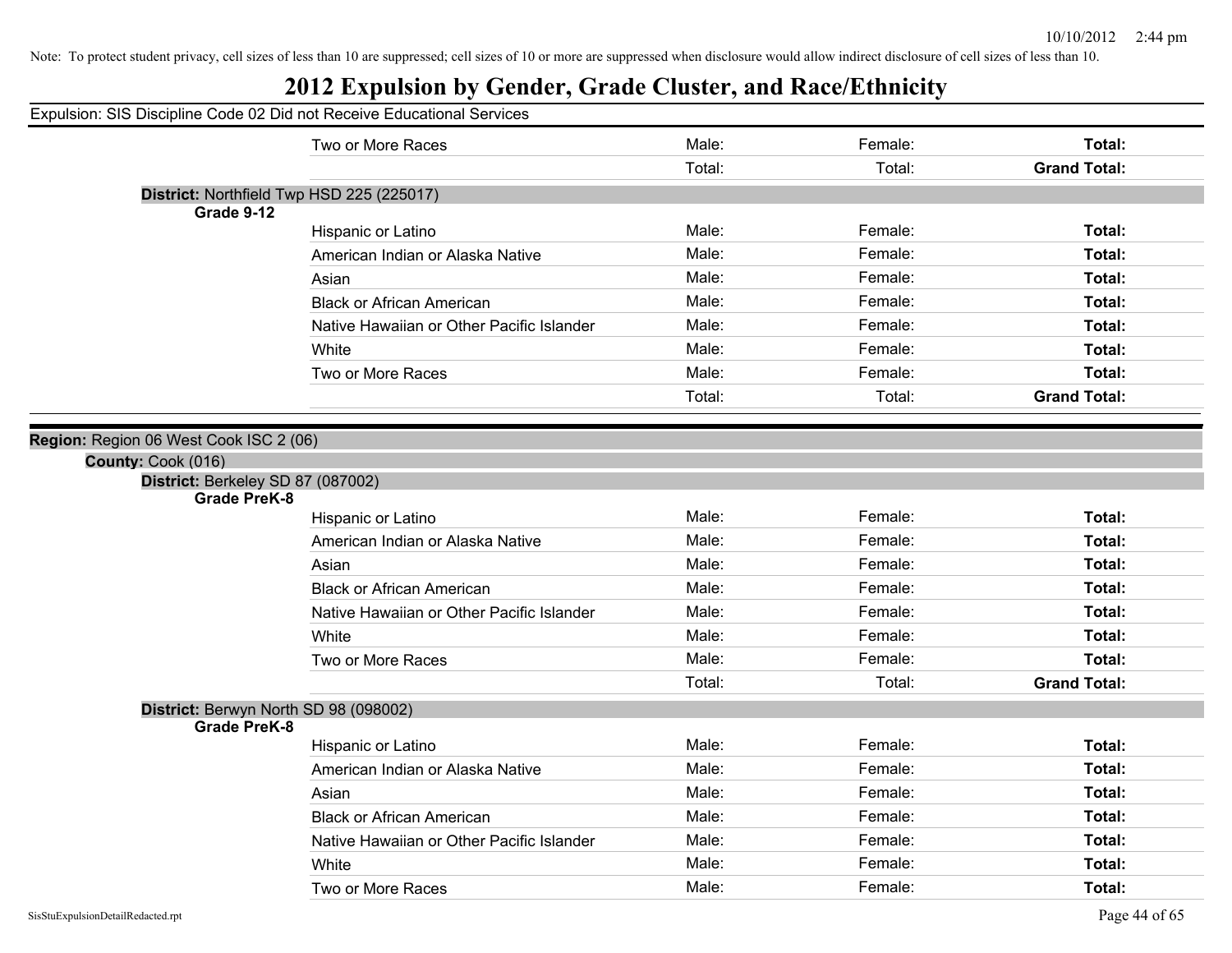## **2012 Expulsion by Gender, Grade Cluster, and Race/Ethnicity**

|                                   |                                              | Total: |    | Total:  |    | <b>Grand Total:</b> |    |
|-----------------------------------|----------------------------------------------|--------|----|---------|----|---------------------|----|
|                                   | District: Elmwood Park CUSD 401 (401026)     |        |    |         |    |                     |    |
| Grade 9-12                        |                                              |        |    |         |    |                     |    |
|                                   | Hispanic or Latino                           | Male:  |    | Female: |    | Total:              |    |
|                                   | American Indian or Alaska Native             | Male:  |    | Female: |    | Total:              |    |
|                                   | Asian                                        | Male:  |    | Female: |    | Total:              |    |
|                                   | <b>Black or African American</b>             | Male:  |    | Female: |    | Total:              |    |
|                                   | Native Hawaiian or Other Pacific Islander    | Male:  |    | Female: |    | Total:              |    |
|                                   | White                                        | Male:  |    | Female: |    | Total:              |    |
|                                   | Two or More Races                            | Male:  |    | Female: |    | Total:              |    |
|                                   |                                              | Total: |    | Total:  |    | <b>Grand Total:</b> |    |
|                                   | <b>District: J S Morton HSD 201 (201017)</b> |        |    |         |    |                     |    |
| Grade 9-12                        |                                              |        |    |         |    |                     |    |
|                                   | Hispanic or Latino                           | Male:  | 49 | Female: | 14 | Total:              | 63 |
|                                   | American Indian or Alaska Native             | Male:  |    | Female: |    | Total:              |    |
|                                   | Asian                                        | Male:  |    | Female: |    | Total:              |    |
|                                   | <b>Black or African American</b>             | Male:  |    | Female: |    | Total:              | 10 |
|                                   | Native Hawaiian or Other Pacific Islander    | Male:  |    | Female: |    | Total:              |    |
|                                   | White                                        | Male:  |    | Female: |    | Total:              |    |
|                                   | Two or More Races                            | Male:  |    | Female: |    | Total:              |    |
|                                   |                                              | Total: |    | Total:  |    | <b>Grand Total:</b> |    |
| District: Mannheim SD 83 (083002) |                                              |        |    |         |    |                     |    |
| Grade PreK-8                      |                                              |        |    |         |    |                     |    |
|                                   | Hispanic or Latino                           | Male:  |    | Female: |    | Total:              |    |
|                                   | American Indian or Alaska Native             | Male:  |    | Female: |    | Total:              |    |
|                                   | Asian                                        | Male:  |    | Female: |    | Total:              |    |
|                                   | <b>Black or African American</b>             | Male:  |    | Female: |    | Total:              |    |
|                                   | Native Hawaiian or Other Pacific Islander    | Male:  |    | Female: |    | Total:              |    |
|                                   | White                                        | Male:  |    | Female: |    | Total:              |    |
|                                   | Two or More Races                            | Male:  |    | Female: |    | Total:              |    |
|                                   |                                              | Total: |    | Total:  |    | <b>Grand Total:</b> |    |
|                                   | District: Proviso Twp HSD 209 (209017)       |        |    |         |    |                     |    |
| Grade 9-12                        |                                              |        |    |         |    |                     |    |
|                                   | Hispanic or Latino                           | Male:  |    | Female: |    | Total:              |    |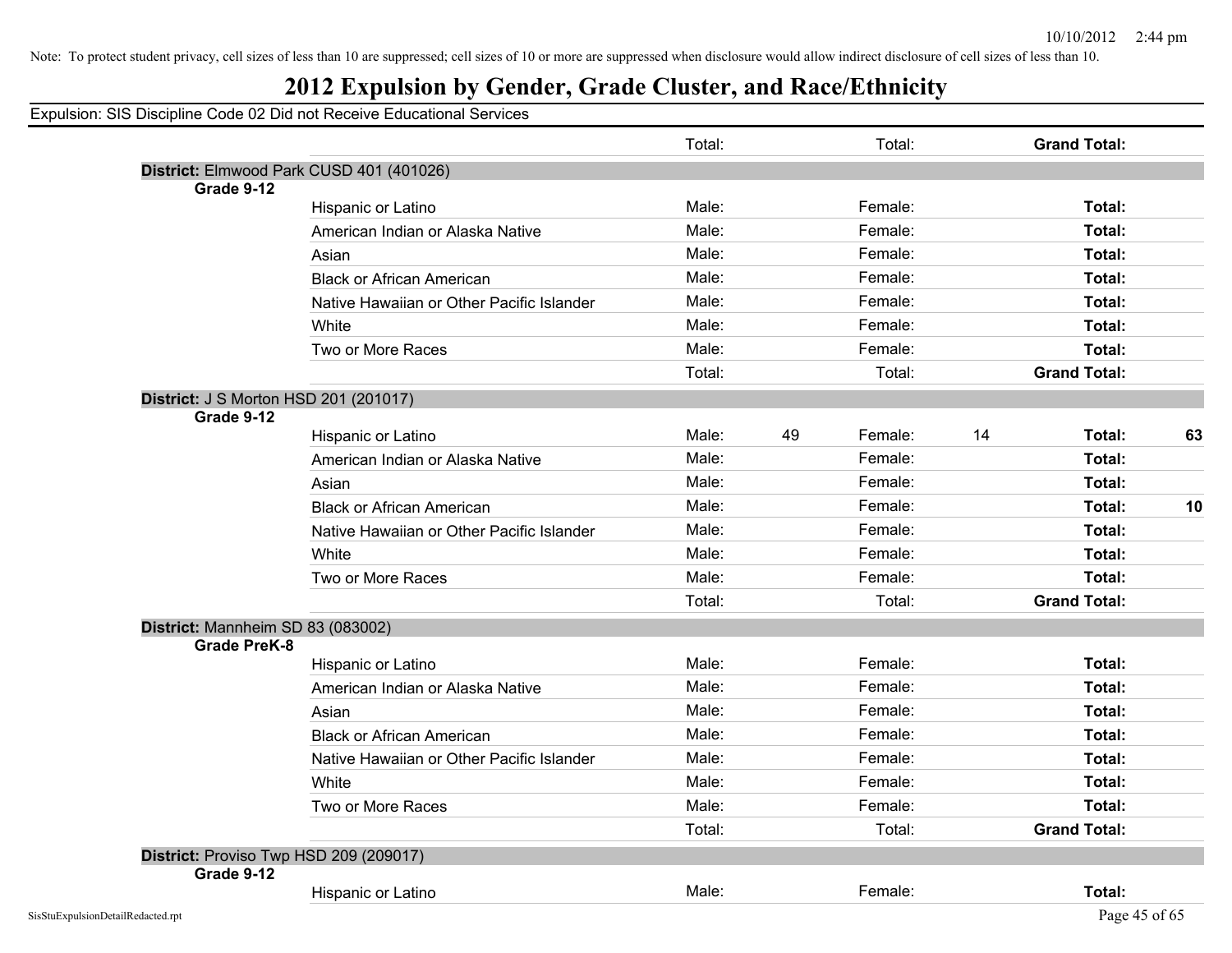## **2012 Expulsion by Gender, Grade Cluster, and Race/Ethnicity**

|                                         | American Indian or Alaska Native                       | Male:          | Female:            | Total:              |
|-----------------------------------------|--------------------------------------------------------|----------------|--------------------|---------------------|
|                                         | Asian                                                  | Male:          | Female:            | Total:              |
|                                         | <b>Black or African American</b>                       | Male:          | Female:            | Total:              |
|                                         | Native Hawaiian or Other Pacific Islander              | Male:          | Female:            | Total:              |
|                                         | White                                                  | Male:          | Female:            | Total:              |
|                                         | Two or More Races                                      | Male:          | Female:            | Total:              |
|                                         |                                                        | Total:         | Total:             | <b>Grand Total:</b> |
|                                         | District: Riverside-Brookfield Twp SD 208 (208017)     |                |                    |                     |
| Grade 9-12                              |                                                        |                |                    |                     |
|                                         | Hispanic or Latino                                     | Male:          | Female:            | Total:              |
|                                         | American Indian or Alaska Native                       | Male:          | Female:            | Total:              |
|                                         | Asian                                                  | Male:          | Female:            | Total:              |
|                                         | <b>Black or African American</b>                       | Male:          | Female:            | Total:              |
|                                         | Native Hawaiian or Other Pacific Islander              | Male:          | Female:            | Total:              |
|                                         | White                                                  | Male:          | Female:            | Total:              |
|                                         | Two or More Races                                      | Male:          | Female:            | Total:              |
|                                         |                                                        | Total:         | Total:             | <b>Grand Total:</b> |
|                                         |                                                        |                |                    |                     |
|                                         |                                                        |                |                    |                     |
| Region: Region 07 South Cook ISC 4 (07) |                                                        |                |                    |                     |
| County: Cook (016)                      |                                                        |                |                    |                     |
|                                         | District: Alsip-Hazlgrn-Oaklwn SD 126 (126002)         |                |                    |                     |
| <b>Grade PreK-8</b>                     |                                                        | Male:          | Female:            |                     |
|                                         | Hispanic or Latino<br>American Indian or Alaska Native | Male:          | Female:            | Total:<br>Total:    |
|                                         |                                                        |                |                    |                     |
|                                         | Asian<br><b>Black or African American</b>              | Male:<br>Male: | Female:<br>Female: | Total:<br>Total:    |
|                                         |                                                        | Male:          | Female:            |                     |
|                                         | Native Hawaiian or Other Pacific Islander              | Male:          | Female:            | Total:<br>Total:    |
|                                         | White                                                  |                |                    |                     |
|                                         | Two or More Races                                      | Male:          | Female:            | Total:              |
|                                         |                                                        | Total:         | Total:             | <b>Grand Total:</b> |
| District: Argo CHSD 217 (217016)        |                                                        |                |                    |                     |
| Grade 9-12                              | Hispanic or Latino                                     | Male:          | Female:            | Total:              |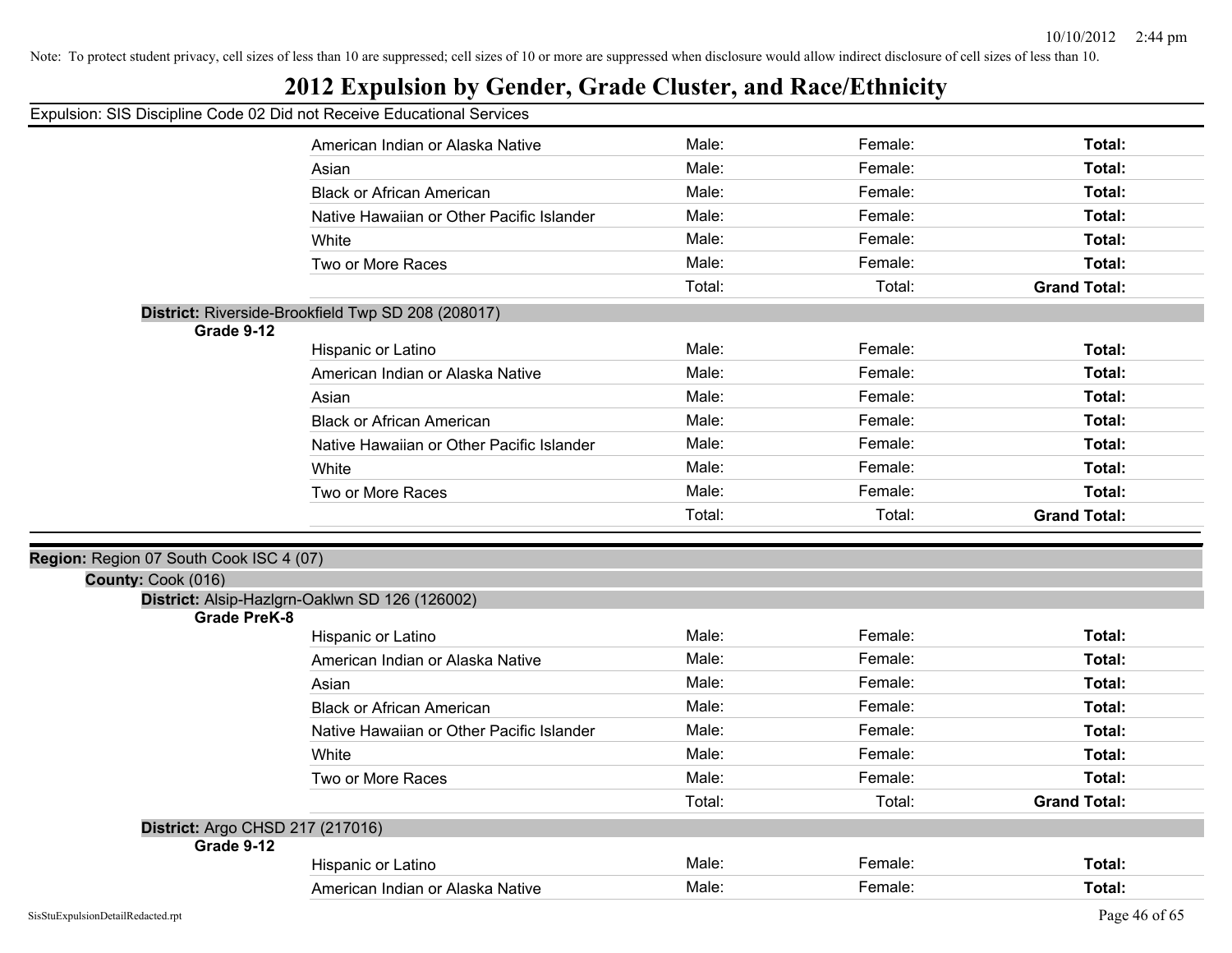## **2012 Expulsion by Gender, Grade Cluster, and Race/Ethnicity**

|                     | Asian                                     | Male:  | Female: | Total:              |    |
|---------------------|-------------------------------------------|--------|---------|---------------------|----|
|                     | <b>Black or African American</b>          | Male:  | Female: | Total:              |    |
|                     | Native Hawaiian or Other Pacific Islander | Male:  | Female: | Total:              |    |
|                     | White                                     | Male:  | Female: | Total:              |    |
|                     | Two or More Races                         | Male:  | Female: | Total:              |    |
|                     |                                           | Total: | Total:  | <b>Grand Total:</b> |    |
|                     | District: Bloom Twp HSD 206 (206017)      |        |         |                     |    |
| Grade 9-12          |                                           |        |         |                     |    |
|                     | Hispanic or Latino                        | Male:  | Female: | Total:              |    |
|                     | American Indian or Alaska Native          | Male:  | Female: | Total:              |    |
|                     | Asian                                     | Male:  | Female: | Total:              |    |
|                     | <b>Black or African American</b>          | Male:  | Female: | Total:              | 24 |
|                     | Native Hawaiian or Other Pacific Islander | Male:  | Female: | Total:              |    |
|                     | White                                     | Male:  | Female: | Total:              |    |
|                     | Two or More Races                         | Male:  | Female: | Total:              |    |
|                     |                                           | Total: | Total:  | <b>Grand Total:</b> |    |
|                     | District: Bremen CHSD 228 (228016)        |        |         |                     |    |
| Grade 9-12          |                                           |        |         |                     |    |
|                     | Hispanic or Latino                        | Male:  | Female: | Total:              |    |
|                     | American Indian or Alaska Native          | Male:  | Female: | Total:              |    |
|                     | Asian                                     | Male:  | Female: | Total:              |    |
|                     | <b>Black or African American</b>          | Male:  | Female: | Total:              |    |
|                     | Native Hawaiian or Other Pacific Islander | Male:  | Female: | Total:              |    |
|                     | White                                     | Male:  | Female: | Total:              |    |
|                     | Two or More Races                         | Male:  | Female: | Total:              |    |
|                     |                                           | Total: | Total:  | <b>Grand Total:</b> |    |
|                     | District: Calumet City SD 155 (155002)    |        |         |                     |    |
| <b>Grade PreK-8</b> |                                           |        |         |                     |    |
|                     | Hispanic or Latino                        | Male:  | Female: | Total:              |    |
|                     | American Indian or Alaska Native          | Male:  | Female: | Total:              |    |
|                     | Asian                                     | Male:  | Female: | Total:              |    |
|                     | <b>Black or African American</b>          | Male:  | Female: | Total:              |    |
|                     | Native Hawaiian or Other Pacific Islander | Male:  | Female: | Total:              |    |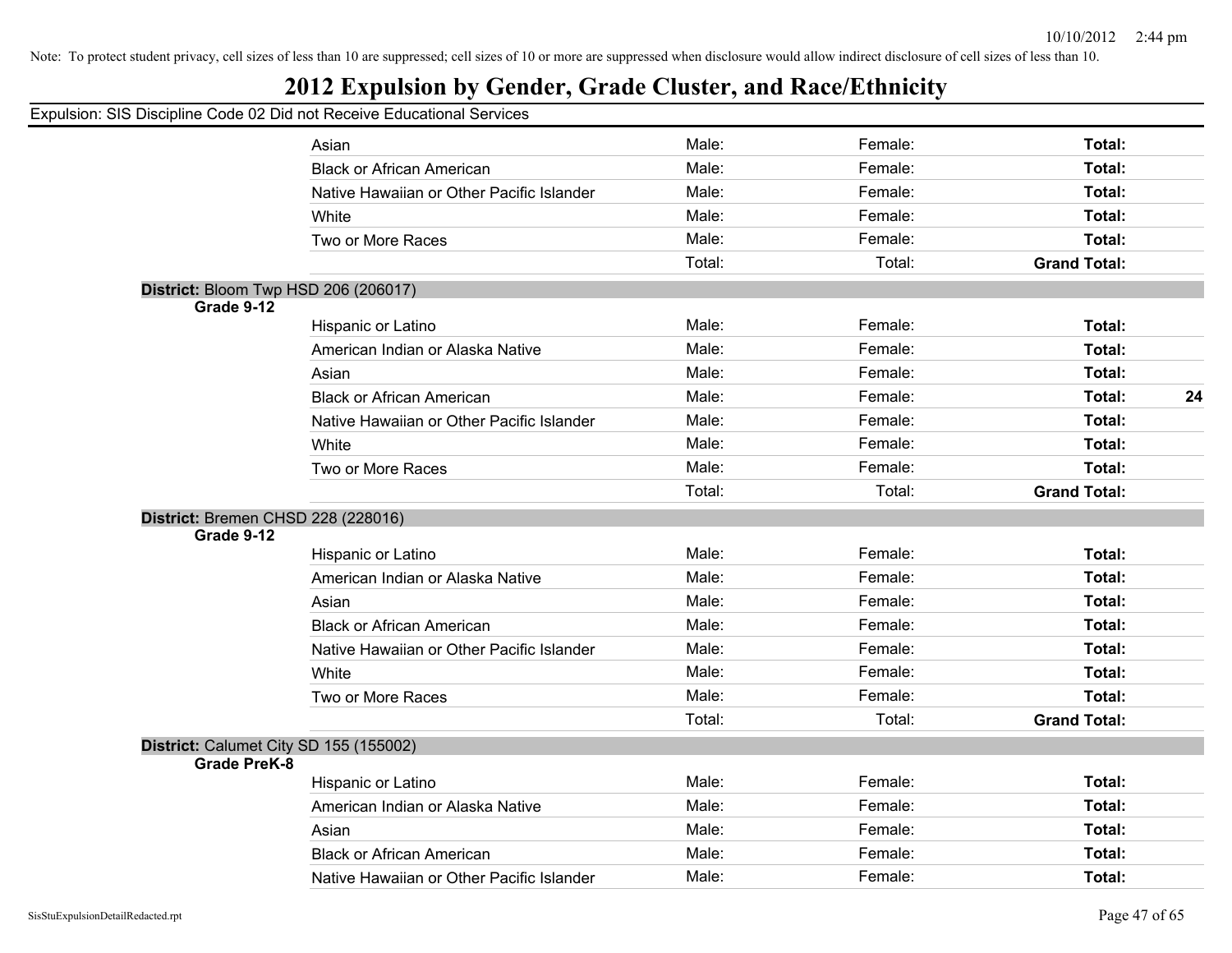| Expulsion: SIS Discipline Code 02 Did not Receive Educational Services |                                           |        |         |                     |    |
|------------------------------------------------------------------------|-------------------------------------------|--------|---------|---------------------|----|
|                                                                        | White                                     | Male:  | Female: | Total:              |    |
|                                                                        | Two or More Races                         | Male:  | Female: | Total:              |    |
|                                                                        |                                           | Total: | Total:  | <b>Grand Total:</b> |    |
| District: CHSD 218 (218016)<br>Grade 9-12                              |                                           |        |         |                     |    |
|                                                                        | Hispanic or Latino                        | Male:  | Female: | Total:              |    |
|                                                                        | American Indian or Alaska Native          | Male:  | Female: | Total:              |    |
|                                                                        | Asian                                     | Male:  | Female: | Total:              |    |
|                                                                        | <b>Black or African American</b>          | Male:  | Female: | Total:              | 14 |
|                                                                        | Native Hawaiian or Other Pacific Islander | Male:  | Female: | Total:              |    |
|                                                                        | White                                     | Male:  | Female: | Total:              |    |
|                                                                        | Two or More Races                         | Male:  | Female: | Total:              |    |
|                                                                        |                                           | Total: | Total:  | <b>Grand Total:</b> | 24 |
| District: Cons HSD 230 (230013)<br>Grade 9-12                          |                                           |        |         |                     |    |
|                                                                        | Hispanic or Latino                        | Male:  | Female: | Total:              |    |
|                                                                        | American Indian or Alaska Native          | Male:  | Female: | Total:              |    |
|                                                                        | Asian                                     | Male:  | Female: | Total:              |    |
|                                                                        | <b>Black or African American</b>          | Male:  | Female: | Total:              |    |
|                                                                        | Native Hawaiian or Other Pacific Islander | Male:  | Female: | Total:              |    |
|                                                                        | White                                     | Male:  | Female: | Total:              |    |
|                                                                        | Two or More Races                         | Male:  | Female: | Total:              |    |
|                                                                        |                                           | Total: | Total:  | <b>Grand Total:</b> | 11 |
| District: Dolton SD 149 (149002)<br><b>Grade PreK-8</b>                |                                           |        |         |                     |    |
|                                                                        | Hispanic or Latino                        | Male:  | Female: | Total:              |    |
|                                                                        | American Indian or Alaska Native          | Male:  | Female: | Total:              |    |
|                                                                        | Asian                                     | Male:  | Female: | Total:              |    |
|                                                                        | <b>Black or African American</b>          | Male:  | Female: | Total:              |    |
|                                                                        | Native Hawaiian or Other Pacific Islander | Male:  | Female: | Total:              |    |
|                                                                        | White                                     | Male:  | Female: | Total:              |    |
|                                                                        | Two or More Races                         | Male:  | Female: | Total:              |    |
|                                                                        |                                           | Total: | Total:  | <b>Grand Total:</b> |    |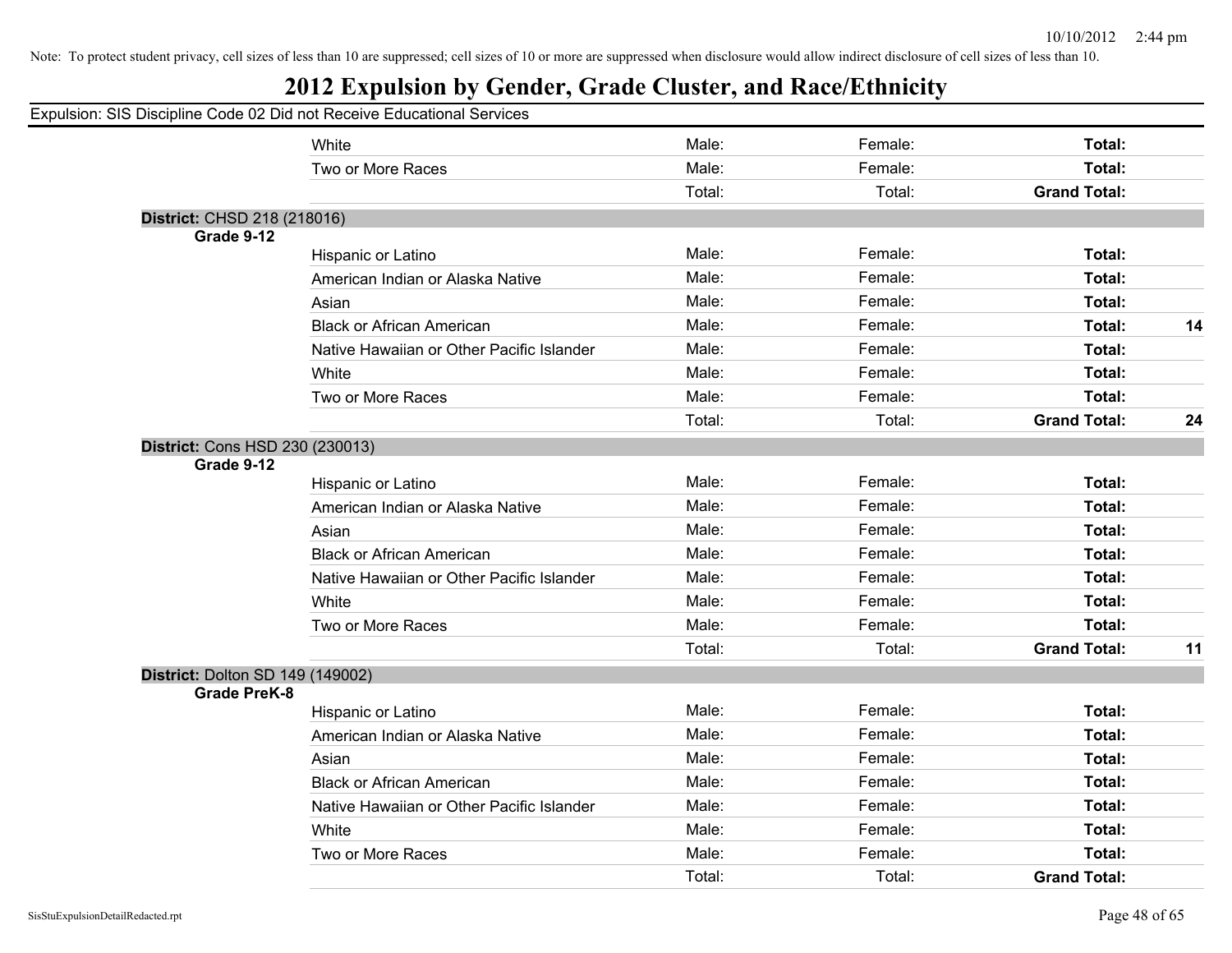## **2012 Expulsion by Gender, Grade Cluster, and Race/Ethnicity**

|                                       | District: Evergreen Park CHSD 231 (231016)     |        |         |                     |
|---------------------------------------|------------------------------------------------|--------|---------|---------------------|
| Grade 9-12                            |                                                |        |         |                     |
|                                       | Hispanic or Latino                             | Male:  | Female: | Total:              |
|                                       | American Indian or Alaska Native               | Male:  | Female: | Total:              |
|                                       | Asian                                          | Male:  | Female: | Total:              |
|                                       | <b>Black or African American</b>               | Male:  | Female: | Total:              |
|                                       | Native Hawaiian or Other Pacific Islander      | Male:  | Female: | Total:              |
|                                       | White                                          | Male:  | Female: | <b>Total:</b>       |
|                                       | Two or More Races                              | Male:  | Female: | Total:              |
|                                       |                                                | Total: | Total:  | <b>Grand Total:</b> |
|                                       | District: Homewood Flossmoor CHSD 233 (233016) |        |         |                     |
| Grade 9-12                            |                                                |        |         |                     |
|                                       | Hispanic or Latino                             | Male:  | Female: | Total:              |
|                                       | American Indian or Alaska Native               | Male:  | Female: | Total:              |
|                                       | Asian                                          | Male:  | Female: | Total:              |
|                                       | <b>Black or African American</b>               | Male:  | Female: | Total:              |
|                                       | Native Hawaiian or Other Pacific Islander      | Male:  | Female: | Total:              |
|                                       | White                                          | Male:  | Female: | <b>Total:</b>       |
|                                       | Two or More Races                              | Male:  | Female: | Total:              |
|                                       |                                                | Total: | Total:  | <b>Grand Total:</b> |
| District: North Palos SD 117 (117002) |                                                |        |         |                     |
| <b>Grade PreK-8</b>                   |                                                |        |         |                     |
|                                       | Hispanic or Latino                             | Male:  | Female: | Total:              |
|                                       | American Indian or Alaska Native               | Male:  | Female: | Total:              |
|                                       | Asian                                          | Male:  | Female: | Total:              |
|                                       | <b>Black or African American</b>               | Male:  | Female: | Total:              |
|                                       | Native Hawaiian or Other Pacific Islander      | Male:  | Female: | <b>Total:</b>       |
|                                       | White                                          | Male:  | Female: | <b>Total:</b>       |
|                                       | Two or More Races                              | Male:  | Female: | Total:              |
|                                       |                                                | Total: | Total:  | <b>Grand Total:</b> |
| District: Oak Lawn CHSD 229 (229016)  |                                                |        |         |                     |
| Grade 9-12                            |                                                |        |         |                     |
|                                       | Hispanic or Latino                             | Male:  | Female: | Total:              |
|                                       | American Indian or Alaska Native               | Male:  | Female: | Total:              |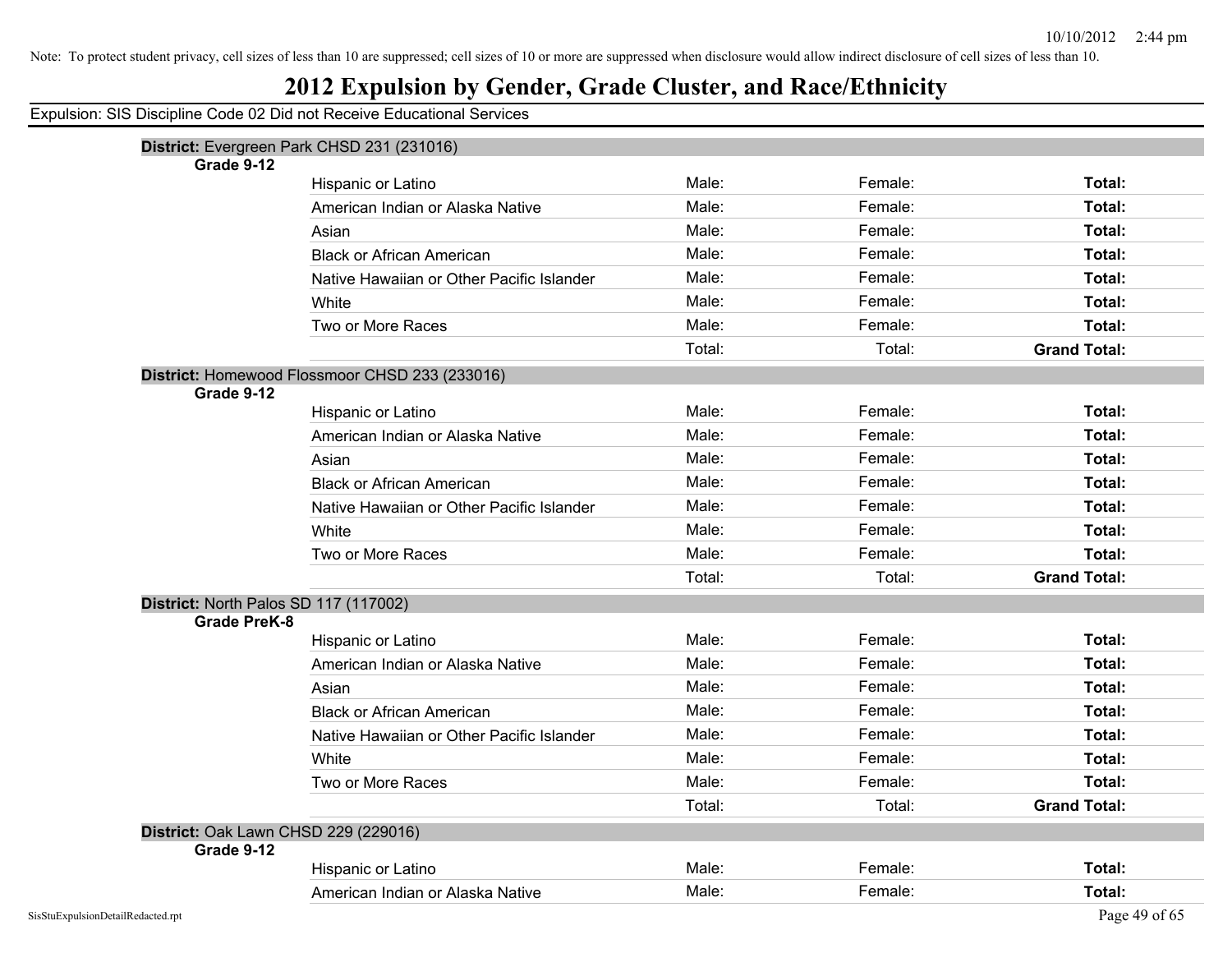## **2012 Expulsion by Gender, Grade Cluster, and Race/Ethnicity**

|                                         | Asian                                     | Male:  | Female: | Total:              |    |
|-----------------------------------------|-------------------------------------------|--------|---------|---------------------|----|
|                                         | <b>Black or African American</b>          | Male:  | Female: | Total:              |    |
|                                         | Native Hawaiian or Other Pacific Islander | Male:  | Female: | Total:              |    |
|                                         | White                                     | Male:  | Female: | Total:              |    |
|                                         | Two or More Races                         | Male:  | Female: | <b>Total:</b>       |    |
|                                         |                                           | Total: | Total:  | <b>Grand Total:</b> | 11 |
| <b>District: Orland SD 135 (135002)</b> |                                           |        |         |                     |    |
| <b>Grade PreK-8</b>                     |                                           |        |         |                     |    |
|                                         | Hispanic or Latino                        | Male:  | Female: | <b>Total:</b>       |    |
|                                         | American Indian or Alaska Native          | Male:  | Female: | Total:              |    |
|                                         | Asian                                     | Male:  | Female: | Total:              |    |
|                                         | <b>Black or African American</b>          | Male:  | Female: | Total:              |    |
|                                         | Native Hawaiian or Other Pacific Islander | Male:  | Female: | Total:              |    |
|                                         | White                                     | Male:  | Female: | Total:              |    |
|                                         | Two or More Races                         | Male:  | Female: | <b>Total:</b>       |    |
|                                         |                                           | Total: | Total:  | <b>Grand Total:</b> |    |
|                                         | District: Reavis Twp HSD 220 (220017)     |        |         |                     |    |
| Grade 9-12                              |                                           |        |         |                     |    |
|                                         | Hispanic or Latino                        | Male:  | Female: | Total:              |    |
|                                         | American Indian or Alaska Native          | Male:  | Female: | Total:              |    |
|                                         | Asian                                     | Male:  | Female: | Total:              |    |
|                                         | <b>Black or African American</b>          | Male:  | Female: | Total:              |    |
|                                         | Native Hawaiian or Other Pacific Islander | Male:  | Female: | <b>Total:</b>       |    |
|                                         | White                                     | Male:  | Female: | <b>Total:</b>       |    |
|                                         | Two or More Races                         | Male:  | Female: | Total:              |    |
|                                         |                                           | Total: | Total:  | <b>Grand Total:</b> |    |
|                                         | District: Ridgeland SD 122 (122002)       |        |         |                     |    |
| <b>Grade PreK-8</b>                     |                                           |        |         |                     |    |
|                                         | Hispanic or Latino                        | Male:  | Female: | Total:              |    |
|                                         | American Indian or Alaska Native          | Male:  | Female: | Total:              |    |
|                                         | Asian                                     | Male:  | Female: | Total:              |    |
|                                         | <b>Black or African American</b>          | Male:  | Female: | <b>Total:</b>       |    |
|                                         | Native Hawaiian or Other Pacific Islander | Male:  | Female: | Total:              |    |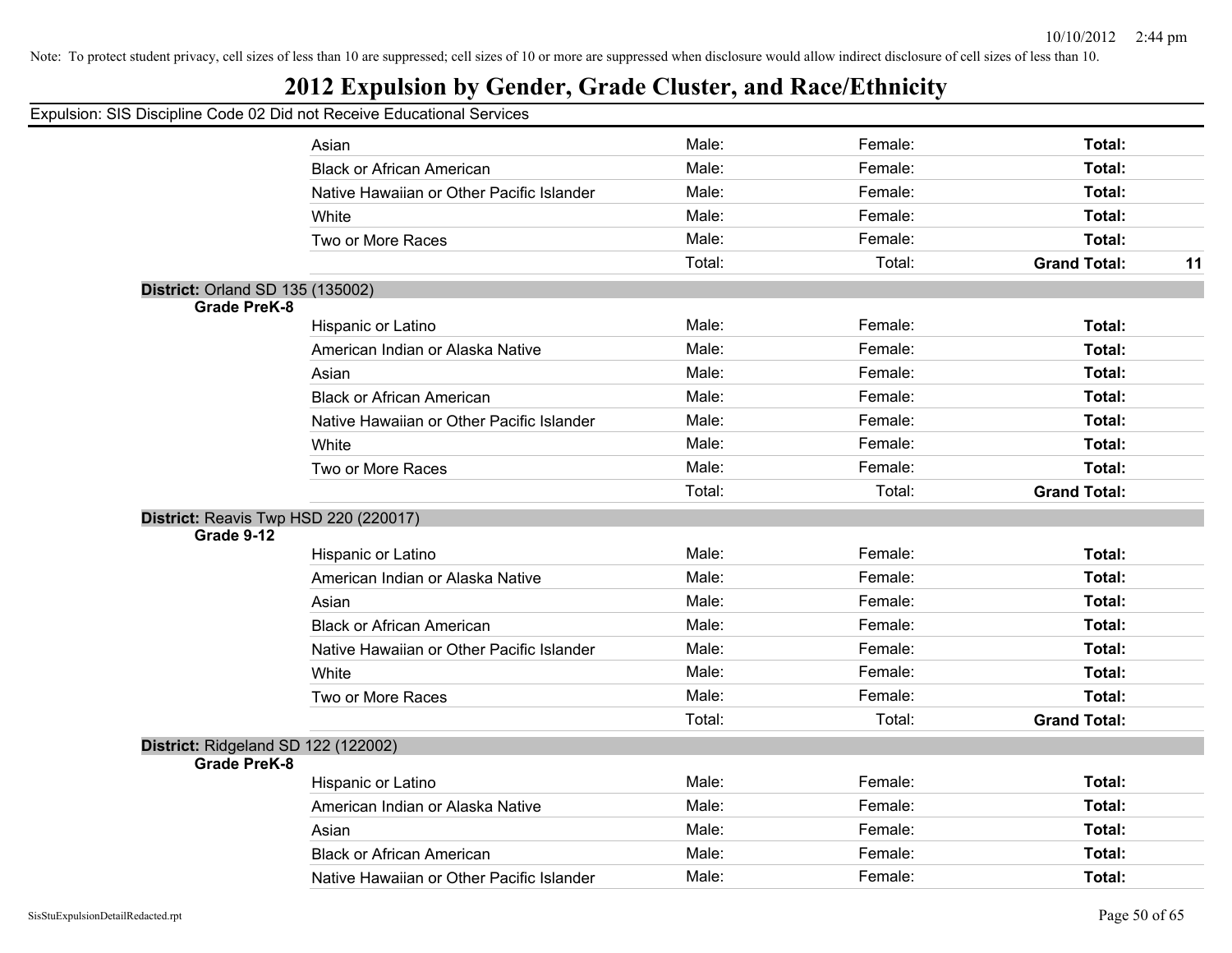## **2012 Expulsion by Gender, Grade Cluster, and Race/Ethnicity**

| White                                              | Male:                                                                                                            | Female:                                   | Total:                        |
|----------------------------------------------------|------------------------------------------------------------------------------------------------------------------|-------------------------------------------|-------------------------------|
| Two or More Races                                  | Male:                                                                                                            | Female:                                   | Total:                        |
|                                                    | Total:                                                                                                           | Total:                                    | <b>Grand Total:</b>           |
| District: Thornton Fractional Twp HSD 215 (215017) |                                                                                                                  |                                           |                               |
|                                                    |                                                                                                                  |                                           |                               |
| Hispanic or Latino                                 |                                                                                                                  | Female:                                   | Total:                        |
| American Indian or Alaska Native                   |                                                                                                                  | Female:                                   | Total:                        |
| Asian                                              |                                                                                                                  |                                           | Total:                        |
| <b>Black or African American</b>                   | Male:                                                                                                            | Female:                                   | Total:                        |
| Native Hawaiian or Other Pacific Islander          | Male:                                                                                                            | Female:                                   | Total:                        |
| White                                              | Male:                                                                                                            | Female:                                   | Total:                        |
| Two or More Races                                  | Male:                                                                                                            | Female:                                   | Total:                        |
|                                                    | Total:                                                                                                           | Total:                                    | <b>Grand Total:</b>           |
| District: Thornton Twp HSD 205 (205017)            |                                                                                                                  |                                           |                               |
|                                                    | Male:                                                                                                            | Female:                                   | Total:                        |
|                                                    | Male:                                                                                                            | Female:                                   | Total:                        |
| Asian                                              | Male:                                                                                                            | Female:                                   | Total:                        |
| <b>Black or African American</b>                   | Male:                                                                                                            | Female:                                   | Total:                        |
| Native Hawaiian or Other Pacific Islander          | Male:                                                                                                            | Female:                                   | Total:                        |
| White                                              | Male:                                                                                                            | Female:                                   | Total:                        |
| Two or More Races                                  | Male:                                                                                                            | Female:                                   | Total:                        |
|                                                    | Total:                                                                                                           | Total:                                    | <b>Grand Total:</b>           |
|                                                    |                                                                                                                  |                                           |                               |
| County: Non-Public School (000)                    |                                                                                                                  |                                           |                               |
| District: Rock Island ROE (000000)                 |                                                                                                                  |                                           |                               |
| <b>Grade PreK-8</b>                                |                                                                                                                  |                                           |                               |
|                                                    |                                                                                                                  |                                           | Total:                        |
|                                                    |                                                                                                                  |                                           | Total:                        |
| Asian                                              | Male:                                                                                                            | Female:                                   | Total:                        |
| <b>Black or African American</b>                   | Male:                                                                                                            | Female:                                   | Total:                        |
| Native Hawaiian or Other Pacific Islander          | Male:                                                                                                            | Female:                                   | Total:                        |
| White                                              | Male:                                                                                                            | Female:                                   | Total:                        |
|                                                    | Hispanic or Latino<br>American Indian or Alaska Native<br>Hispanic or Latino<br>American Indian or Alaska Native | Male:<br>Male:<br>Male:<br>Male:<br>Male: | Female:<br>Female:<br>Female: |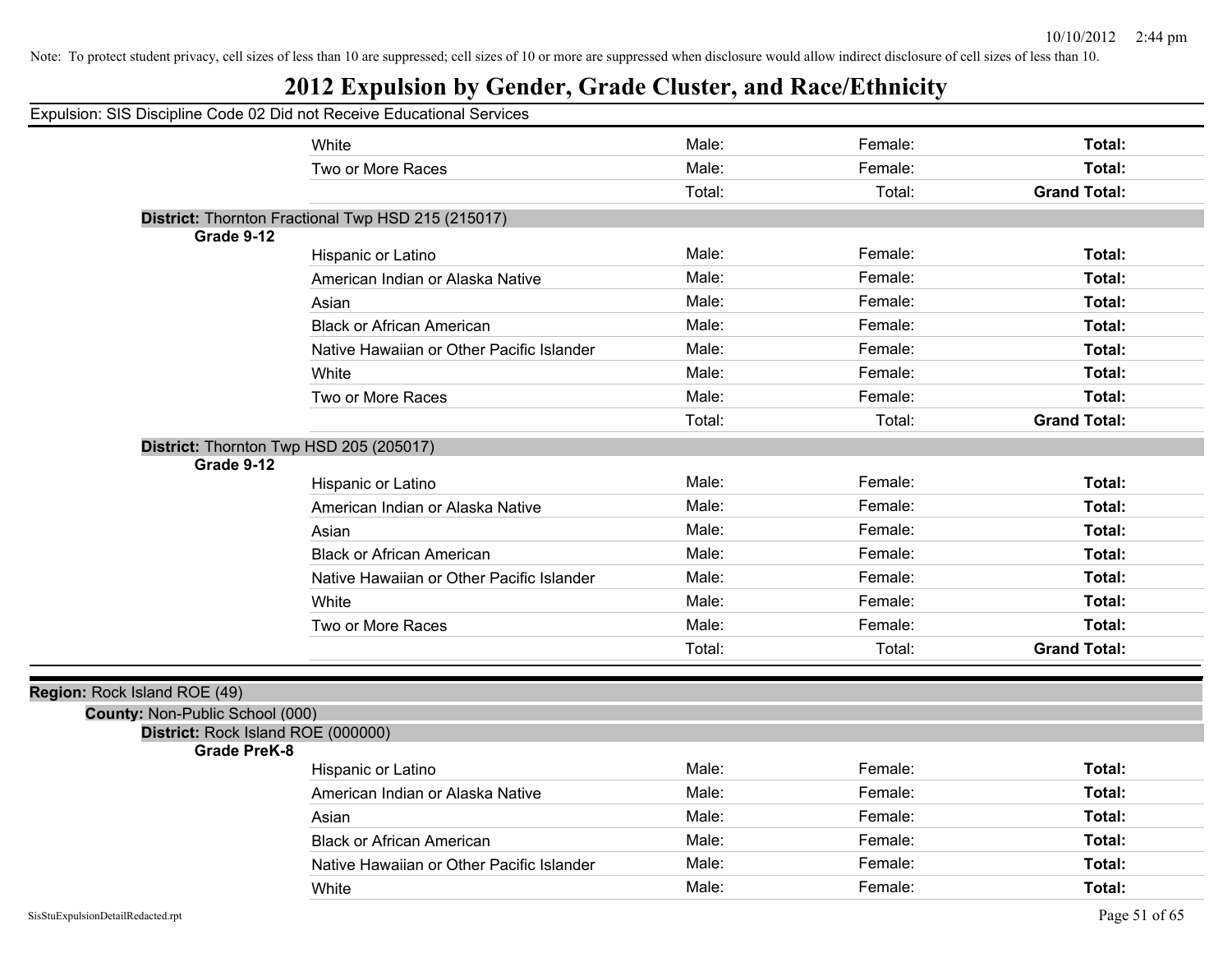|                           | Expulsion: SIS Discipline Code 02 Did not Receive Educational Services |                 |                   |                               |
|---------------------------|------------------------------------------------------------------------|-----------------|-------------------|-------------------------------|
|                           | Two or More Races                                                      | Male:           | Female:           | Total:                        |
|                           |                                                                        | Total:          | Total:            | <b>Grand Total:</b>           |
| County: Rock Island (081) |                                                                        |                 |                   |                               |
|                           | District: East Moline SD 37 (037002)                                   |                 |                   |                               |
| <b>Grade PreK-8</b>       | Hispanic or Latino                                                     | Male:           | Female:           | Total:                        |
|                           | American Indian or Alaska Native                                       | Male:           | Female:           | Total:                        |
|                           | Asian                                                                  | Male:           | Female:           | Total:                        |
|                           | <b>Black or African American</b>                                       | Male:           | Female:           | Total:                        |
|                           | Native Hawaiian or Other Pacific Islander                              | Male:           | Female:           | Total:                        |
|                           | White                                                                  | Male:           | Female:           | Total:                        |
|                           | Two or More Races                                                      | Male:           | Female:           | Total:                        |
|                           |                                                                        | Total:          | Total:            | <b>Grand Total:</b>           |
| Grade 9-12                | District: Moline USD 40 (040022)                                       |                 |                   |                               |
|                           | Hispanic or Latino                                                     | Male:           | Female:           | Total:                        |
|                           | American Indian or Alaska Native                                       | Male:           | Female:           | Total:                        |
|                           | Asian                                                                  | Male:           | Female:           | Total:                        |
|                           | <b>Black or African American</b>                                       | Male:           | Female:           | Total:                        |
|                           | Native Hawaiian or Other Pacific Islander                              | Male:           | Female:           | Total:                        |
|                           | White                                                                  | Male:           | Female:           | Total:                        |
|                           | Two or More Races                                                      | Male:           | Female:           | Total:                        |
|                           |                                                                        | Total:          | Total:            | <b>Grand Total:</b>           |
|                           | District: Sherrard CUSD 200 (200026)                                   |                 |                   |                               |
| Grade 9-12                |                                                                        |                 |                   |                               |
|                           | Hispanic or Latino                                                     | Male:           | Female:           | Total:                        |
|                           | American Indian or Alaska Native                                       | Male:           | Female:           | Total:                        |
|                           | Asian                                                                  | Male:           | Female:           | Total:                        |
|                           | <b>Black or African American</b>                                       | Male:           | Female:           | Total:                        |
|                           | Native Hawaiian or Other Pacific Islander                              | Male:           | Female:           | Total:                        |
|                           | White                                                                  | Male:           | Female:           | Total:                        |
|                           | Two or More Races                                                      | Male:<br>Total: | Female:<br>Total: | Total:<br><b>Grand Total:</b> |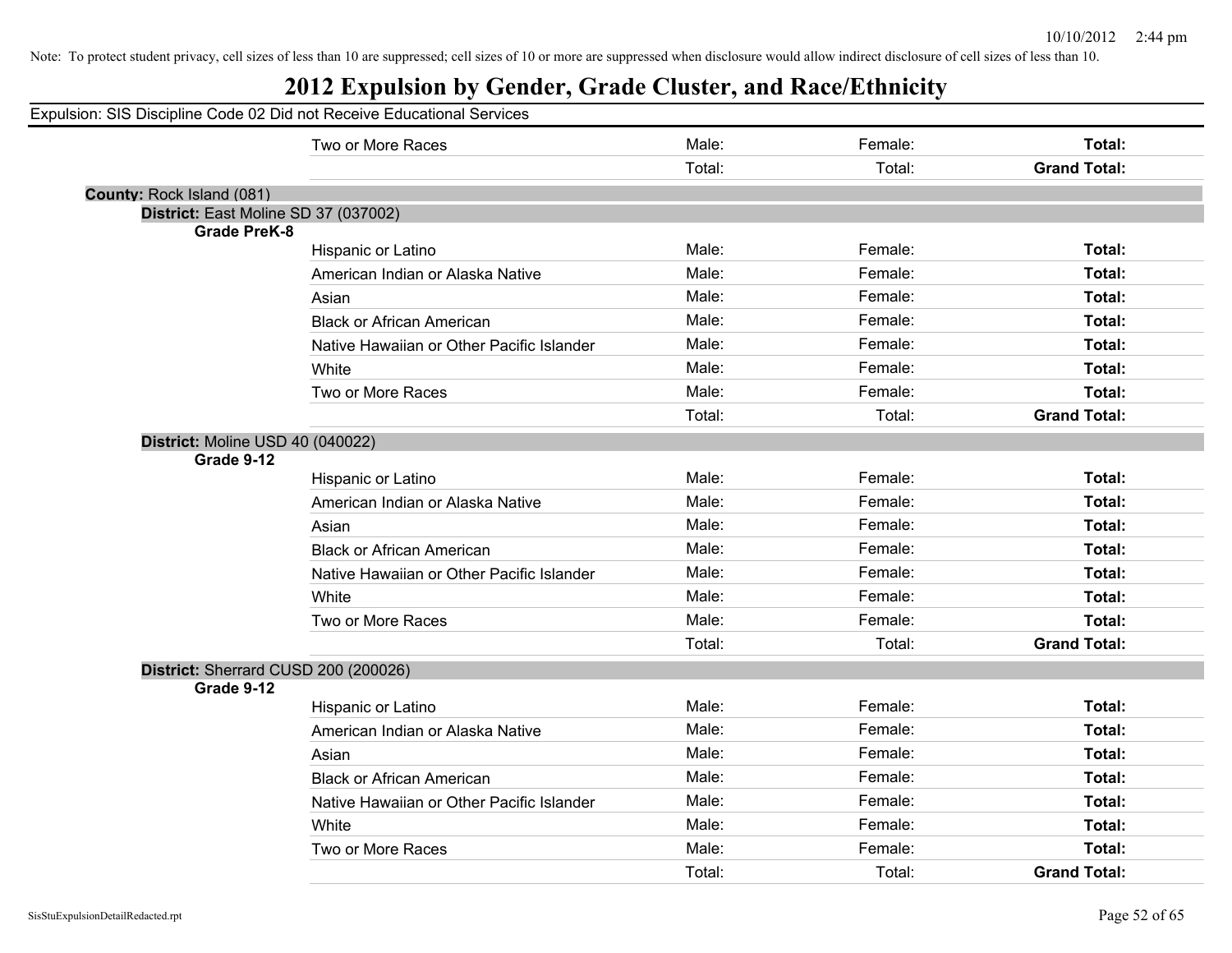## **2012 Expulsion by Gender, Grade Cluster, and Race/Ethnicity**

| District: United Twp HSD 30 (030017)  |                                           |        |         |                           |
|---------------------------------------|-------------------------------------------|--------|---------|---------------------------|
| Grade 9-12                            |                                           |        |         |                           |
|                                       | Hispanic or Latino                        | Male:  | Female: | Total:                    |
|                                       | American Indian or Alaska Native          | Male:  | Female: | Total:                    |
|                                       | Asian                                     | Male:  | Female: | Total:                    |
|                                       | <b>Black or African American</b>          | Male:  | Female: | Total:                    |
|                                       | Native Hawaiian or Other Pacific Islander | Male:  | Female: | Total:                    |
|                                       | White                                     | Male:  | Female: | Total:                    |
|                                       | Two or More Races                         | Male:  | Female: | Total:                    |
|                                       |                                           | Total: | Total:  | <b>Grand Total:</b>       |
| Region: Sangamon ROE (51)             |                                           |        |         |                           |
| County: Sangamon (084)                |                                           |        |         |                           |
| District: Springfield SD 186 (186025) |                                           |        |         |                           |
| <b>Grade PreK-8</b>                   |                                           |        |         |                           |
|                                       | Hispanic or Latino                        | Male:  | Female: | Total:                    |
|                                       | American Indian or Alaska Native          | Male:  | Female: | Total:                    |
|                                       | Asian                                     | Male:  | Female: | Total:                    |
|                                       | <b>Black or African American</b>          | Male:  | Female: | Total:                    |
|                                       | Native Hawaiian or Other Pacific Islander | Male:  | Female: | Total:                    |
|                                       | White                                     | Male:  | Female: | Total:                    |
|                                       | Two or More Races                         | Male:  | Female: | Total:                    |
|                                       |                                           | Total: | Total:  | <b>Grand Total:</b>       |
| Grade 9-12                            |                                           |        |         |                           |
|                                       | Hispanic or Latino                        | Male:  | Female: | Total:                    |
|                                       | American Indian or Alaska Native          | Male:  | Female: | Total:                    |
|                                       | Asian                                     | Male:  | Female: | Total:                    |
|                                       | <b>Black or African American</b>          | Male:  | Female: | Total:                    |
|                                       | Native Hawaiian or Other Pacific Islander | Male:  | Female: | Total:                    |
|                                       | White                                     | Male:  | Female: | Total:                    |
|                                       | Two or More Races                         | Male:  | Female: | Total:                    |
|                                       |                                           | Total: | Total:  | <b>Grand Total:</b><br>11 |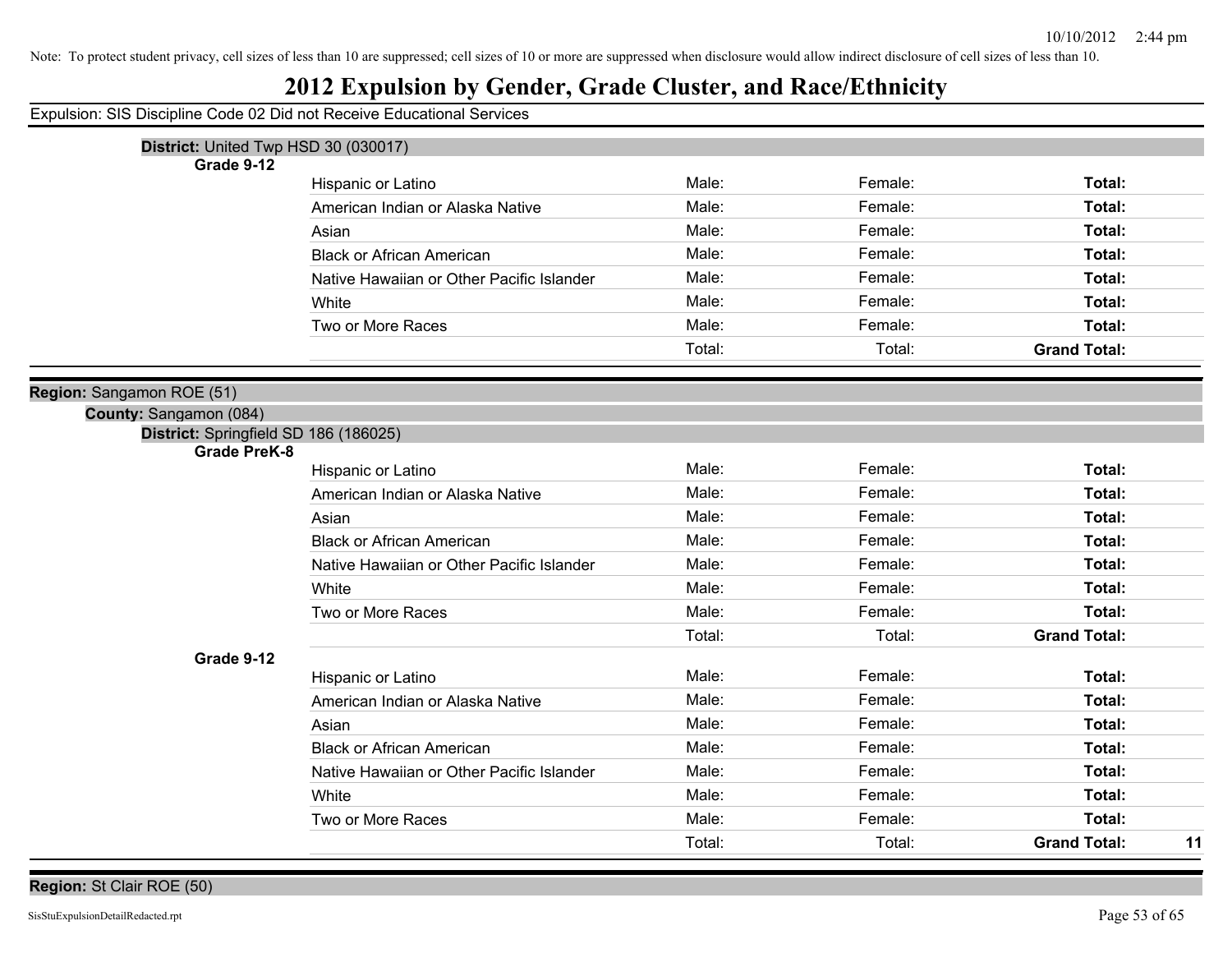## **2012 Expulsion by Gender, Grade Cluster, and Race/Ethnicity**

| <b>County: Saint clair (082)</b>          |                                           |        |         |                     |    |
|-------------------------------------------|-------------------------------------------|--------|---------|---------------------|----|
| District: Belle Valley SD 119 (119002)    |                                           |        |         |                     |    |
| <b>Grade PreK-8</b>                       |                                           | Male:  | Female: | Total:              |    |
|                                           | Hispanic or Latino                        | Male:  | Female: | Total:              |    |
|                                           | American Indian or Alaska Native          |        |         |                     |    |
|                                           | Asian                                     | Male:  | Female: | Total:              |    |
|                                           | <b>Black or African American</b>          | Male:  | Female: | Total:              |    |
|                                           | Native Hawaiian or Other Pacific Islander | Male:  | Female: | Total:              |    |
|                                           | White                                     | Male:  | Female: | Total:              |    |
|                                           | Two or More Races                         | Male:  | Female: | Total:              |    |
|                                           |                                           | Total: | Total:  | <b>Grand Total:</b> |    |
| District: Belleville Twp HSD 201 (201017) |                                           |        |         |                     |    |
| Grade 9-12                                |                                           |        |         |                     |    |
|                                           | Hispanic or Latino                        | Male:  | Female: | Total:              |    |
|                                           | American Indian or Alaska Native          | Male:  | Female: | Total:              |    |
|                                           | Asian                                     | Male:  | Female: | Total:              |    |
|                                           | <b>Black or African American</b>          | Male:  | Female: | Total:              |    |
|                                           | Native Hawaiian or Other Pacific Islander | Male:  | Female: | Total:              |    |
|                                           | White                                     | Male:  | Female: | Total:              |    |
|                                           | Two or More Races                         | Male:  | Female: | Total:              |    |
|                                           |                                           | Total: | Total:  | <b>Grand Total:</b> | 11 |
| District: Cahokia CUSD 187 (187026)       |                                           |        |         |                     |    |
| <b>Grade PreK-8</b>                       |                                           |        |         |                     |    |
|                                           | Hispanic or Latino                        | Male:  | Female: | Total:              |    |
|                                           | American Indian or Alaska Native          | Male:  | Female: | Total:              |    |
|                                           | Asian                                     | Male:  | Female: | Total:              |    |
|                                           | <b>Black or African American</b>          | Male:  | Female: | Total:              |    |
|                                           | Native Hawaiian or Other Pacific Islander | Male:  | Female: | Total:              |    |
|                                           | White                                     | Male:  | Female: | Total:              |    |
|                                           | Two or More Races                         | Male:  | Female: | Total:              |    |
|                                           |                                           | Total: | Total:  | <b>Grand Total:</b> |    |
| Grade 9-12                                |                                           |        |         |                     |    |
|                                           | Hispanic or Latino                        | Male:  | Female: | <b>Total:</b>       |    |
|                                           | American Indian or Alaska Native          | Male:  | Female: | Total:              |    |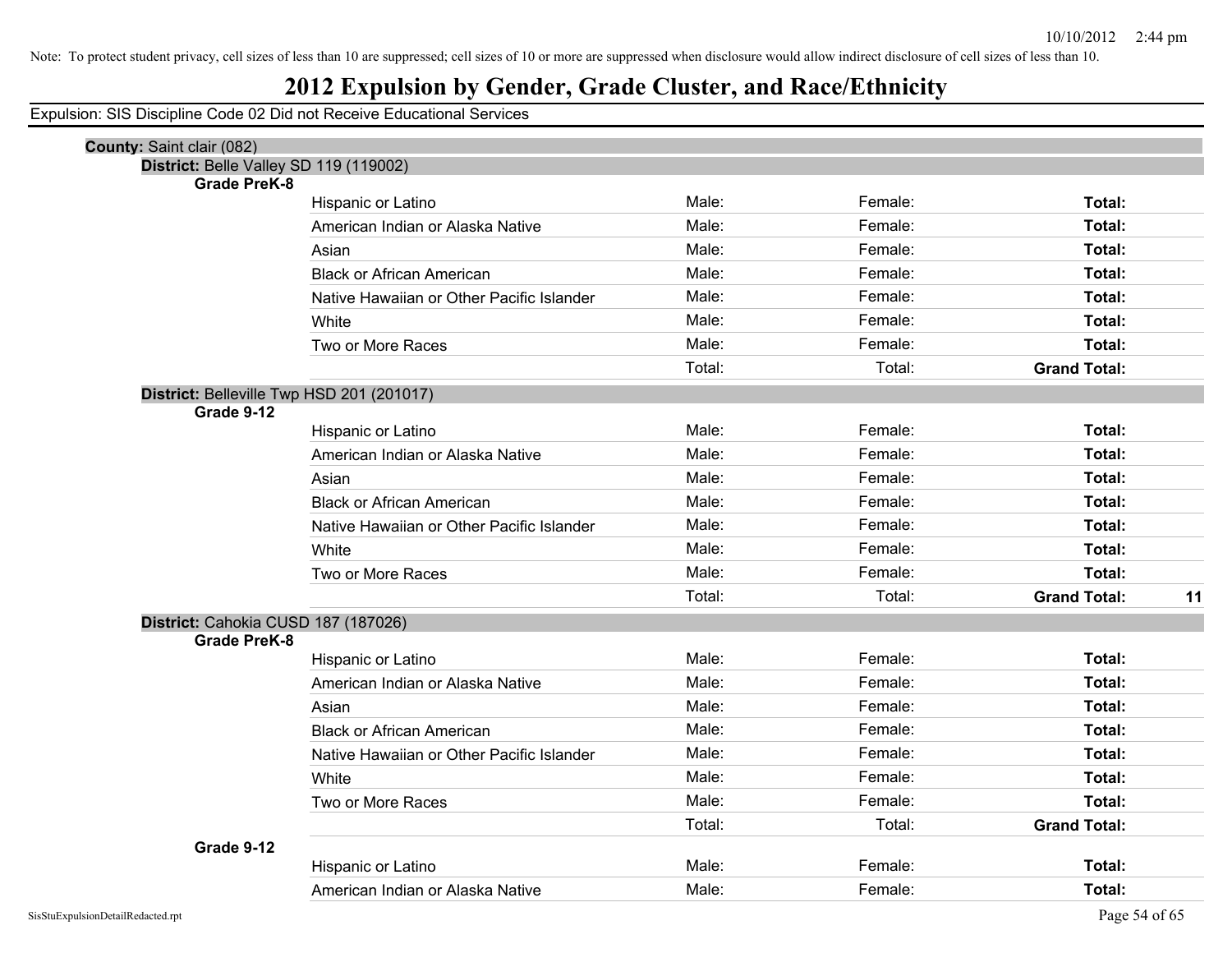## **2012 Expulsion by Gender, Grade Cluster, and Race/Ethnicity**

|                                          | Asian                                     | Male:  |    | Female: |    | Total:              |    |
|------------------------------------------|-------------------------------------------|--------|----|---------|----|---------------------|----|
|                                          | <b>Black or African American</b>          | Male:  |    | Female: |    | Total:              |    |
|                                          | Native Hawaiian or Other Pacific Islander | Male:  |    | Female: |    | Total:              |    |
|                                          | White                                     | Male:  |    | Female: |    | Total:              |    |
|                                          | Two or More Races                         | Male:  |    | Female: |    | Total:              |    |
|                                          |                                           | Total: |    | Total:  |    | <b>Grand Total:</b> |    |
| District: East St Louis SD 189 (189022)  |                                           |        |    |         |    |                     |    |
| <b>Grade PreK-8</b>                      |                                           |        |    |         |    |                     |    |
|                                          | Hispanic or Latino                        | Male:  |    | Female: |    | Total:              |    |
|                                          | American Indian or Alaska Native          | Male:  |    | Female: |    | Total:              |    |
|                                          | Asian                                     | Male:  |    | Female: |    | Total:              |    |
|                                          | <b>Black or African American</b>          | Male:  | 27 | Female: | 16 | Total:              | 43 |
|                                          | Native Hawaiian or Other Pacific Islander | Male:  |    | Female: |    | Total:              |    |
|                                          | White                                     | Male:  |    | Female: |    | Total:              |    |
|                                          | Two or More Races                         | Male:  |    | Female: |    | Total:              |    |
|                                          |                                           | Total: |    | Total:  |    | <b>Grand Total:</b> |    |
| <b>District: Grant CCSD 110 (110004)</b> |                                           |        |    |         |    |                     |    |
| <b>Grade PreK-8</b>                      |                                           |        |    |         |    |                     |    |
|                                          | Hispanic or Latino                        | Male:  |    | Female: |    | Total:              |    |
|                                          | American Indian or Alaska Native          | Male:  |    | Female: |    | Total:              |    |
|                                          | Asian                                     | Male:  |    | Female: |    | Total:              |    |
|                                          | <b>Black or African American</b>          | Male:  |    | Female: |    | Total:              |    |
|                                          | Native Hawaiian or Other Pacific Islander | Male:  |    | Female: |    | Total:              |    |
|                                          | White                                     | Male:  |    | Female: |    | Total:              |    |
|                                          | Two or More Races                         | Male:  |    | Female: |    | Total:              |    |
|                                          |                                           | Total: |    | Total:  |    | <b>Grand Total:</b> |    |
| District: Marissa CUSD 40 (040026)       |                                           |        |    |         |    |                     |    |
| Grade 9-12                               |                                           |        |    |         |    |                     |    |
|                                          | Hispanic or Latino                        | Male:  |    | Female: |    | Total:              |    |
|                                          | American Indian or Alaska Native          | Male:  |    | Female: |    | Total:              |    |
|                                          | Asian                                     | Male:  |    | Female: |    | Total:              |    |
|                                          | <b>Black or African American</b>          | Male:  |    | Female: |    | Total:              |    |
|                                          | Native Hawaiian or Other Pacific Islander | Male:  |    | Female: |    | Total:              |    |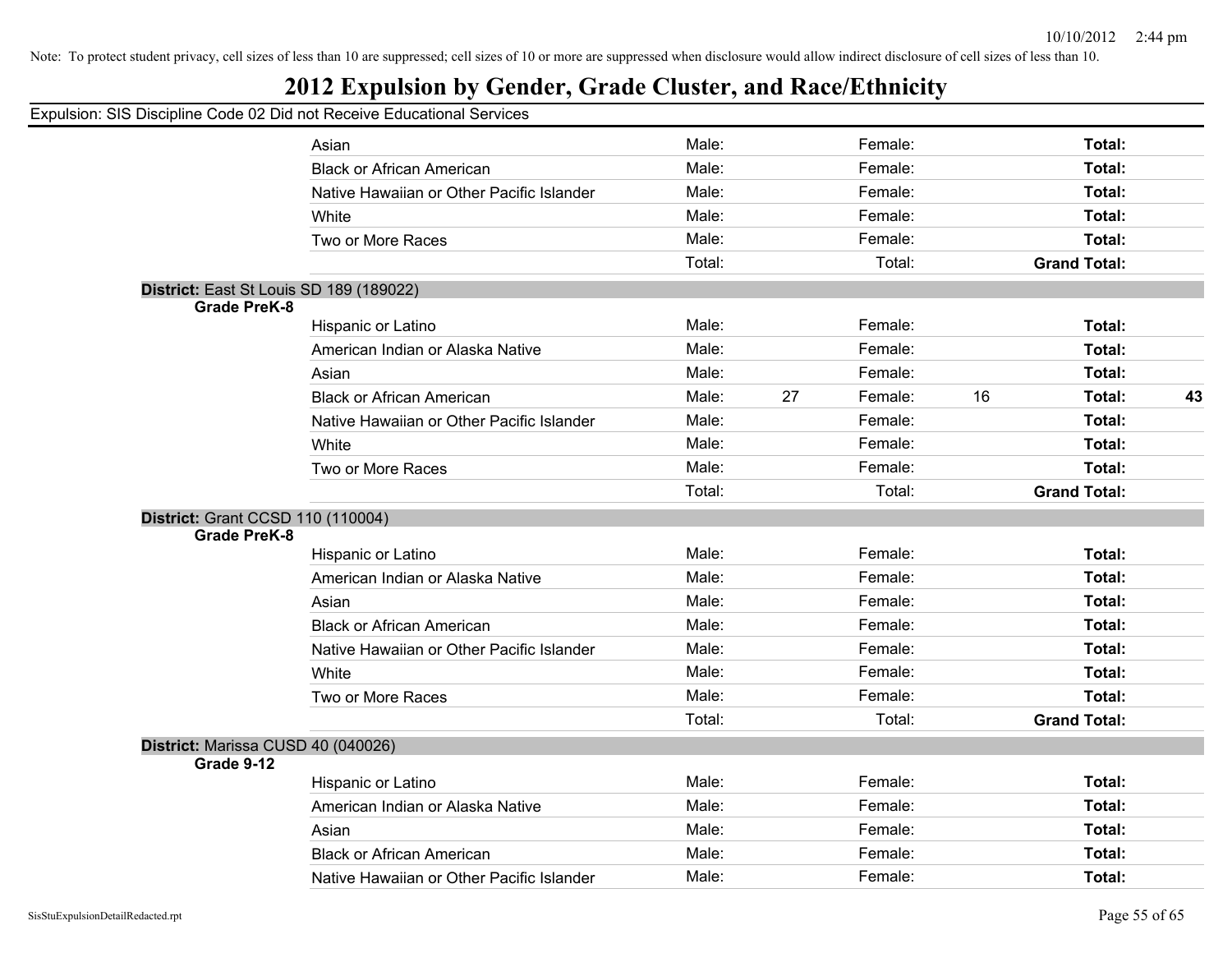#### **2012 Expulsion by Gender, Grade Cluster, and Race/Ethnicity**

#### Expulsion: SIS Discipline Code 02 Did not Receive Educational Services White **Male:** Female: **Total:** Female: **Total:** Female: **Total:** Female: Total: Two or More Races **Total: Total: Male: Total: Total: Total: Total: Total: Total: Total: Total: Total: Total: Total: Total: Total: Total: Total: Total: Total: Total: Total: Total:** Total: Total: **Grand Total: District:** O Fallon CCSD 90 (090004) **Grade PreK-8** Hispanic or Latino **Male:** Male: Female: **Female:** Total: **Total:** Female: Total: American Indian or Alaska Native **Male:** Male: Female: Female: Total: Asian **Male: Total: Propose Assume Male: Total: Total: Total: Total: Total: Total: Total: Total: Total: Total: Total: Total: Total: Total: Total: Total: Total: Total: Total: Tota** Black or African American Male: Female: **Total:** Native Hawaiian or Other Pacific Islander **Male:** Female: Female: Total: White **Total:** Male: Female: **Total:** Female: **Total:** Female: Total: Two or More Races Male: Female: **Total:** Total: Total: **Grand Total: District:** O Fallon Twp HSD 203 (203017) **Grade 9-12** Hispanic or Latino Male: Female: **Total:** American Indian or Alaska Native **Male:** Male: Female: Female: Total: Asian **Male: Total: Propose Assume Male: Total: Total: Total: Total: Total: Total: Total: Total: Total: Total: Total: Total: Total: Total: Total: Total: Total: Total: Total: Tota** Black or African American Male: Female: **Total:** Native Hawaiian or Other Pacific Islander **Male:** Male: Female: Female: Total: White **Total:** Male: Female: **Total:** Female: **Total:** Female: Total: Two or More Races Male: Female: **Total:** Total: Total: **Grand Total: District:** Signal Hill SD 181 (181002) **Grade PreK-8** Hispanic or Latino Male: Female: **Total:** American Indian or Alaska Native **Male:** Male: Total: Female: Total: Total: Total: Asian Male: Female: **Total:** Black or African American Male: Female: **Total:** Native Hawaiian or Other Pacific Islander **Male:** Male: Female: Female: Total: White **Male:** Female: **Total:** Female: **Total:** Female: **Total:** Two or More Races Male: Female: **Total:** Total: Total: **Grand Total:**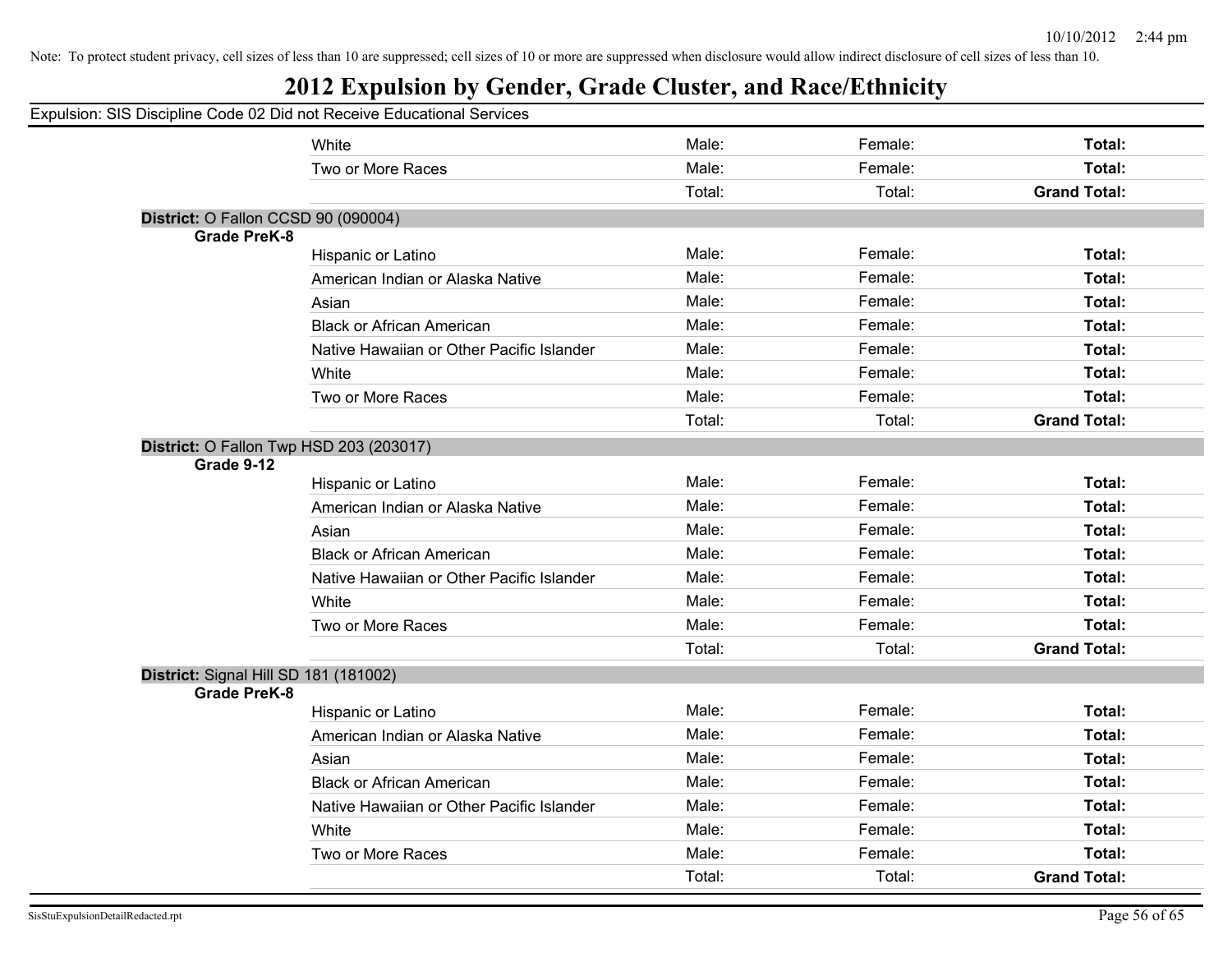#### **2012 Expulsion by Gender, Grade Cluster, and Race/Ethnicity**

Expulsion: SIS Discipline Code 02 Did not Receive Educational Services

| Region: Tazewell ROE (53)                                  |                                           |        |         |                     |
|------------------------------------------------------------|-------------------------------------------|--------|---------|---------------------|
| County: Tazewell (090)                                     |                                           |        |         |                     |
| District: Creve Coeur SD 76 (076002)                       |                                           |        |         |                     |
| <b>Grade PreK-8</b>                                        | Hispanic or Latino                        | Male:  | Female: | Total:              |
|                                                            | American Indian or Alaska Native          | Male:  | Female: | Total:              |
|                                                            | Asian                                     | Male:  | Female: | Total:              |
|                                                            | <b>Black or African American</b>          | Male:  | Female: | Total:              |
|                                                            | Native Hawaiian or Other Pacific Islander | Male:  | Female: | Total:              |
|                                                            | White                                     | Male:  | Female: | Total:              |
|                                                            | Two or More Races                         | Male:  | Female: | Total:              |
|                                                            |                                           | Total: | Total:  | <b>Grand Total:</b> |
|                                                            |                                           |        |         |                     |
| District: Delavan CUSD 703 (703026)<br><b>Grade PreK-8</b> |                                           |        |         |                     |
|                                                            | Hispanic or Latino                        | Male:  | Female: | Total:              |
|                                                            | American Indian or Alaska Native          | Male:  | Female: | Total:              |
|                                                            | Asian                                     | Male:  | Female: | Total:              |
|                                                            | <b>Black or African American</b>          | Male:  | Female: | Total:              |
|                                                            | Native Hawaiian or Other Pacific Islander | Male:  | Female: | Total:              |
|                                                            | White                                     | Male:  | Female: | Total:              |
|                                                            | Two or More Races                         | Male:  | Female: | Total:              |
|                                                            |                                           | Total: | Total:  | <b>Grand Total:</b> |
| District: East Peoria CHSD 309 (309016)                    |                                           |        |         |                     |
| Grade 9-12                                                 |                                           |        |         |                     |
|                                                            | Hispanic or Latino                        | Male:  | Female: | Total:              |
|                                                            | American Indian or Alaska Native          | Male:  | Female: | Total:              |
|                                                            | Asian                                     | Male:  | Female: | Total:              |
|                                                            | <b>Black or African American</b>          | Male:  | Female: | Total:              |
|                                                            | Native Hawaiian or Other Pacific Islander | Male:  | Female: | Total:              |
|                                                            | White                                     | Male:  | Female: | Total:              |
|                                                            | Two or More Races                         | Male:  | Female: | Total:              |
|                                                            |                                           | Total: | Total:  | <b>Grand Total:</b> |
| District: Morton CUSD 709 (709026)                         |                                           |        |         |                     |

**Grade 9-12**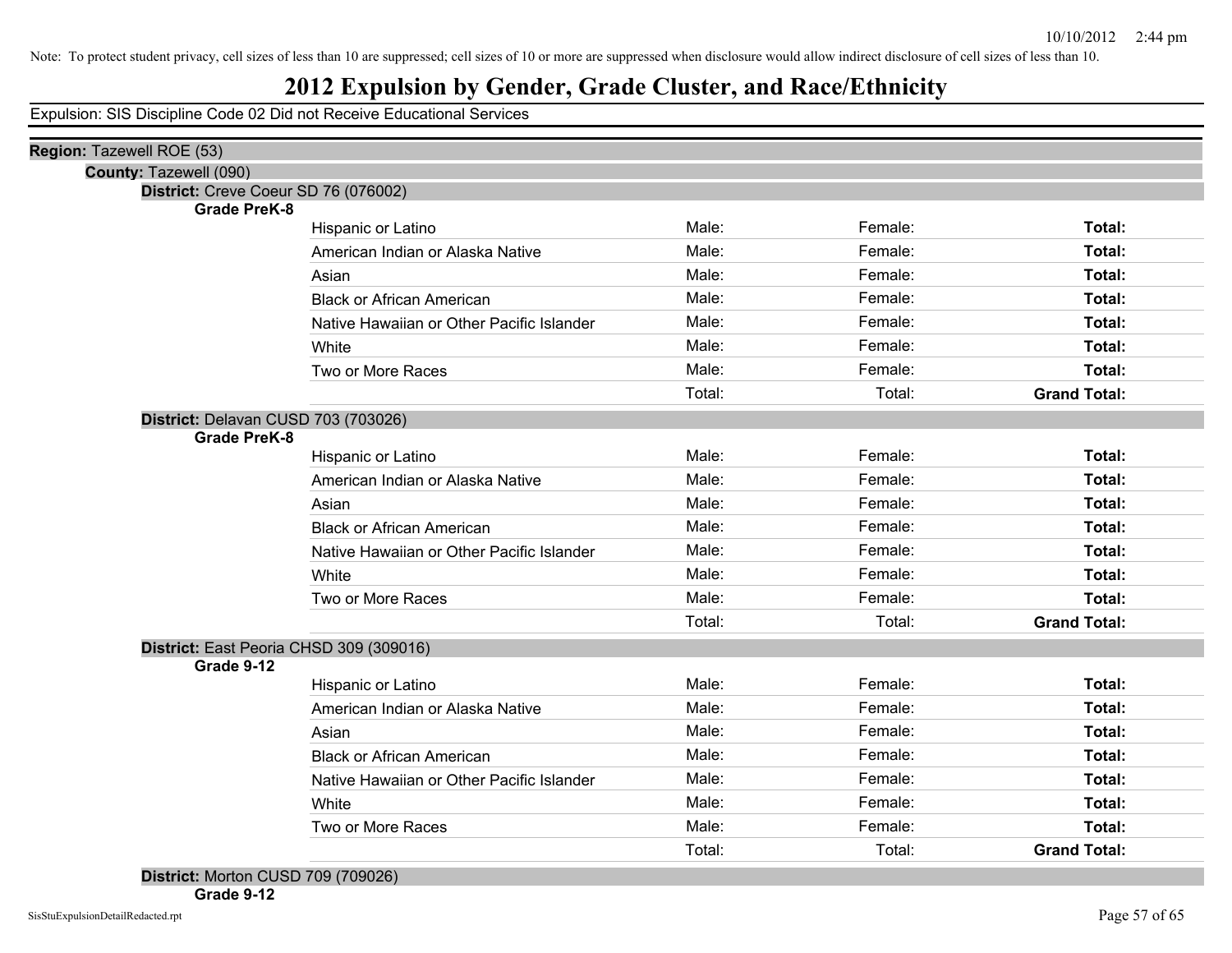## **2012 Expulsion by Gender, Grade Cluster, and Race/Ethnicity**

|                                   | Hispanic or Latino                        | Male:  | Female: | Total:              |
|-----------------------------------|-------------------------------------------|--------|---------|---------------------|
|                                   | American Indian or Alaska Native          | Male:  | Female: | Total:              |
|                                   | Asian                                     | Male:  | Female: | Total:              |
|                                   | <b>Black or African American</b>          | Male:  | Female: | Total:              |
|                                   | Native Hawaiian or Other Pacific Islander | Male:  | Female: | Total:              |
|                                   | White                                     | Male:  | Female: | Total:              |
|                                   | Two or More Races                         | Male:  | Female: | Total:              |
|                                   |                                           | Total: | Total:  | <b>Grand Total:</b> |
| District: Pekin CSD 303 (303016)  |                                           |        |         |                     |
| Grade 9-12                        |                                           |        |         |                     |
|                                   | Hispanic or Latino                        | Male:  | Female: | Total:              |
|                                   | American Indian or Alaska Native          | Male:  | Female: | Total:              |
|                                   | Asian                                     | Male:  | Female: | Total:              |
|                                   | <b>Black or African American</b>          | Male:  | Female: | Total:              |
|                                   | Native Hawaiian or Other Pacific Islander | Male:  | Female: | Total:              |
|                                   | White                                     | Male:  | Female: | Total:<br>21        |
|                                   | Two or More Races                         | Male:  | Female: | Total:              |
|                                   |                                           | Total: | Total:  | <b>Grand Total:</b> |
|                                   | District: Washington CHSD 308 (308016)    |        |         |                     |
| Grade 9-12                        |                                           | Male:  | Female: | Total:              |
|                                   | Hispanic or Latino                        |        |         |                     |
|                                   | American Indian or Alaska Native          | Male:  | Female: | Total:              |
|                                   | Asian                                     | Male:  | Female: | Total:              |
|                                   | <b>Black or African American</b>          | Male:  | Female: | Total:              |
|                                   | Native Hawaiian or Other Pacific Islander | Male:  | Female: | Total:              |
|                                   | White                                     | Male:  | Female: | Total:              |
|                                   | Two or More Races                         | Male:  | Female: | Total:              |
|                                   |                                           | Total: | Total:  | <b>Grand Total:</b> |
| Region: Vermilion ROE (54)        |                                           |        |         |                     |
| County: Vermilion (092)           |                                           |        |         |                     |
|                                   | District: Bismarck Henning CUSD (001026)  |        |         |                     |
| Grade 9-12                        |                                           | Male:  |         |                     |
|                                   | Hispanic or Latino                        |        | Female: | Total:              |
| SisStuExpulsionDetailRedacted.rpt |                                           |        |         | Page 58 of 65       |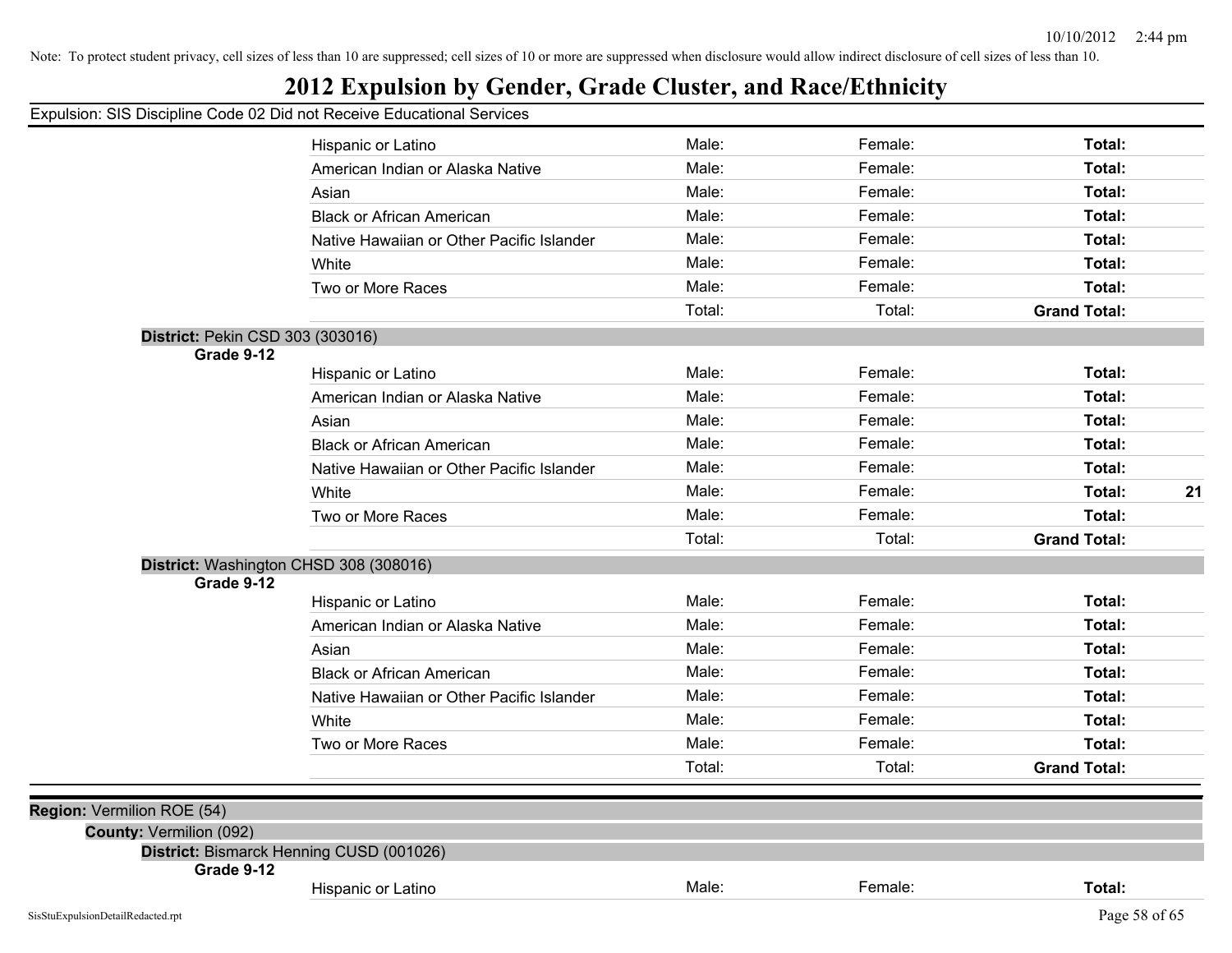## **2012 Expulsion by Gender, Grade Cluster, and Race/Ethnicity**

|                                      | American Indian or Alaska Native          | Male:  |    | Female: |    | Total:              |    |
|--------------------------------------|-------------------------------------------|--------|----|---------|----|---------------------|----|
|                                      | Asian                                     | Male:  |    | Female: |    | Total:              |    |
|                                      | <b>Black or African American</b>          | Male:  |    | Female: |    | Total:              |    |
|                                      | Native Hawaiian or Other Pacific Islander | Male:  |    | Female: |    | Total:              |    |
|                                      | White                                     | Male:  |    | Female: |    | Total:              |    |
|                                      | Two or More Races                         | Male:  |    | Female: |    | Total:              |    |
|                                      |                                           | Total: |    | Total:  |    | <b>Grand Total:</b> |    |
| District: Danville CCSD 118 (118024) |                                           |        |    |         |    |                     |    |
| <b>Grade PreK-8</b>                  |                                           |        |    |         |    |                     |    |
|                                      | Hispanic or Latino                        | Male:  |    | Female: |    | Total:              |    |
|                                      | American Indian or Alaska Native          | Male:  |    | Female: |    | Total:              |    |
|                                      | Asian                                     | Male:  |    | Female: |    | Total:              |    |
|                                      | <b>Black or African American</b>          | Male:  | 11 | Female: | 11 | Total:              | 22 |
|                                      | Native Hawaiian or Other Pacific Islander | Male:  |    | Female: |    | Total:              |    |
|                                      | White                                     | Male:  |    | Female: |    | Total:              |    |
|                                      | Two or More Races                         | Male:  |    | Female: |    | Total:              |    |
|                                      |                                           | Total: |    | Total:  |    | <b>Grand Total:</b> | 35 |
| Grade 9-12                           |                                           |        |    |         |    |                     |    |
|                                      | Hispanic or Latino                        | Male:  |    | Female: |    | Total:              |    |
|                                      | American Indian or Alaska Native          | Male:  |    | Female: |    | Total:              |    |
|                                      | Asian                                     | Male:  |    | Female: |    | Total:              |    |
|                                      | <b>Black or African American</b>          | Male:  |    | Female: |    | Total:              | 14 |
|                                      | Native Hawaiian or Other Pacific Islander | Male:  |    | Female: |    | Total:              |    |
|                                      | White                                     | Male:  |    | Female: |    | Total:              |    |
|                                      | Two or More Races                         | Male:  |    | Female: |    | Total:              |    |
|                                      |                                           | Total: |    | Total:  |    | <b>Grand Total:</b> |    |
|                                      | District: Hoopeston Area CUSD 11 (011026) |        |    |         |    |                     |    |
| Grade 9-12                           |                                           |        |    |         |    |                     |    |
|                                      | Hispanic or Latino                        | Male:  |    | Female: |    | Total:              |    |
|                                      | American Indian or Alaska Native          | Male:  |    | Female: |    | Total:              |    |
|                                      | Asian                                     | Male:  |    | Female: |    | Total:              |    |
|                                      | <b>Black or African American</b>          | Male:  |    | Female: |    | Total:              |    |
|                                      | Native Hawaiian or Other Pacific Islander | Male:  |    | Female: |    | Total:              |    |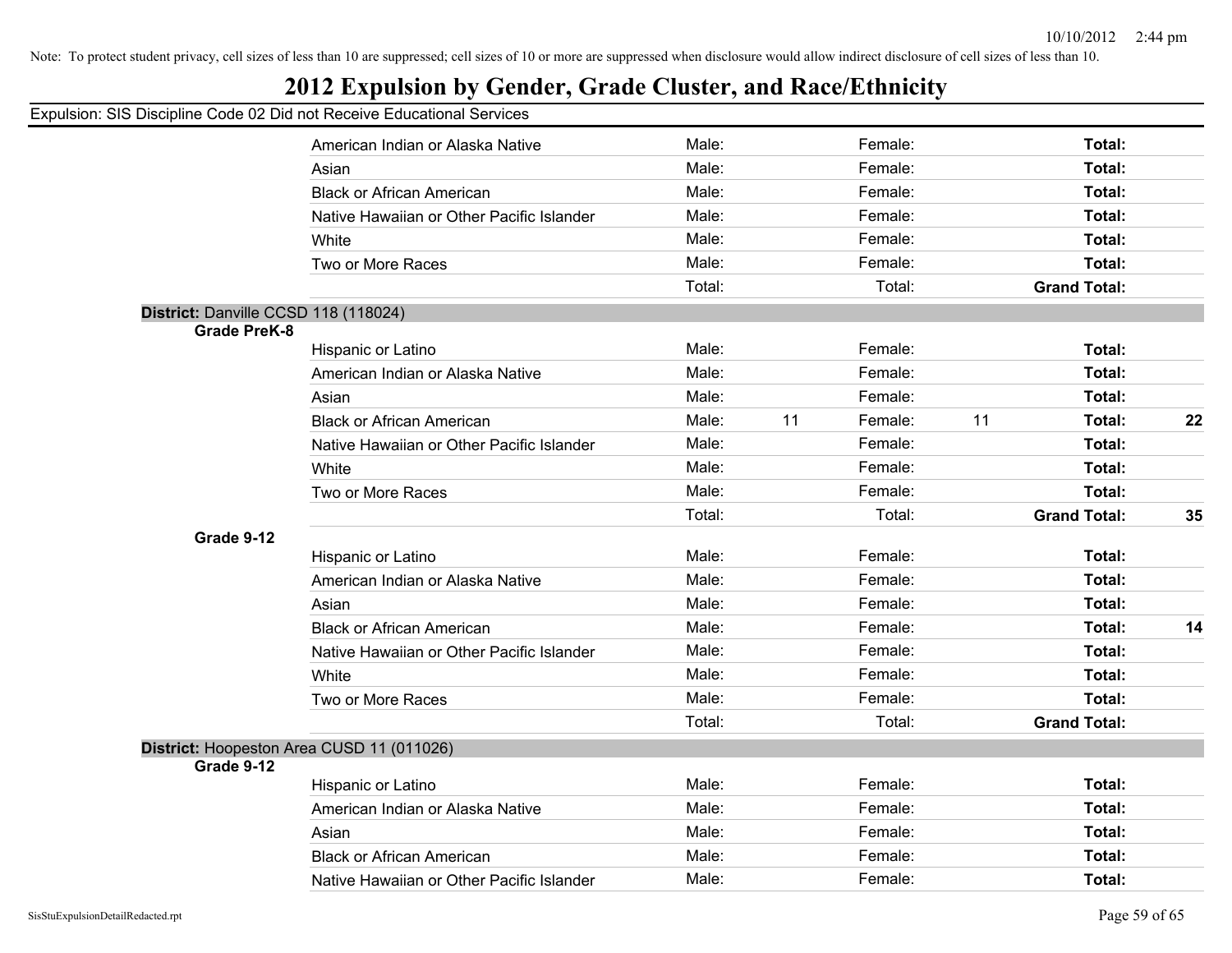## **2012 Expulsion by Gender, Grade Cluster, and Race/Ethnicity**

|                                                           | White                                     | Male:  | Female: | Total:              |
|-----------------------------------------------------------|-------------------------------------------|--------|---------|---------------------|
|                                                           | Two or More Races                         | Male:  | Female: | Total:              |
|                                                           |                                           | Total: | Total:  | <b>Grand Total:</b> |
| District: Oakwood CUSD 76 (076026)                        |                                           |        |         |                     |
| <b>Grade PreK-8</b>                                       |                                           |        |         |                     |
|                                                           | Hispanic or Latino                        | Male:  | Female: | Total:              |
|                                                           | American Indian or Alaska Native          | Male:  | Female: | Total:              |
|                                                           | Asian                                     | Male:  | Female: | Total:              |
|                                                           | <b>Black or African American</b>          | Male:  | Female: | Total:              |
|                                                           | Native Hawaiian or Other Pacific Islander | Male:  | Female: | Total:              |
|                                                           | White                                     | Male:  | Female: | Total:              |
|                                                           | Two or More Races                         | Male:  | Female: | Total:              |
|                                                           |                                           | Total: | Total:  | <b>Grand Total:</b> |
| Grade 9-12                                                |                                           |        |         |                     |
|                                                           | Hispanic or Latino                        | Male:  | Female: | Total:              |
|                                                           | American Indian or Alaska Native          | Male:  | Female: | Total:              |
|                                                           | Asian                                     | Male:  | Female: | Total:              |
|                                                           | <b>Black or African American</b>          | Male:  | Female: | Total:              |
|                                                           | Native Hawaiian or Other Pacific Islander | Male:  | Female: | Total:              |
|                                                           | White                                     | Male:  | Female: | Total:              |
|                                                           | Two or More Races                         | Male:  | Female: | Total:              |
|                                                           |                                           | Total: | Total:  | <b>Grand Total:</b> |
|                                                           |                                           |        |         |                     |
| Region: Whiteside ROE (55)                                |                                           |        |         |                     |
| County: Whiteside (098)                                   |                                           |        |         |                     |
| District: Morrison CUSD 6 (006026)<br><b>Grade PreK-8</b> |                                           |        |         |                     |
|                                                           | Hispanic or Latino                        | Male:  | Female: | Total:              |
|                                                           | American Indian or Alaska Native          | Male:  | Female: | Total:              |
|                                                           | Asian                                     | Male:  | Female: | Total:              |
|                                                           | <b>Black or African American</b>          | Male:  | Female: | Total:              |
|                                                           | Native Hawaiian or Other Pacific Islander | Male:  | Female: | Total:              |
|                                                           | White                                     | Male:  | Female: | Total:              |
|                                                           | Two or More Races                         | Male:  | Female: | Total:              |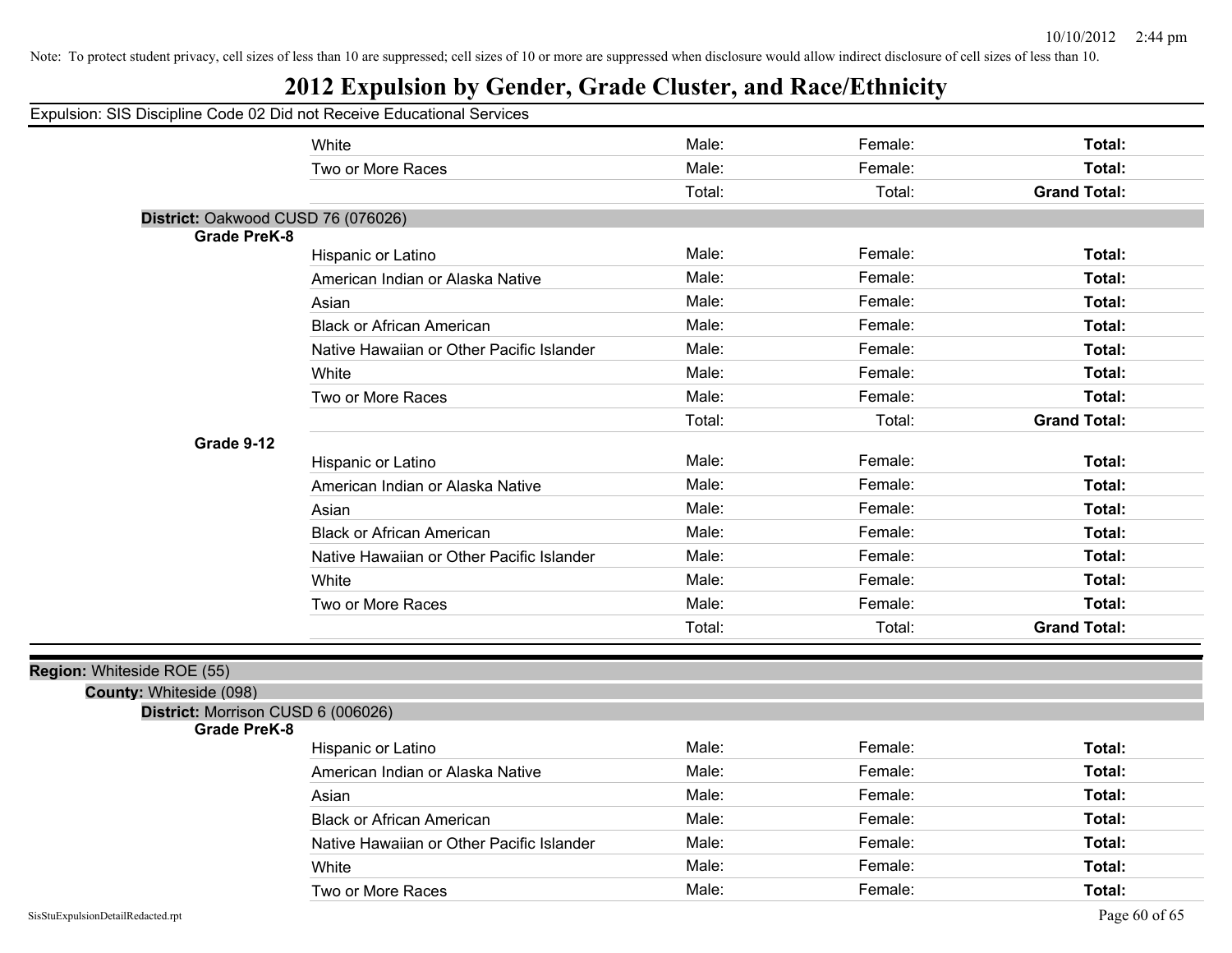## **2012 Expulsion by Gender, Grade Cluster, and Race/Ethnicity**

|                                           |                                           | Total: | Total:  | <b>Grand Total:</b> |
|-------------------------------------------|-------------------------------------------|--------|---------|---------------------|
| Grade 9-12                                |                                           |        |         |                     |
|                                           | Hispanic or Latino                        | Male:  | Female: | Total:              |
|                                           | American Indian or Alaska Native          | Male:  | Female: | Total:              |
|                                           | Asian                                     | Male:  | Female: | Total:              |
|                                           | <b>Black or African American</b>          | Male:  | Female: | Total:              |
|                                           | Native Hawaiian or Other Pacific Islander | Male:  | Female: | Total:              |
|                                           | White                                     | Male:  | Female: | Total:              |
|                                           | Two or More Races                         | Male:  | Female: | Total:              |
|                                           |                                           | Total: | Total:  | <b>Grand Total:</b> |
| District: Rock Falls Twp HSD 301 (301017) |                                           |        |         |                     |
| Grade 9-12                                |                                           | Male:  |         |                     |
|                                           | Hispanic or Latino                        |        | Female: | Total:              |
|                                           | American Indian or Alaska Native          | Male:  | Female: | Total:              |
|                                           | Asian                                     | Male:  | Female: | Total:              |
|                                           | <b>Black or African American</b>          | Male:  | Female: | Total:              |
|                                           | Native Hawaiian or Other Pacific Islander | Male:  | Female: | Total:              |
|                                           | White                                     | Male:  | Female: | Total:              |
|                                           | Two or More Races                         | Male:  | Female: | Total:              |
|                                           |                                           | Total: | Total:  | <b>Grand Total:</b> |
| District: Sterling CUSD 5 (005026)        |                                           |        |         |                     |
| <b>Grade PreK-8</b>                       | Hispanic or Latino                        | Male:  | Female: | Total:              |
|                                           | American Indian or Alaska Native          | Male:  | Female: | Total:              |
|                                           | Asian                                     | Male:  | Female: | Total:              |
|                                           | <b>Black or African American</b>          | Male:  | Female: | Total:              |
|                                           | Native Hawaiian or Other Pacific Islander | Male:  | Female: | Total:              |
|                                           |                                           | Male:  | Female: | Total:              |
|                                           | White                                     |        |         |                     |
|                                           | Two or More Races                         | Male:  | Female: | Total:              |
|                                           |                                           | Total: | Total:  | <b>Grand Total:</b> |
| Grade 9-12                                | Hispanic or Latino                        | Male:  | Female: | Total:              |
|                                           | American Indian or Alaska Native          | Male:  | Female: | Total:              |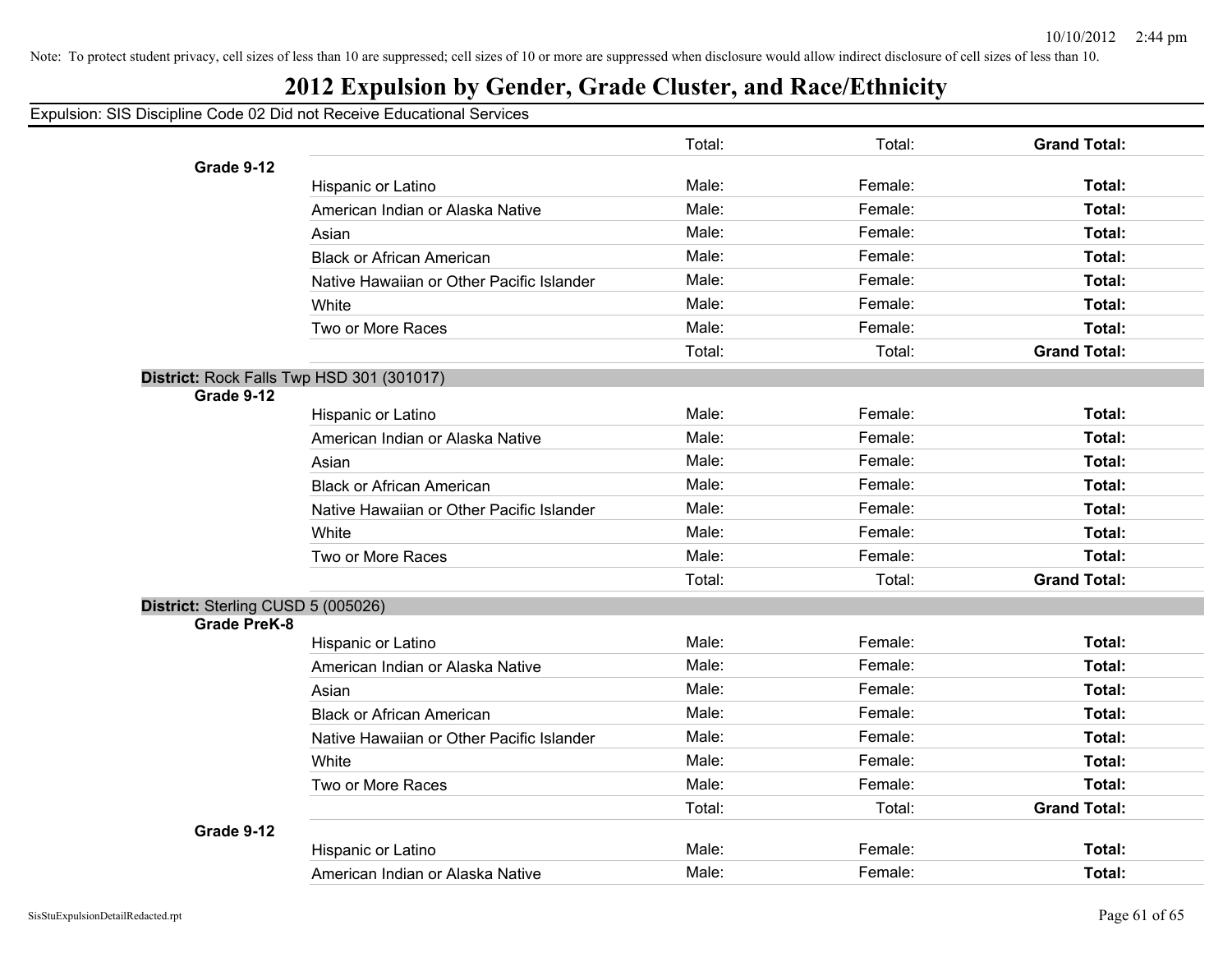## **2012 Expulsion by Gender, Grade Cluster, and Race/Ethnicity**

|                                                              | Asian                                     | Male:  | Female: | Total:              |
|--------------------------------------------------------------|-------------------------------------------|--------|---------|---------------------|
|                                                              | <b>Black or African American</b>          | Male:  | Female: | Total:              |
|                                                              | Native Hawaiian or Other Pacific Islander | Male:  | Female: | Total:              |
|                                                              | White                                     | Male:  | Female: | Total:              |
|                                                              | Two or More Races                         | Male:  | Female: | Total:              |
|                                                              |                                           | Total: | Total:  | <b>Grand Total:</b> |
|                                                              |                                           |        |         |                     |
| Region: Will ROE (56)                                        |                                           |        |         |                     |
| <b>County: Will (099)</b>                                    |                                           |        |         |                     |
| District: Chaney-Monge SD 88 (088002)<br><b>Grade PreK-8</b> |                                           |        |         |                     |
|                                                              | Hispanic or Latino                        | Male:  | Female: | Total:              |
|                                                              | American Indian or Alaska Native          | Male:  | Female: | Total:              |
|                                                              | Asian                                     | Male:  | Female: | Total:              |
|                                                              | <b>Black or African American</b>          | Male:  | Female: | Total:              |
|                                                              | Native Hawaiian or Other Pacific Islander | Male:  | Female: | Total:              |
|                                                              | White                                     | Male:  | Female: | Total:              |
|                                                              | Two or More Races                         | Male:  | Female: | Total:              |
|                                                              |                                           | Total: | Total:  | <b>Grand Total:</b> |
|                                                              | District: Crete Monee CUSD 201U (201U26)  |        |         |                     |
| Grade 9-12                                                   |                                           |        |         |                     |
|                                                              | Hispanic or Latino                        | Male:  | Female: | Total:              |
|                                                              | American Indian or Alaska Native          | Male:  | Female: | Total:              |
|                                                              | Asian                                     | Male:  | Female: | Total:              |
|                                                              | <b>Black or African American</b>          | Male:  | Female: | Total:              |
|                                                              | Native Hawaiian or Other Pacific Islander | Male:  | Female: | Total:              |
|                                                              | White                                     | Male:  | Female: | Total:              |
|                                                              | Two or More Races                         | Male:  | Female: | Total:              |
|                                                              |                                           | Total: | Total:  | <b>Grand Total:</b> |
| District: Joliet PSD 86 (086005)                             |                                           |        |         |                     |
| <b>Grade PreK-8</b>                                          |                                           |        |         |                     |
|                                                              | Hispanic or Latino                        | Male:  | Female: | Total:              |
|                                                              | American Indian or Alaska Native          | Male:  | Female: | Total:              |
|                                                              | Asian                                     | Male:  | Female: | Total:              |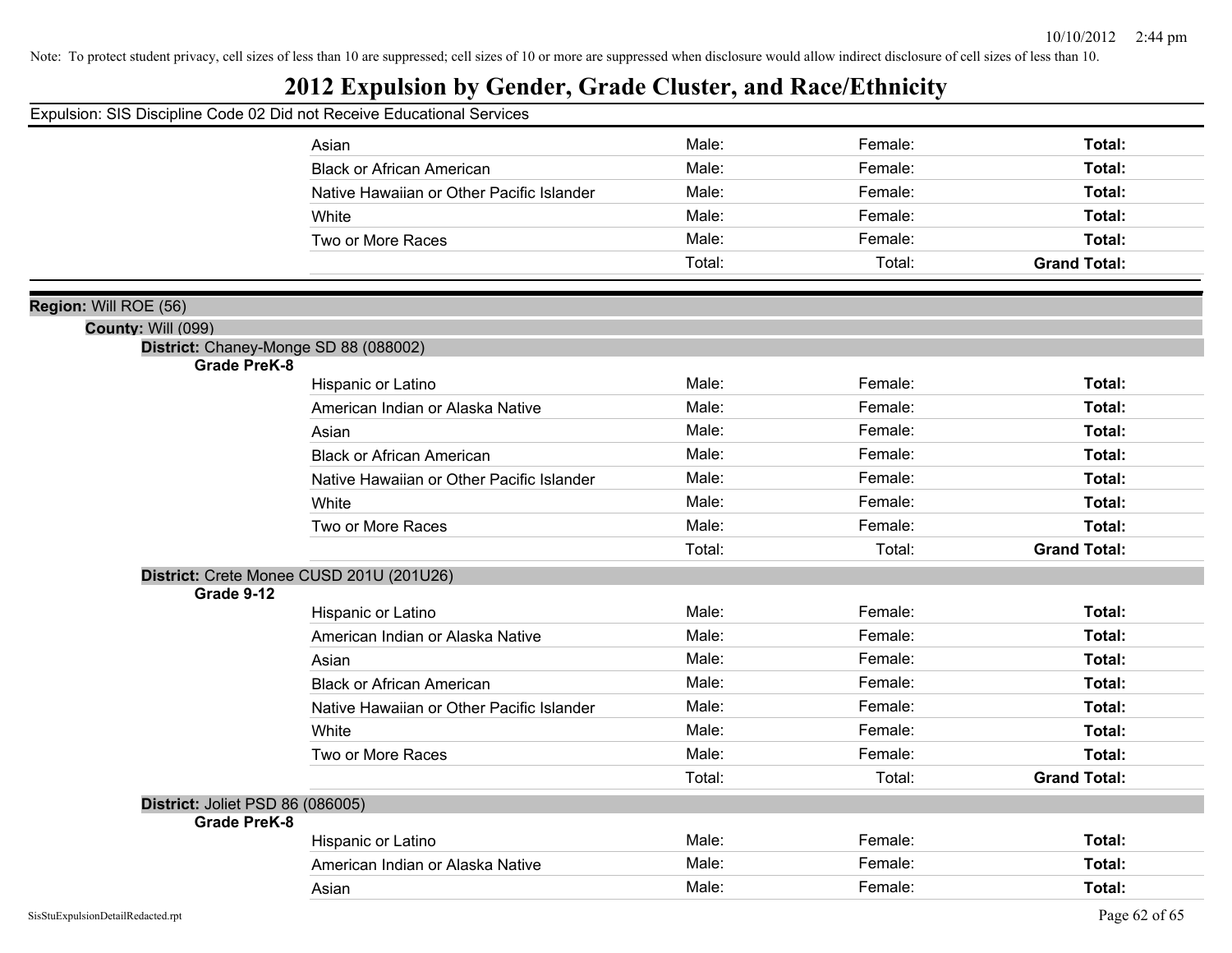## **2012 Expulsion by Gender, Grade Cluster, and Race/Ethnicity**

|                     | <b>Black or African American</b>          | Male:  | Female: | Total:              |    |
|---------------------|-------------------------------------------|--------|---------|---------------------|----|
|                     | Native Hawaiian or Other Pacific Islander | Male:  | Female: | Total:              |    |
|                     | White                                     | Male:  | Female: | Total:              |    |
|                     | Two or More Races                         | Male:  | Female: | Total:              |    |
|                     |                                           | Total: | Total:  | <b>Grand Total:</b> | 24 |
|                     | District: Joliet Twp HSD 204 (204017)     |        |         |                     |    |
| Grade 9-12          |                                           |        |         |                     |    |
|                     | Hispanic or Latino                        | Male:  | Female: | Total:              | 13 |
|                     | American Indian or Alaska Native          | Male:  | Female: | Total:              |    |
|                     | Asian                                     | Male:  | Female: | Total:              |    |
|                     | <b>Black or African American</b>          | Male:  | Female: | Total:              | 12 |
|                     | Native Hawaiian or Other Pacific Islander | Male:  | Female: | Total:              |    |
|                     | White                                     | Male:  | Female: | Total:              |    |
|                     | Two or More Races                         | Male:  | Female: | Total:              |    |
|                     |                                           | Total: | Total:  | <b>Grand Total:</b> |    |
|                     | District: Lockport Twp HSD 205 (205017)   |        |         |                     |    |
| Grade 9-12          |                                           |        |         |                     |    |
|                     | Hispanic or Latino                        | Male:  | Female: | Total:              |    |
|                     | American Indian or Alaska Native          | Male:  | Female: | Total:              |    |
|                     | Asian                                     | Male:  | Female: | Total:              |    |
|                     | <b>Black or African American</b>          | Male:  | Female: | Total:              |    |
|                     | Native Hawaiian or Other Pacific Islander | Male:  | Female: | Total:              |    |
|                     | White                                     | Male:  | Female: | Total:              |    |
|                     | Two or More Races                         | Male:  | Female: | Total:              |    |
|                     |                                           | Total: | Total:  | <b>Grand Total:</b> |    |
|                     | District: Peotone CUSD 207U (207U26)      |        |         |                     |    |
| <b>Grade PreK-8</b> |                                           |        |         |                     |    |
|                     | Hispanic or Latino                        | Male:  | Female: | Total:              |    |
|                     | American Indian or Alaska Native          | Male:  | Female: | Total:              |    |
|                     | Asian                                     | Male:  | Female: | Total:              |    |
|                     | <b>Black or African American</b>          | Male:  | Female: | Total:              |    |
|                     | Native Hawaiian or Other Pacific Islander | Male:  | Female: | Total:              |    |
|                     | White                                     | Male:  | Female: | Total:              |    |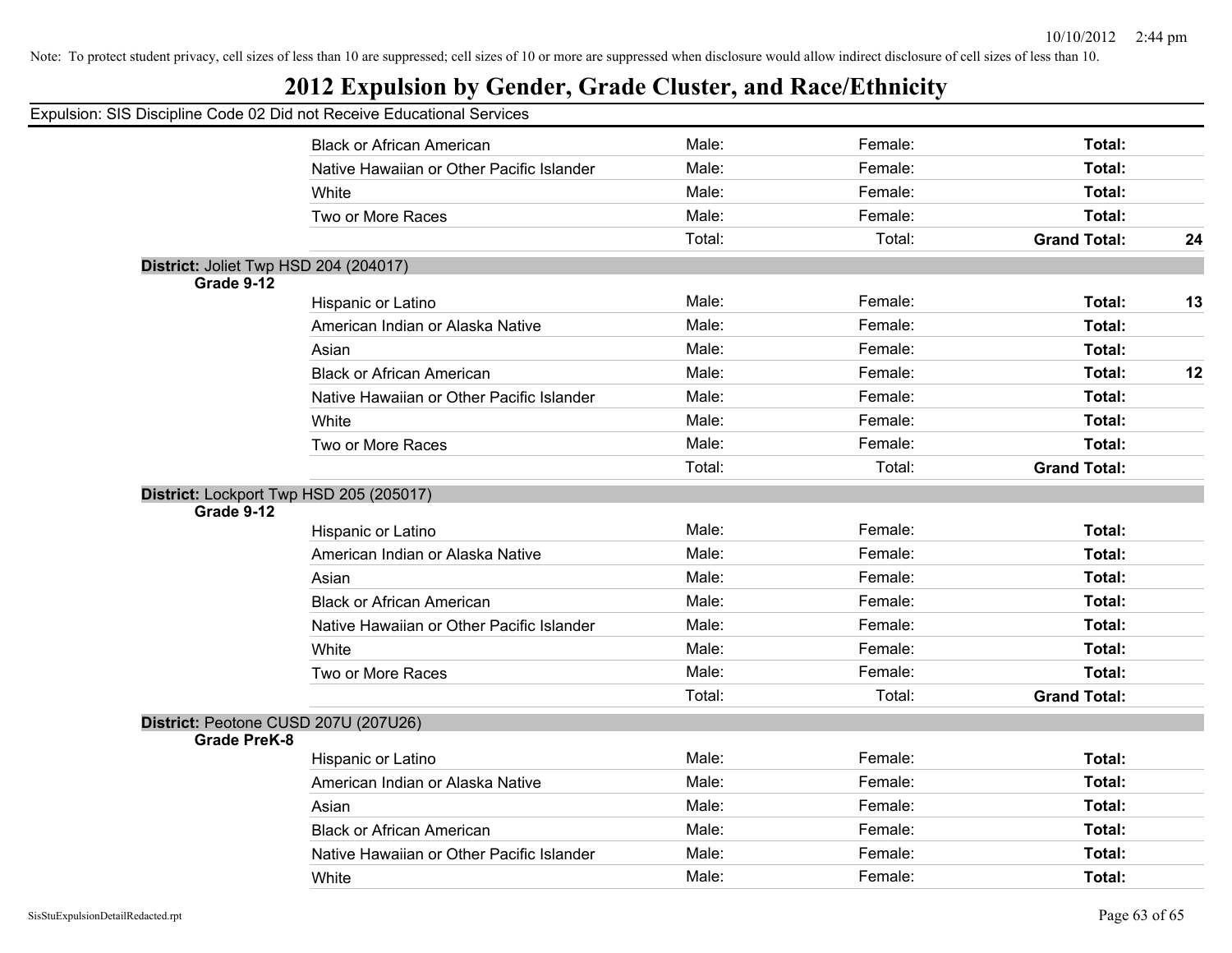## **2012 Expulsion by Gender, Grade Cluster, and Race/Ethnicity**

Expulsion: SIS Discipline Code 02 Did not Receive Educational Services

|                                      | Two or More Races                         | Male:  | Female: | Total:                    |
|--------------------------------------|-------------------------------------------|--------|---------|---------------------------|
|                                      |                                           | Total: | Total:  | <b>Grand Total:</b>       |
| District: Plainfield SD 202 (202022) |                                           |        |         |                           |
| <b>Grade PreK-8</b>                  |                                           |        |         |                           |
|                                      | Hispanic or Latino                        | Male:  | Female: | Total:                    |
|                                      | American Indian or Alaska Native          | Male:  | Female: | Total:                    |
|                                      | Asian                                     | Male:  | Female: | Total:                    |
|                                      | <b>Black or African American</b>          | Male:  | Female: | Total:                    |
|                                      | Native Hawaiian or Other Pacific Islander | Male:  | Female: | Total:                    |
|                                      | White                                     | Male:  | Female: | Total:                    |
|                                      | Two or More Races                         | Male:  | Female: | Total:                    |
|                                      |                                           | Total: | Total:  | <b>Grand Total:</b>       |
| Grade 9-12                           |                                           |        |         |                           |
|                                      | Hispanic or Latino                        | Male:  | Female: | Total:                    |
|                                      | American Indian or Alaska Native          | Male:  | Female: | Total:                    |
|                                      | Asian                                     | Male:  | Female: | Total:                    |
|                                      | <b>Black or African American</b>          | Male:  | Female: | Total:                    |
|                                      | Native Hawaiian or Other Pacific Islander | Male:  | Female: | Total:                    |
|                                      | White                                     | Male:  | Female: | Total:                    |
|                                      | Two or More Races                         | Male:  | Female: | Total:                    |
|                                      |                                           | Total: | Total:  | <b>Grand Total:</b><br>11 |
|                                      | District: Reed Custer CUSD 255U (255U26)  |        |         |                           |
| <b>Grade PreK-8</b>                  |                                           |        |         |                           |
|                                      | Hispanic or Latino                        | Male:  | Female: | Total:                    |
|                                      | American Indian or Alaska Native          | Male:  | Female: | Total:                    |
|                                      | Asian                                     | Male:  | Female: | Total:                    |
|                                      | <b>Black or African American</b>          | Male:  | Female: | Total:                    |
|                                      | Native Hawaiian or Other Pacific Islander | Male:  | Female: | Total:                    |
|                                      | White                                     | Male:  | Female: | Total:                    |
|                                      | Two or More Races                         | Male:  | Female: | Total:                    |
|                                      |                                           | Total: | Total:  | <b>Grand Total:</b>       |

**Grade PreK-8**